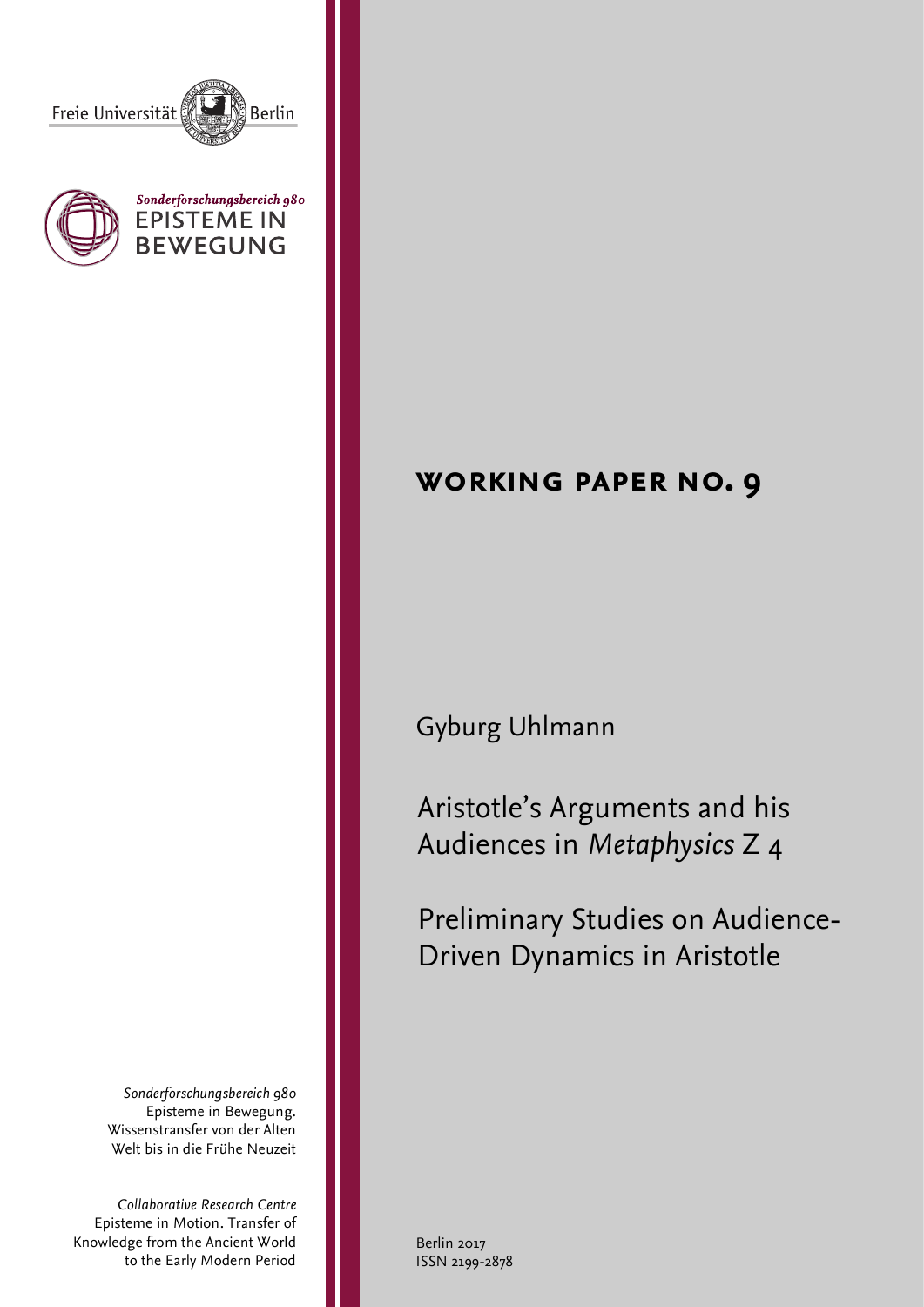#### **SFB Episteme – Working Papers**

Die Working Papers werden herausgegeben von dem an der Freien Universität Berlin angesiedelten Sonderforschungsbereich 980 Episteme in Bewegung. Wissenstransfer von der Alten Welt bis in die Frühe Neuzeit und sind auf der Website des SFB sowie dem Dokumentenserver der Freien Universität Berlin kostenfrei abrufbar:

#### www.sfb-episteme.de und http://edocs.fu-berlin.de

Die Veröffentlichung erfolgt nach Begutachtung durch den SFB-Vorstand. Mit Zusendung des Typoskripts überträgt die Autorin/der Autor dem Sonderforschungsbereich ein nichtexklusives Nutzungsrecht zur dauerhaften Hinterlegung des Dokuments auf der Website des SFB 980 sowie dem Dokumentenserver der Freien Universität. Die Wahrung von Sperrfristen sowie von Urheber- und Verwertungsrechten Dritter obliegt den Autorinnen und Autoren.

Die Veröffentlichung eines Beitrages als Preprint in den Working Papers ist kein Ausschlussgrund für eine anschließende Publikation in einem anderen Format. Das Urheberrecht verbleibt grundsätzlich bei den Autor/innen. 

*Zitationsangabe für diesen Beitrag:*

Uhlmann, Gyburg: Aristotle's Arguments and his Audiences in *Metaphysics* Z 4 - Preliminary Studies on Audience-Driven Dynamics in Aristotle, Working Paper des SFB 980 Episteme in *Bewegung*, No. 9/2017, Freie Universität Berlin

Stable URL online: http://edocs.fu-berlin.de/docs/receive/FUDOCS\_series\_000000000238

Working Paper ISSN 2199 - 2878 (Internet)

Diese Publikation wurde gefördert von der Deutschen Forschungsgemeinschaft (DFG).

Sonderforschungsbereich 980 "Episteme in Bewegung" Freie Universität Berlin Schwendenerstraße 8 D – 14195 Berlin Tel: +49 (0)30 838-503 49 Email: info@sfb-episteme.de

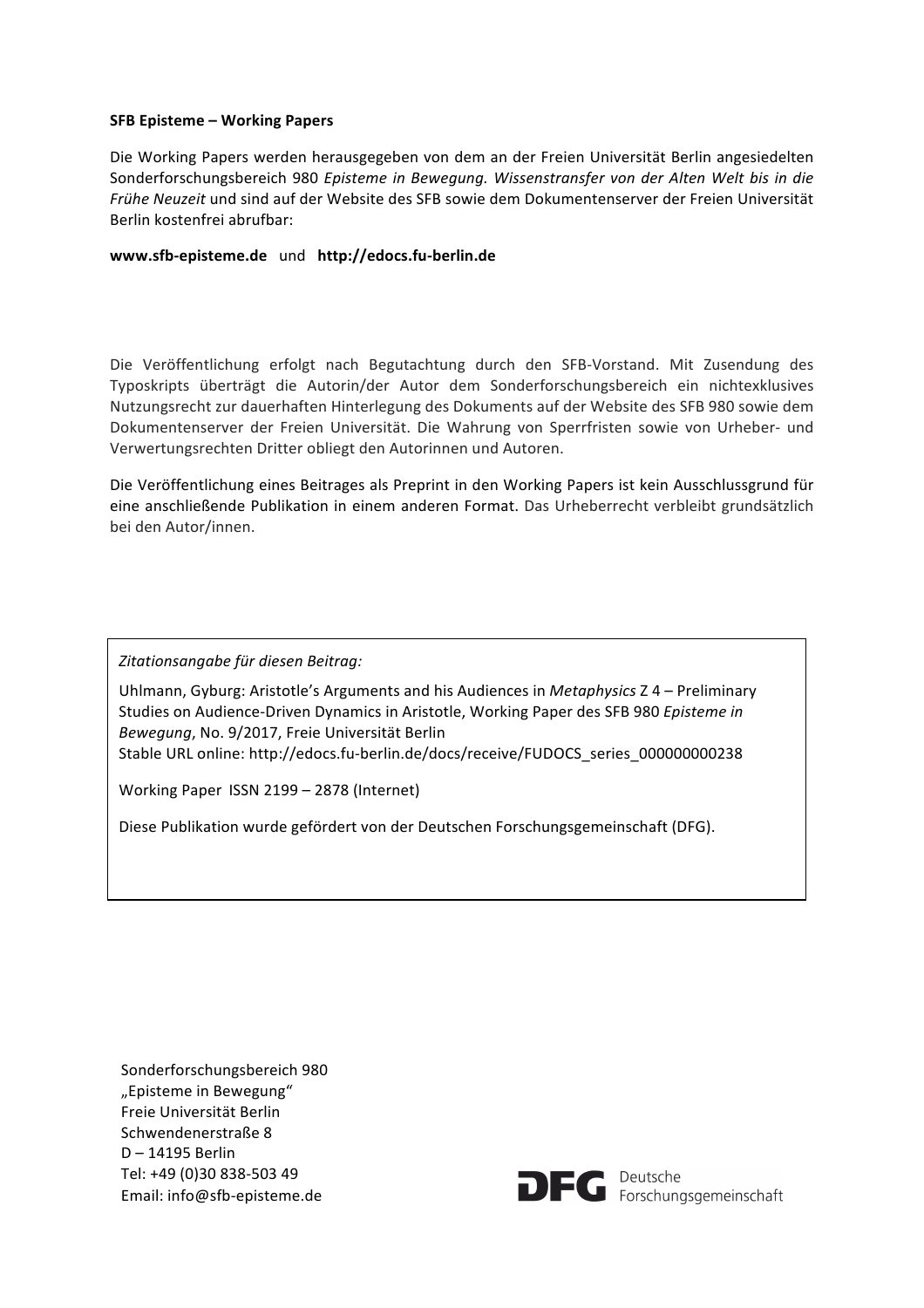# Aristotle's Arguments and his Audiences in *Metaphysics* Ζ 4

Preliminary Studies on Audience-Driven Dynamics in Aristotle

Gyburg Uhlmann

### **1 Introduction**

In this paper $^{\rm 1}$  I approach a simple question or rather two simple questions and discuss them in a paradigmatic case study from the *Corpus Aristotelicum*: Is it likely that Aristotle conducted philosophy alone? This question is entangled with another related question-spectrum: who were his audiences and how did the audiences contribute to the writings that are extant today in the *Corpus Aristotelicum*? The material usually considered in order to answer the first question are not the treatises of the *Corpus Aristotelicum* but the biographical sources, peripatetic and anti-peripatetic narratives, and letters and fragments from the published works (etc.). $2^2$ 

This does not come as a surprise, however the ignorance or limited interest in the treatises of the *Corpus Aristotelicum* in regard to questions of the historical contextualization of Aristotle and his philosophical practices, have proven harmful for a full and consistent understanding of Aristotle in his time and contexts. It is because of this constricted approach that the second question – about the impact that Aristotle's audiences had on his philosophy – has never been seriously addressed. The limited interest also goes hand in hand with the construction of an antagonism between Aristotle's political life and the *merely* scientific or academic life of Aristotle, the encyclopedic scientist and reader, as if the communication practices, the social networks in which Aristotle worked and studied, his students and fellow researchers were not part of the social and political life in Athens and

<sup>&</sup>lt;sup>1</sup>I am grateful to Carolyn Kelly for correcting linguistic weaknesses of an earlier draft of this paper.

<sup>&</sup>lt;sup>2</sup>The material is available thanks to the scholarly work of Eduard Zeller, Ulrich von Wilamowitz-Möllendorff, W.D. Ross (Aristotle, New York/London 1923-95), Werner Jaeger, Ingemar Düring, A.-H. Chroust, Paul Moraux and Hans Gottschalk (among others). A concise critique can be found in Carlo Natali, Aristotle: His Life and School, ed. in English by D. Hutchinson, Princeton 2013, 135-151.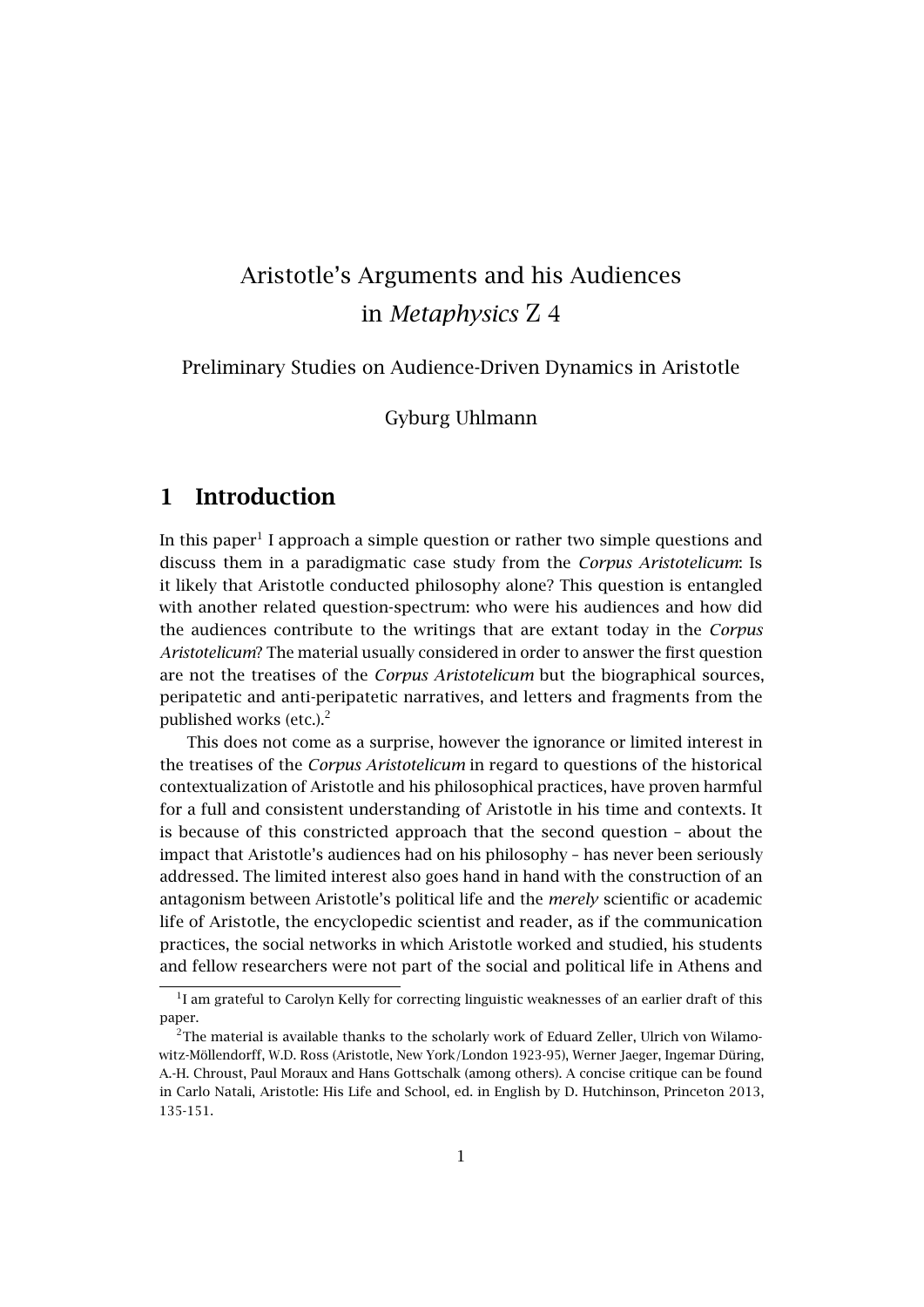did not involve Aristotle in practices beyond the restricted scope of teaching and research inside the walls of the Academy, Lykeion or other discussion circles.

The artificial character of this distinction becomes obvious when reconsidering the *aporiai* into which scholars of the 19th and early 20th centuries fell in their dispute about Aristotle's political activities: 1. It proved impossible to clearly distinguish times during Aristotle's lifetime in which his writings mirror his political concern from those in which he withdraw from every political agenda whatsoever, or to distinguish writings that are clearly politically entangled in the current political debates and conflicts, from those that are not. 2. Neither the subordination of the political or, so to speak, external biography to a spiritual biography (Gomperz, Jaeger)<sup>3</sup> nor the subordination or marginalization of his philosophical activities to and against his political scope and freedom of action (Bernays, $^4$  Wilamowitz, $^5$  Gercke $^6$ ) turned out to be compatible with the texts and biographical material.

Therefore, the presupposed notion of political and historical context needs to be revisited. Ingemar Düring's Quellenkritik has prepared the ground for a more open and pluralized social and political contextualization, since Düring situated every biographical reference or story about Aristotle in its particular institutional context and affiliation with a certain school tradition or tradition of thought and focused on the particular intentions and uses of the narratives.<sup>7</sup>

However, Düring does not apply this principle of consistent contextualization to his examination of Aristotle's writing in search of indirect biographical evidence (which takes him only seven pages), $8$  but deduces Aristotle's attitude towards life in general and his own intellectual life in particular from concepts and philosophical theories of the treatises. Here, he finds Aristotle promoting the concept of the life of contemplation ('bios theoretikos') $9$  as his own recipe for the utmost happiness, endowed with a passion for truth and a sense of tolerance (etc.).

Yet Düring makes no attempt to analyze the philosophical practices *themselves*

 $^3$ E.g. Theodor Gomperz, Die Akademie und ihr vermeintlicher Philomacedonismus. Bemerkungen zu Bernays' Phokion, in: Wiener Studien 4, 1882, 102-120; Werner Jaeger, Aristoteles. Grundlegung einer Geschichte seiner Entwicklung, Berlin: Weidemannsche Buchhandlung 1923 (translated into English as Aristotle: Fundamentals of the History of His Development, trans. by R. Robinson, Oxford 1934, 2nd ed. Oxford 1948, repr. 1962).

<sup>4</sup> J. Bernays, Phokion und seine neueren Beurteilers, Berlin 1881.

<sup>5</sup>Ulrich von Wilamowitz-Moellendorff, Aristoteles und Athen, Berlin 1966 (first published in 1881); Platon, Berlin 1919 (2 vls.).

<sup>6</sup>A. Gercke, s.v. Aristoteles, in: R.E. 2, 1896, coll. 1012-1054.

<sup>&</sup>lt;sup>7</sup>Ingemar Düring, Aristotle in the Ancient Biographical Tradition, Göteborg 1957.

<sup>8</sup>Düring 1957, 366-372

<sup>9</sup>Carlo Natali – following and further developing Düring – has placed the *bios theoretikos* in the center of his narrative on Aristotle's life: Natali 2013, esp. 72-95.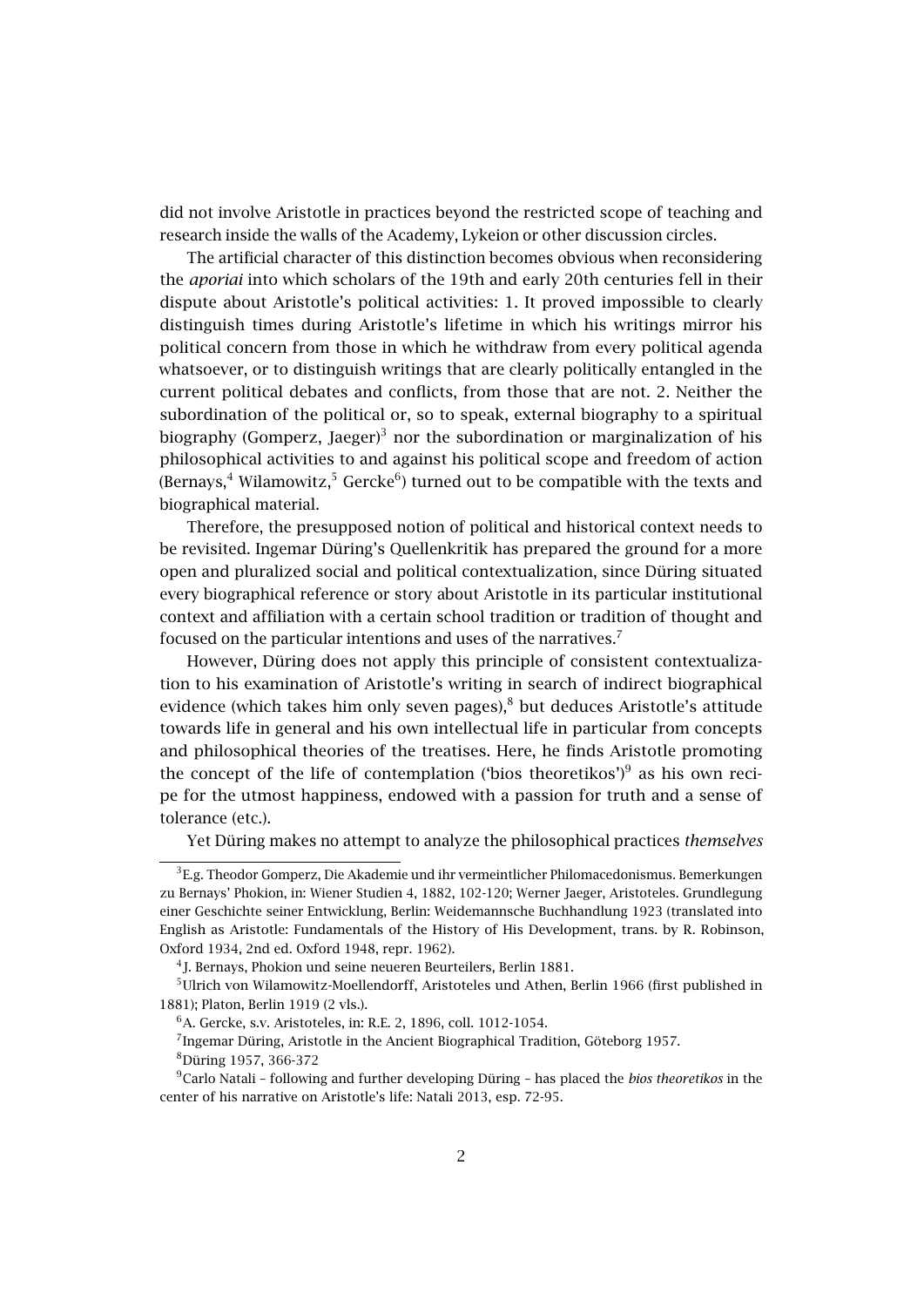as they are performed in the different treatises and transmitted in the *Corpus Aristotelicum* in a particular way or to contextualize the argumentational and disputational situations in the contexts for which they are designed and in which they can reach their audiences.

Düring also did not overcome the dichotomy between political and intellectual life in his otherwise innovative interpretation: According to Düring Aristotle was neither a political protagonist nor an influential teacher and intellectual but an isolated individual ahead of his time in a rather hostile anti-intellectual, anti-Macedonian, xenophobic environment. Especially in his comparison of Aristotle with Plato, traces of Jaeger's and Wilamowitz' spiritual biography become dominant in Düring's biographical narrative, which retells the story of the rational or even rationalistic scholar who was intellectually nourished by the empirical philosophy of the Ionian tradition, and whose thinking – in contrast to Plato – was not built by the intercommunication between a group of disputants and their philosophical inspiration but who was rather content with being thrown back on himself and his engagement in books and with books.<sup>10</sup>

Carlo Natali in his excellent review of the biographical texts, follows Düring in this respect and imagines Aristotle as a rational scholar who lived in and with a culture of experts without being dependent, in his conduct of philosophical life, on the presence of his fellow researchers. $11$  His look at the treatises of the *Corpus Aristotelicum* is because of this perspective primarily focussed on Aristotle's references to earlier thinkers and on his concept of a theoretical life, which according to Natali is Aristotle's intellectual legacy for centuries to  $come<sup>12</sup>$ 

However, the logical next steps after Düring's new insight in the dependence of the "sources" (which are in fact literary texts with their own agenda and story line) on the historical contexts and his pluralizing reading of Aristotle's philosophical positions and references to Plato during his lifetims are (1) the analysis of the argumentational structure and practices in the treatises of the *Corpus Aristotelicum* and (2) the application of a broad and comprehensive concept of political and social contexts in which Aristotle was involved and involved himself by (and not: instead of or as an alternative to) doing philosophy. For, if we read the arguments in Aristotle as addressed to certain audiences and readers and as induced or influenced by discussions and questions from his audiences, the necessarily intuitive<sup>13</sup> conception of a spiritual history and inner scheme of life

<sup>10</sup>Düring 1957, 460-461.

<sup>11</sup>Natali 2013, 64-71.

<sup>12</sup>Natali 2013, 72-95.

<sup>&</sup>lt;sup>13</sup>Cf. Günther Patzig, "Furchtbare Abstraktionen". Zur irrationalistischen Interpretation der griechischen Philosophie im Deutschland der 20er Jahre, in: R. von Thadden (ed.), Die Krise des Liberalismus zwischen den Weltkriegen, Göttingen 1978, 193-210 [reprint in: Günther Patzig,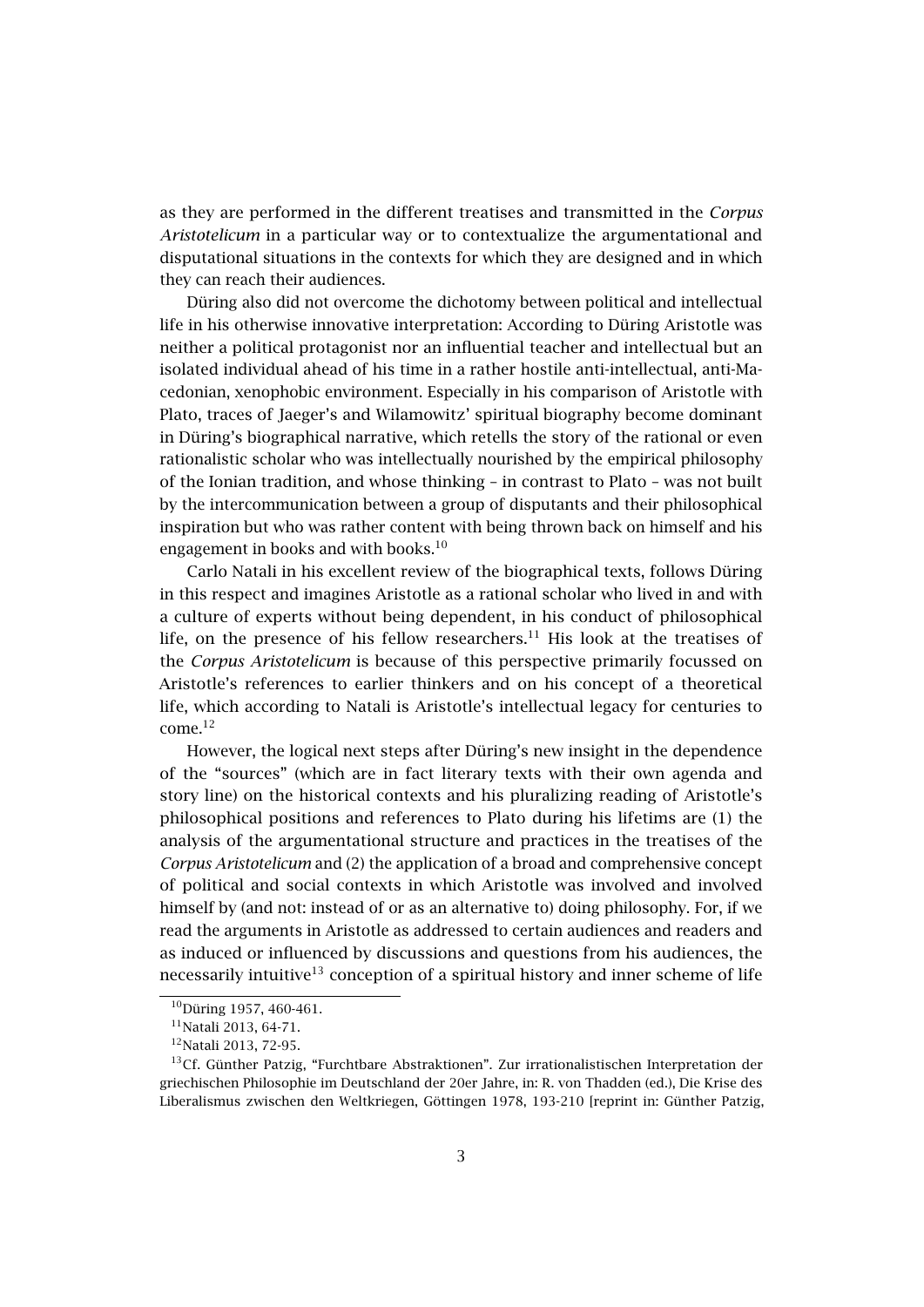as we find it in Jaeger and others can be replaced. The intuition and "Einfühlung" in the historical person Aristotle becomes necessary only under the premise that one disregards the writings of the *Corpus Aristotelicum* for the purpose of biographical studies and at the same time uses them implicitly as the backbone of the narrative about the intellectual life or development of the philosopher Aristotle.

Since the philosophical texts in the proper sense of the word would have to be omitted, the lack of sufficient reasons would have to be met.<sup>14</sup>

How much an analysis of the treatises themselves could add when one aims at a consistent contextualizing of Aristotle doing philosophy in the institutional and social contexts in which he was involved becomes evident by a re-analysis of fragment 668 (Rose) and its history of interpretation. The fragment consists of one sentence which the grammarian Demetrios in his treatise *On style* (*peri hermeneias*) quotes from one of Aristotle's letters to the Macedonian politician Antipater in order to illustrate that even an expression taken from everyday language can have an elegant effect in style.

"for as much as I was by myself and alone-living, I became rather loquacious" ὅσῳ γὰρ αὐτίτης καὶ µονώτης εἰµί, φιλοµυθότερος γέγονα. (Frg. 668 (Rose))

In this fragment Aristotle uses one rarely documented word (*monotes* ('alone-living')) and one made-up word (*autites* ('by oneself-being')) in order to apologize for the length of his letter (*philomythoteros*, which means 'loquacious' here (rather than 'friend of myths')). 'Please excuse me for writing so longish, that's what happens if you are by yourself. People get loquacious.'

Werner Jaeger has interpreted this fragment<sup>15</sup> without respect to context and function just in the same way as Cicero's remark in a letter about having a small bed (*lecticulum*) resulted in interpretations about the shortness of his body, although in the context it is used as an instrument for appearing a humble and

Gesammelte Schriften. Vol. III: Aufsätze zur antiken Philosophie, Göttingen 1996, 273-294].

 $14$ This holds true if one does not wish to relegate the philosopher Aristotle to a person that is completely detached from this philosophical legacy as Anton-Hermann Chroust suggested: Anton-Hermann Chroust is an interesting case in this respect because he has been an advocate for the radical separation of the published writings from the unpublished school writings and of a political Aristotle of the early published writings from the character Aristotle, whose contours disappear in the dominance of a school tradition. The *Corpus Aristotelicum* as we have it today is, according to Chroust, a product of the first outstanding figures of the later Peripatos who are supposedly the authors of Aristotle's school texts. Chroust (just like scholars with such different opinions as Jaeger, Düring, and Natali) does not use the potential of the school writings to contextualize Aristotle socially, intellectually and politically. Instead, he disentangles the extant writings from the person Aristotle and his political and social contexts. Cf. Anton-Hermann Chroust, Aristotle, Metaphysics 981 b 13-25: A Fragment of the Aristotelian on Philosophy, in: Rheinisches Museum 120, 1977.

<sup>15</sup>Werner Jaeger 1923, 342.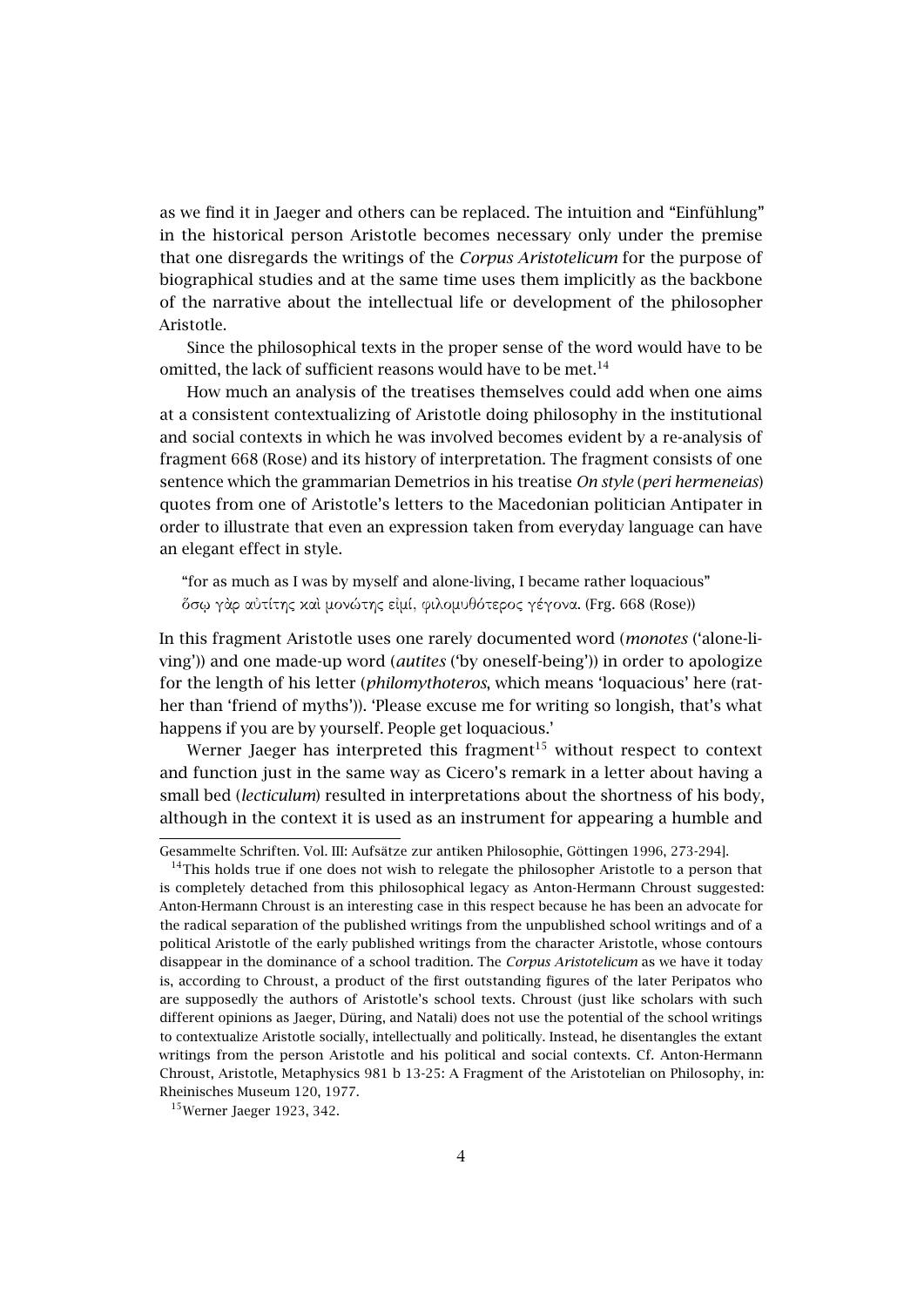modest host (Cic. Ad fam.VII.1.5.10). Jaeger suggested reading the letter-fragment (without any further context) as evidence of a lonesome Aristotle spending a good time cheerfully delving into the wonders of myth.<sup>16</sup> Nothing of this fancy empathy is even likely<sup>17</sup>, but a product of the conjectures from a general vision of Aristotle's personality and mood in this stage of his life.

In any case it disregards the apologetic and momentary strategy behind the expressions.<sup>18</sup> We also have to take into account the (presumable) relationship that Aristotle had with Antipater, who was one of the closest henchmen and even intimate of Philip II, and later a governor in Macedonia in the service of Alexander the Great.<sup>19</sup>

In his letters to Antipater Aristotle repeatedly expressed criticism about social and political instability in Athens and an atmosphere of fear due to sycophants (Frg. 667 (Rose, 3rd edition)) thereby satisfying anti-Athenian resentments in Macedonia. On the basis of these letters Aristotle has been suspected of having given intelligence reports on a regular basis to Antipater about the situation in Athens.<sup>20</sup> This relation might also have encouraged Aristotle to rather place emphasis on problems in social contacts and communication in his personal life. It is noteworthy that Demetrius reflects on the need to use a plain style in letters and refers to examples from Aristotle's letters to Antipater in which he spoke rather pompously<sup>21</sup> in such a way, as Demetrius puts it, in which nobody would ever write to his friend. His style in these letters resembles rather a speech-style and is not taken from everyday language.

Considering this characteristic of Aristotle's letters to Antipater, or at least some of them, it becomes unlikely to imagine Aristotle in an intimate conversation with a close friend to whom he opens his heart and confesses his deep-felt loneliness. Therefore, it cannot be regarded directly as a personal document with autobiographical significance.

 $^{16}$ Jaeger 1923, 342: "Mitten im geräuschvollen Hause altert ein ganz für sich Lebender, ein Einsiedler, nach einem eignen Ausdruck ein in sich zurückgezogenes Ich, das sich in seinen heiteren Stunden einspinnt in die tiefsinnige Wunderwelt des Mythischen. Die herb verschlossene Persönlichkeit, nach außen streng verborgen hinter den starrenden Wällen des Wissens, taucht hier auf und lüftet den Schleier des Geheimnisses."

<sup>17</sup>Cf. Patzig 1978, 289.

<sup>18</sup>Cf. E. N. Tigerstedt, Interpreting Plato, Stockholm 1977, 44-47 (on Wilamowitz' reading of Plato's seventh letter).

<sup>&</sup>lt;sup>19</sup>Cf. Aristoteles, Die historischen Fragmente, ed. by Christof Rapp, Berlin 2002, 290; Waldemar Heckel, The Marshals of Alexander's Empire, London/New York, 1992.

<sup>&</sup>lt;sup>20</sup>Anton-Hermann Chroust, Aristotle Returns to Athens in the Year 335 B.C., in: Laval théologique et philosophique 23, Numéro 2, 1967, 244-254.

<sup>&</sup>lt;sup>21</sup> Demetrius, § 225 (G.M.A. Grube, A Greek Critic. Demetrius on Style, Toronto 1961), cf. Hans-Josef Klauck, Ancient Letters and the New Testament: A Guide to Context and Exegesis, Waco 2006, 184-188.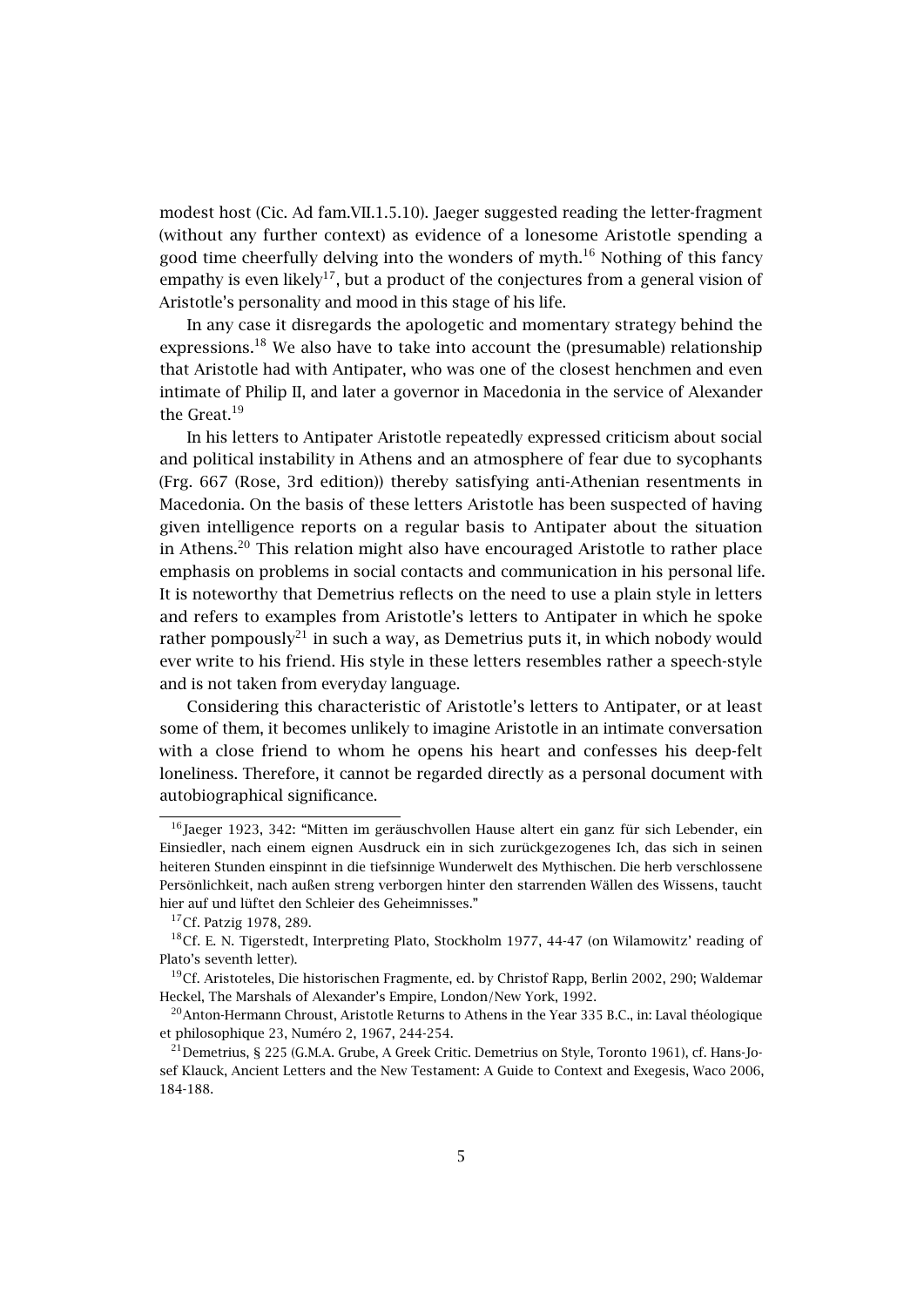There is no reason whatsoever<sup>22</sup> to conjecture images about Aristotle's time commitment to his communication with Antipater or other individuals in Macedonia. Instead we should connect the fragment with the reasonable assumption that Aristotle in these years was intensely involved in the teaching and philosophical discussions on issues in first philosophy, *Physics*, or other subparts of the natural sciences including biological studies. The evidence of the existence of this text material and its probably and widely-accepted<sup>23</sup> *terminus post quem* (sc. after Aristotle's second arrival in Athens after his sojourn in Assos and Mytilene) should be the starting point and premises for the interpretation of the decontextualized small letter-fragment. Therefore, we need to study the way in which Aristotle in his writings proves to be involved in debates and how he communicates with his audiences and fellow researchers.

For, directing one's attention to the audiences and readerships of Aristotle's extant treatises not only provides access to new details of his philosophical practices – and answers as to whether or not Aristotle did philosophy alone and who were his audiences – but will also help to solve philosophical and historical *aporiai* about particular (crucial) passages in the *Corpus Aristotelicum*. This new horizon is especially fruitful in cases where other traditional approaches have proven to be insufficient.

In this paper, my paradigmatic case study for this is chapter 4 in book Ζ of the *Metaphysics*. 24

### **2** *Metaphysics* **Ζ and Audience-Driven Dynamics**

*Metaphysics* Ζ has puzzled ancient and still puzzles modern commentators and scholars. This holds true in regard to the general structure and text variants but especially simply in regard to the interpretation of single sentences and arguments. They often seem to be stringed together rhapsodically and obscurely because of very short expressions and elliptic constructions. There is a close connection between the rhetorics, i.e. the communication practices that Aristotle uses, and the understanding of the very content of the argument, the underlying philosophical premises, and the dynamics of philosophy itself.

Since Ps.-Alexander's commentary, and in any of the most important contributions to the discussion in the 20th and 21st century – by Werner Jaeger (Studien

 $22$ And no sufficient reason to postulate the full and only authorship of treatises of the Corpus for Aristotle's students and fellow researchers (cf. Chroust a.a.o.).

<sup>&</sup>lt;sup>23</sup>Natali 2013, 55-60; cf. D.L. V.10; Dinoys. Hal. First Letter to Ammaeus 5.3.

<sup>&</sup>lt;sup>24</sup>Followed by a second paper on Metaphysics Z 5: Gyburg Uhlmann, School Examples and Curricular Entanglements in Aristotle's Metaphysics, other Pragmateiai, and Plato's Theaetetus: The Case of the Snub Nose, in: Working Papers des SFB Episteme in Bewegung, Working Paper No. 10, 2017.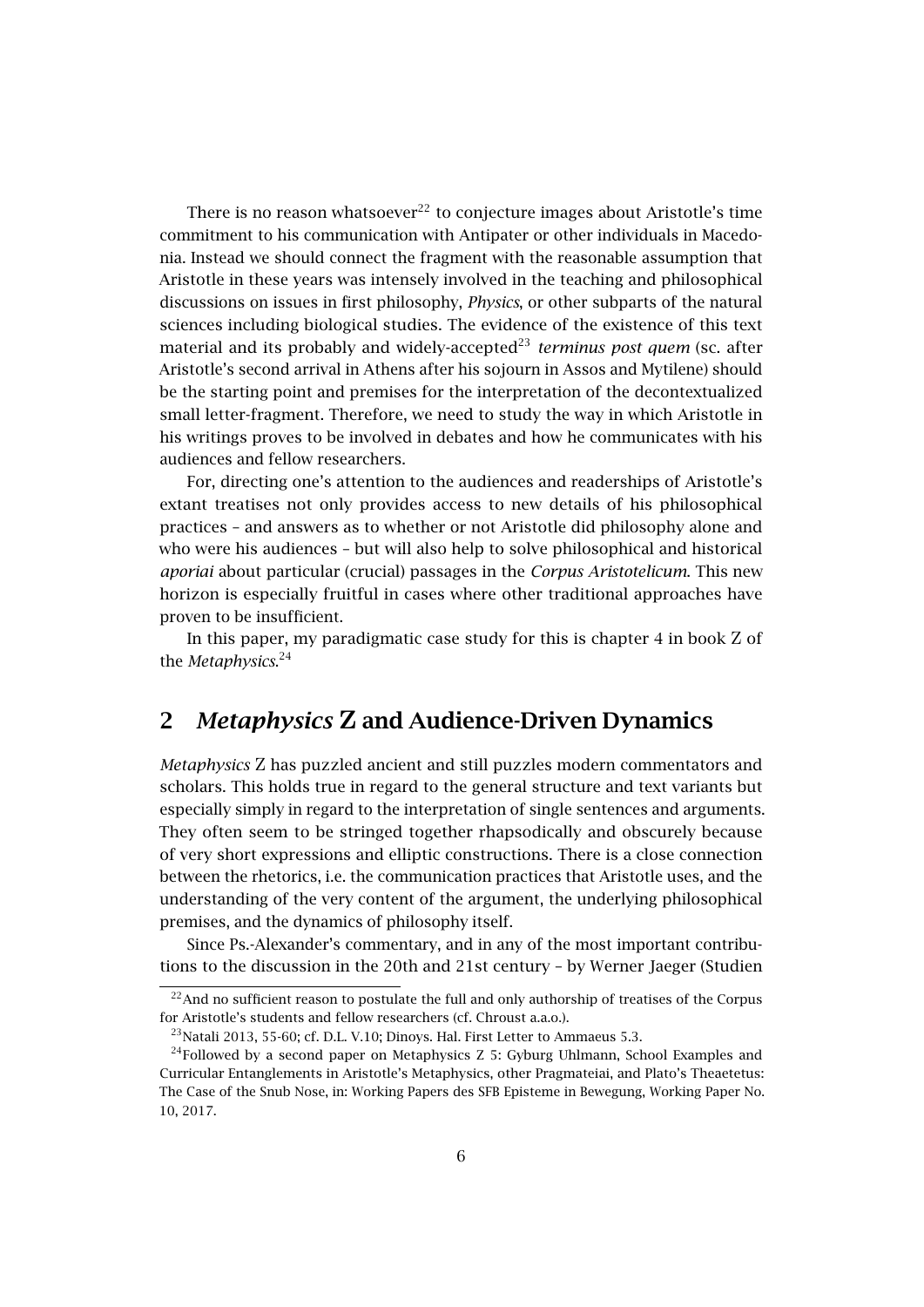zur Entstehungsgeschichte der Metaphysik des Aristoteles, Berlin 1912), W.D. Ross (Aristotle's Metaphysics, Vol. I-II, Oxford 1924), Joseph Owens (The Doctrine of Being in the Aristotelian Metaphysics, Toronto 1951-1978), Pierre Aubenque (Le problème de l'être chez Aristote, Paris, Presses Universitaires de France, 1962), Michael Frede and Günther Patzig (Frede, Michael and Patzig, Günther. Aristoteles 'Metaphysik Z'. Text, Übersetzung und Kommentar (in 2 volumes), München: C.H.Beck 1988 (=Frede/Patzig)), Myles Burnyeat (A Map of Metaphysics Zeta, Pittsburgh: Mathesis Publications, 2001), and Stephen Menn – different perspectives have been applied in order to settle the question of the internal connection and relation of the chapters and arguments.

In this paper I will present a different perspective that can be useful to answer structural questions together with questions concerning what Aristotle says about substance, being etc., and test it by using it as a method to understand  $Z_4$  – in its context and in relation to Ζ as a whole and other books from the *Metaphysics* and other *pragmateiai*).

The guiding hypothesis is that argumentations in *Metaphysics* Ζ are also determined by the audiences that Aristotle addresses and with which he disputed the topics under consideration. This means that the single approaches to the meaning of 'what-it-is-to-be' (*ti ên einai*), i.e. the very being of an object should not be considered as a continuous argumentational sequence but as questions and answers that are asked and addressed in regard to certain people with particular preconditions or momentary perspectives.

Some arguments presuppose and address the terminology of the *Analytics*, some terms are taken from the *Topics*, some of them address questions that are similarly addressed in the *Physics*. This does not necessarily mean that these treatises – as they have been transmitted and as they are extant today – must be presupposed in terms of the chronology of text production. But it means that Aristotle refers to arguments and discussions which led to the texts of these treatises as we have them today.<sup>25</sup> It is a process of arguing and answering, questioning and revising which is spurred by audiences' intended or actual previous studies, interests, and acquired logical tools and which therefore does not proceed as a continuous single line of argument or as two distinct levels of arguments in a certain architecture (Burnyeat) but in an argumentational room in which several approaches to one question in regard to several aspects and related topics are tested like waves that beat repeatedly against the shore and which finally serve one and the same task.

In the audience-action-perspective we can observe Aristotle and his audiences didactically approaching and re-approaching certain aspects of his and their questions again and again and with slightly different perspectives and in regard

 $^{25}$ In accordance with Burnyeat 2001, 24, fn. 34.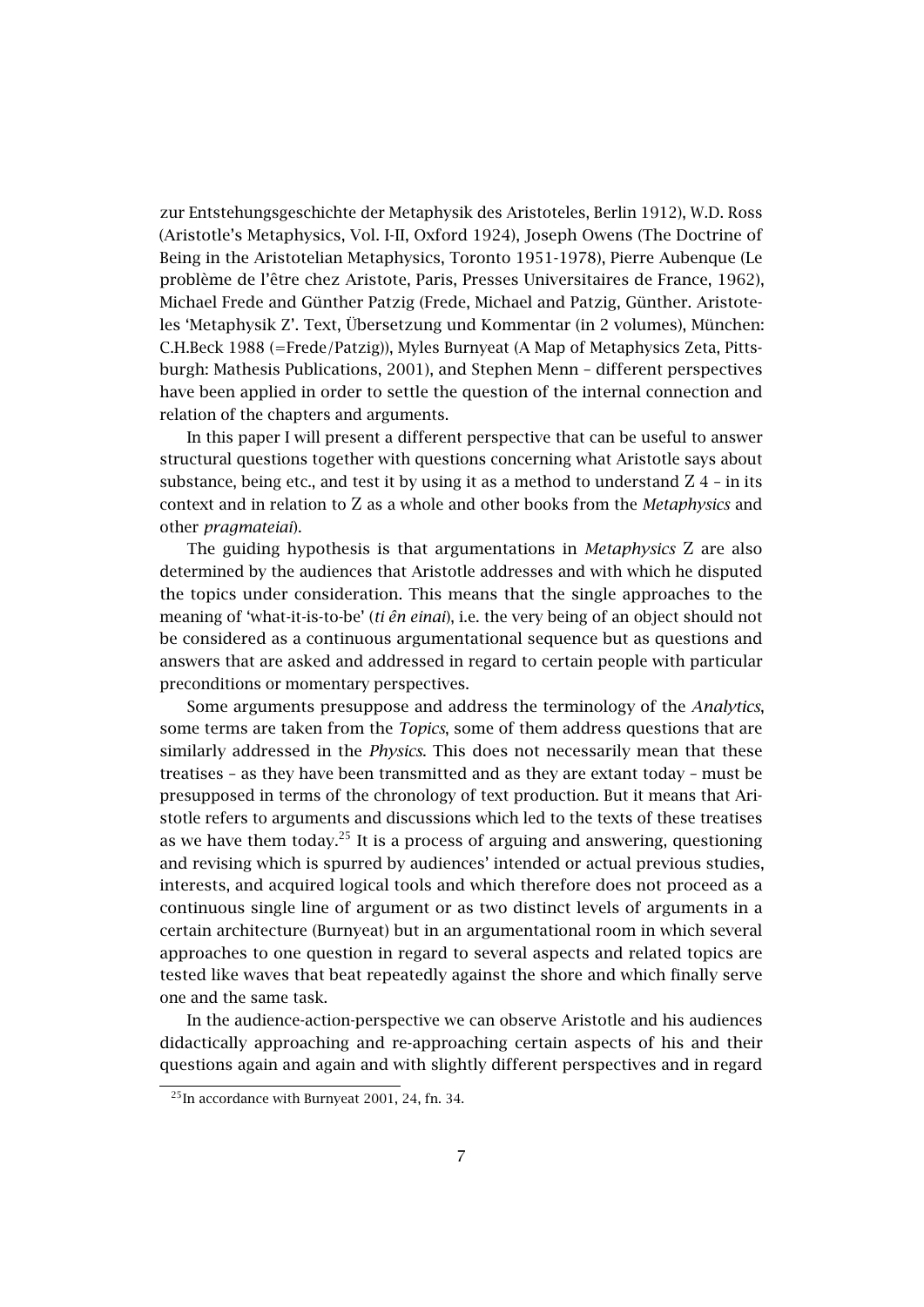to different properties and insights on relations, without the need to uncover a persistent one-directional or (multilevel-, but consecutively related) structure.

Analyzing the structure of arguments and their contexts, however, does not excuse the interpreter from dealing with the philosophical questions and does not allow him or her to be content with only stylistic or structural insights.<sup>26</sup> In contrast, to read *Metaphysics* Ζ as a dialogue with the school audiences means to answer crucial questions like: What is Aristotle's (main) question? What are the substances (*ousiai*)? Is there something like an individual substance (*ousia*)? The communication strategies that elucidate school practices in the Lykeion and Academy are bound to specific arguments and their philosophical meaning. They not only have the effect that the text seems to be more lively<sup>27</sup> – perhaps that is not even the case – but they hint directly at the didactic laboratory in which and with which Aristotle developed his philosophy.

Scholarship is increasingly aware of the dynamics of different versions of the text of the *Metaphysics* and the reciprocity between oral lectures given by Aristotle and written treatises. However, what has not been considered or addressed so far is the fact that Aristotle's arguments testify to audiences' input and disputational practices. The task of this paper is to use this perspective as a method in order to understand what Aristotle is actually saying in *Metaphysics* Ζ 4.

## **3 The arguments of Ζ 4**

Ζ 4 addresses the question: how, by starting from the sensible substances (*ou*siai),<sup>28</sup> do we understand what something that we speak of is in respect of itself (*kath'auto*). Aristotle calls his method 'logical' and uses the tools from the *Categories* just as he did in chapter 3 – without calling it like that – while dealing with the option that the *substratum* (*hypokeimenon*) is the primary being. To argue logically means<sup>29</sup> herein to deal with forms of predication. Subject/*substratum* is that of

 $26C$ f. the otherwise useful study of Ralf Lengen: Form und Funktion der aristotelischen Pragmatie, Stuttgart 2002, in which the author limits himself only to formal questions and reflections.

<sup>&</sup>lt;sup>27</sup>cf. Lengen 2002, 39.

<sup>&</sup>lt;sup>28</sup>I follow in my reading of Z 4 the recontruction of the text by Bonitz, Jaeger and Ross, who positioned 1029b1-2 after 1029b3-12, where Aristotle explained the didactic order of the topics which he is going to discuss: starting with the sensible substances and contemplating non-sensible substances on the basis of this understanding. Cf. Frede/Patzig, II, 54; and cf. the reference to non-sensible substances in Ζ 16 and 17 (esp. 1041a7-9) and Ζ 11, 1037a13-17. Cf. also Joseph Owens, The Doctrine of Being in the Aristotelian Metaphysics, 347-348 on the scope of Metaphysics Ζ which studies "sensible entities as the means of arriving at a higher and absolutely more knowable type."

 $29$ Lucas Angioni, Definition and Essence in Aristotle's Metaphysics vii 4, in: Ancient Philosophy 34, 2014, 75-100 analyzes Aristotle's use of *logikôs*; cf. also Michail Peramatzis, Aristotle's 'Logical' Level of Metaphysical Investigation, in: The Aristotelian Tradition: Aristotle's Works on Logic and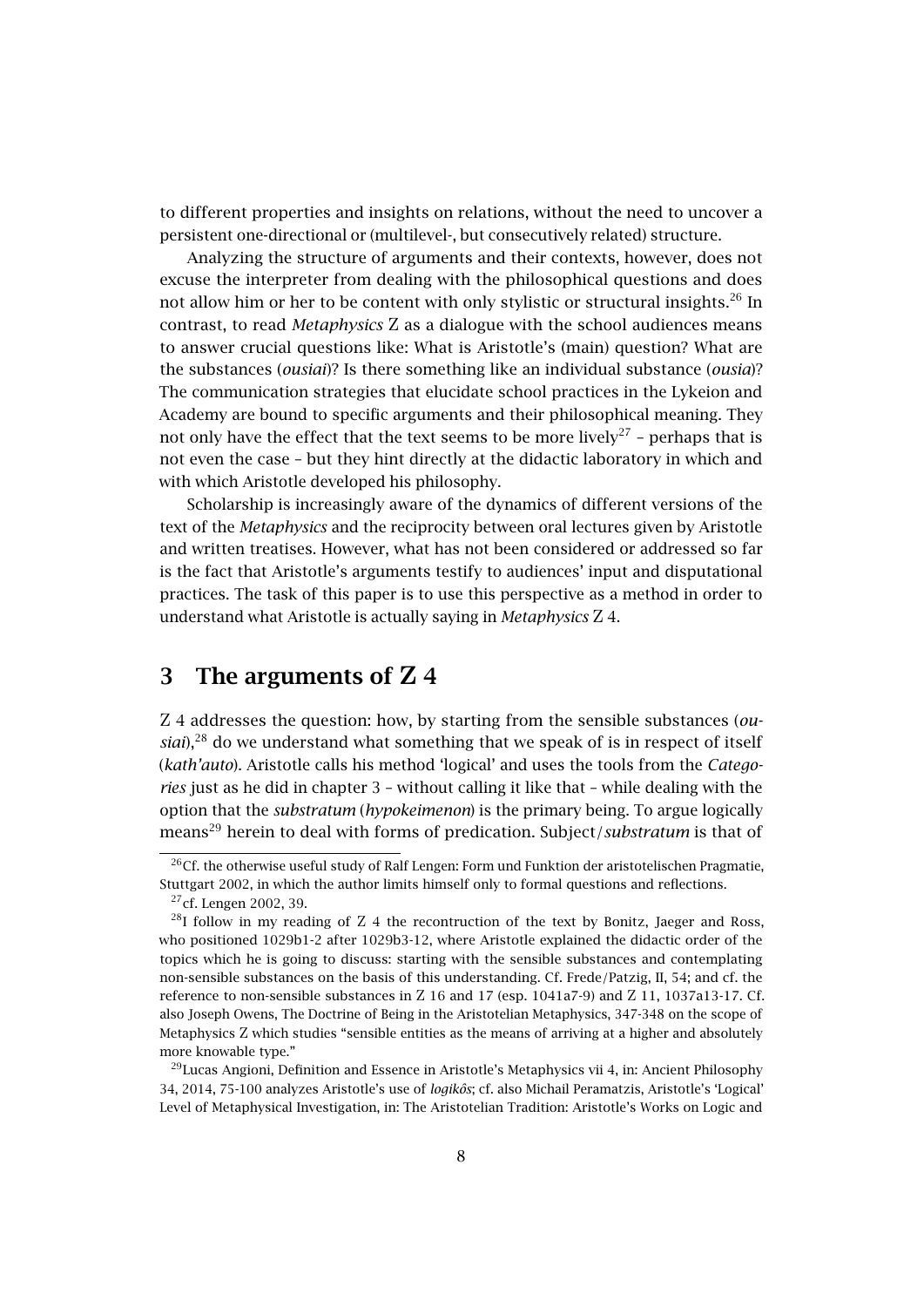which everything else is said. In  $Z$  4 he talks about what is said of something in respect of itself (*kath'auto*) because this is the name (*onoma*) that signifies the *ti ên einai*, the 'what-it-is-to-be(-something)'.

Ps.-Alexander remarks on this starting passage of Z 4 that there is a lack of articulateness (*saphêneia*: Alex.Aphr. in Metaph. 467,10-27 (resp. -19)) and identifies this lack in the condensing briefness of his diction, which interfuses the logical level of predication with the ontological level of being (*hyparxis*). Aristotle defines the *ti ên einai* by saying that it is what is said of each thing in respect to itself (per se, *kath'auto*). Later in the chapter he states explicitly that in defining something, it is the *logos*<sup>30</sup> that signifies the 'what-it-is-to-be-something' (*ti ên einai*), i.e. not the *ti ên einai* is said of something but a word or speech that signifies the *ti ên einai*. For example: the word 'man' (*anthropos*) signifies the *ti ên einai* of Socrates because it is said of Socrates *per se* (*kath'auto*).

This obscurity or lack of articulateness has a *fundamentum in re* and in theory: Aristotle's theory of predication depends on ontological distinctions, for the question of whether something can be said of something (as a logical predicate) depends on the question of whether it belongs to something else as an ontological property, i.e. whether it is an ontological predicate. As Jonathan Lear has pointed out, Aristotle's method of scientific proof implies that only such predications that reveal the metaphysical structure (i.e. the ontological relation between subject and predicate of the proposition) of a thing can be taken as real predications in the strict sense and can be the premises of a scientific proof.<sup>31</sup> In Z Aristotle goes beyond the scope of the *Categories* and not only describes our way of talking about and addressing things, but analyzes which kind of predication (language), i.e. relating terms to each other, is adequate to the properties that are signified by the terms, and which kind is not.

If we thus ask which passage is characterized as logical (*logikôs*) <sup>32</sup> by the

Metaphysics and Their Reception in the Middle Ages, ed. by Börje Bydén and Christina Thomsen, Thörnqvist Papers in Mediaeval Studies, PIMS: 2017, 81-130 (and cf. also his earlier work: Aristotle's Metaphysics Z.4: Criteria for Definition and Essence and Their Relation to the Posterior Analytics A.4, Deukalion, 24/1, June 2006, 5-30).

<sup>30</sup>Cf. Frede/Patzig, I, 20.

 $\rm ^{31}$  Jonathan Lear, Aristotle and Logical Theory, Cambridge 1980, 31. Antonio Mesquita in discussing Lukasiewicz refers to that passages and underlines the correctness of Aristotle's expressions when he is talking about properties or individuals that are predicated of something (António Pedro Mesquita Types of Predication in Aristotle (Posterior Analytics I 22), in: Journal of Ancient Philosophy VI/2, 2012, 1-27, 21); however, he ignores the fact that Aristotle sometimes speaks completely accurately (and therefore, in a cumbersome way) while he in other cases speaks less accurately but more comfortably. On the centrality of the difference between ontological and predicational or even linguistic cf. Michael J. Loux, Primary Ousia: An Essay on Aristotle's Metaphysics Z and H. Ithaca/London 1991, 78 who argues in favor of a linguistic understanding of 1029b13 (*logikôs*).

 $32$ Burnyeat 2001, 19-24 building on Simp. in Ph. 440,19-441,2 who presents three different meanings of *logikôs*.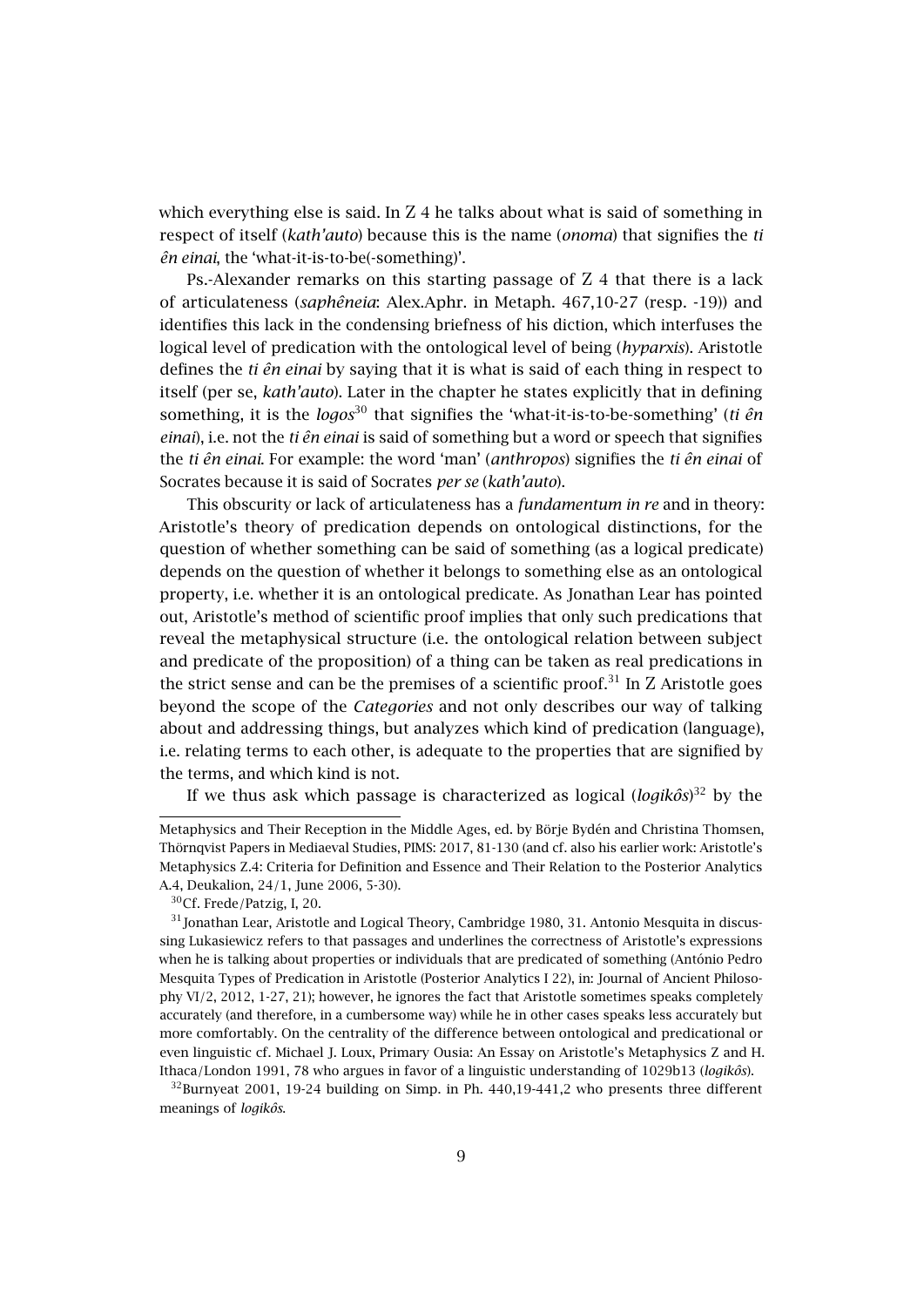expression in 1029b13 and up to which part of the text Aristotle argues solely logically – without any concern for ontological relations – there is not only one answer, and it is therefore reasonable to follow different tracks concerning that issue, $33$  while keeping in mind that each of them will not be exclusively valid. Rather, Aristotle simply does what he has announced just before: he starts with what is easier to understand (1029b3-12) and that is the level of predication, i.e. the way we talk about things. $34$ 

The aim of these negotiations and accesses is to get a grip on what single things are in themselves and as themselves. What is it to be Socrates? What is it to be a man? What is it to be a white man? Answers to these questions do not come from discussions about (modes of) predications but from predications that signify properties and from definitions of words that signify objects of knowledge. Therefore, Aristotle does not refrain from predicational and logical inquiries in the last part of Z 4 or in the following chapters Z 5 and 6 and until the end of Z (even in  $\rm Z$  17 $^{35}$ ) or the whole books  $\rm Z,H,\Theta,^{36}$  (and does not only start with it in  $\rm Z$  4, but already in Z 1) but starts over with and re-introduces logical or predicational<sup>37</sup> approaches each time it is required by the current question, task, or by a request from the audience.

Every single question, implicit or explicit objection, and argument originates from other argumentational contexts of which we find traces in the extant treatises and which can be backtracked to school discussions in the Lykeion, but each passage and argument for different reasons. In his "Map to Metaphysics  $Z^{\prime\prime\prime\prime\prime}$ Myles Burnyeat suggests the distinction between two separate or fairly separate levels of argument in Z. This interpretation can be further developed by applying the idea of didactically motivated and structured approaches to the topic under consideration not only of larger text passages but of every single argument and the approaching and re-approaching of the pivotal questions again and again.

This also needs to be considered in view of the well-known fact that Aristotle in Ζ 4 does not point to the matter-form-distinction and does not use it as a tool for the analysis of 'what-it-is-to-be-something'. This fact has led to analytical positions and to Burnyeat's two-level- and non-linearity-thesis and directs other

 $33$ Burnyeat argues that the whole of Z 4-6 (and further parts of Z) is characterized as logical and builds a logical level on its own, while for Michael Woods it is only Ζ 4, 102913-22; Peramatzis 2017 summarizes scholarship on this issue and presents own observations on the pervading relation between ontology and logical approach in *Metaphysics* Ζ 4 (passim).

 $34$ On the relationship between ontology and logic cf. the Heideggerian approach by Pierre Aubenque 1962, 133.

<sup>&</sup>lt;sup>35</sup>Peramatzis 2017, passim and 28 points out that the argumentation about causality and matter-form-distinction is based on the logical inquiries.

<sup>36</sup>W.D. Ross, II, 166 and 168 argues that Aristotle ends the logical considerations in 1030a27.  $37$ Peramatzis 2017, 8-9 and passim.

<sup>38</sup>Burnyeat 2001, passim and esp. 87 and ff. in regard to Z 4-6.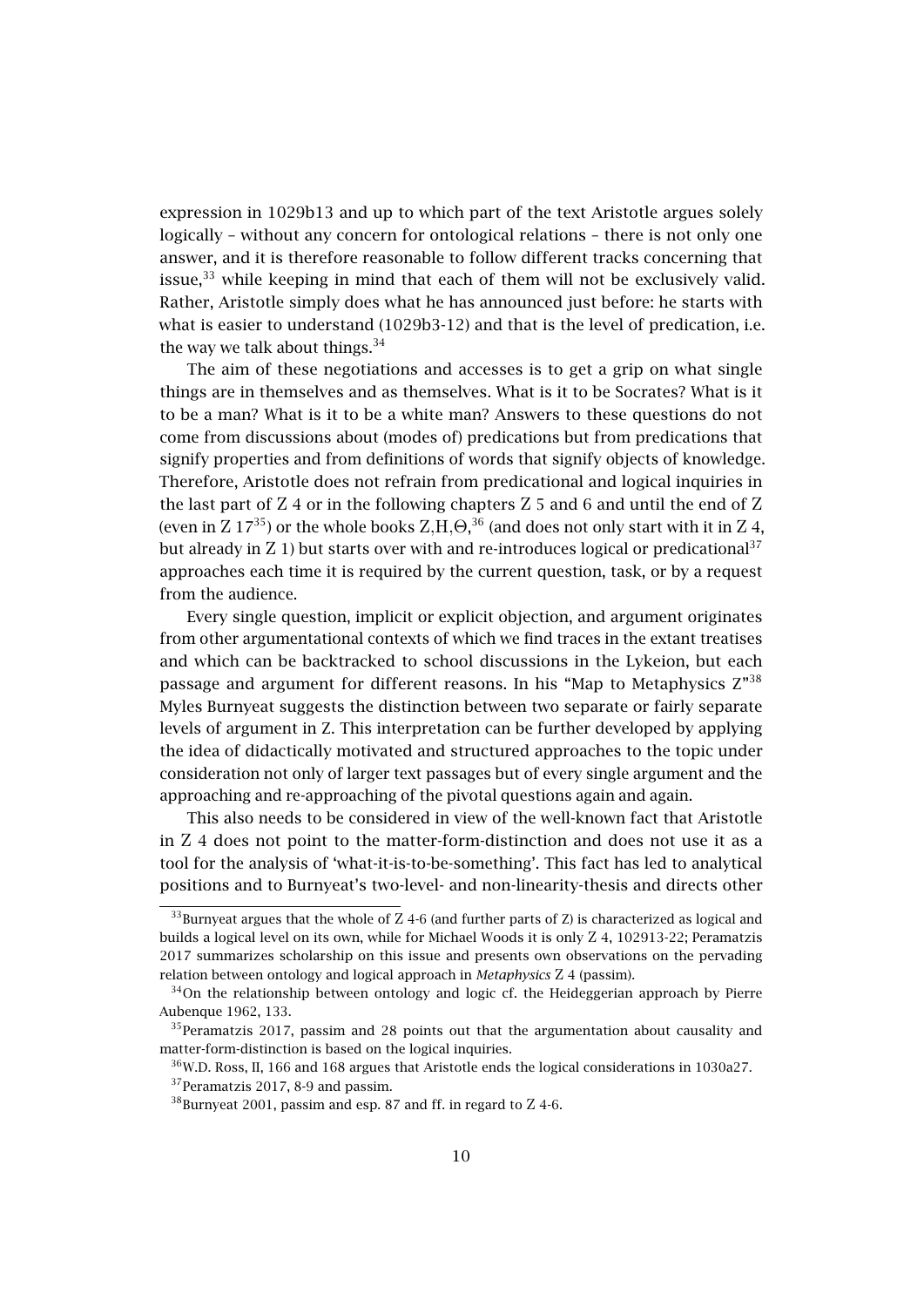approaches, too.<sup>39</sup>

To be sure, not every new approach and new start is marked equally as such by Aristotle; there is a gradually different similarity and separateness of the particular pathways to answering the questions under discussion. But, just as there is a close connection even between the 'big' cuts such as in  $Z 17<sup>40</sup>$  ("What and what kind of thing one needs to say that the substance is, we want to say by making quasi another start."  $Z$  17, 1041a6-7) to the preceding argumentations,<sup>41</sup> there is also a difference between the argumentational parts that are more closely connected to each other. Each approach contributes something specific $^{42}$  to the clarification of the question under discussion and is therefore connected to the other parts and refers to them implicitly (or explicitly).  $43$ 

## **4 Running analysis of the school practices in** *Metaphysics* **Ζ 4**

It is therefore necessary to follow the arguments step by step – by taking up all major contributions to the understanding of this piece of text in its present text context.

#### **4.1 'Educated' (***mousikos***) as example for accidental predication**

In 1029b14-18 Aristotle uses 'educated' (*mousikos*) as an example which he reiterates in the logical treatises, the *Metaphysics*, and the *Physics* for a otherwise unspecified accidental predication (*kata symbebekos*).<sup>44</sup> In Ζ 4 'educated' (*mousikos*) draws on that and, in our context, is presupposed to be a property that is not predicated *kath'auto*. "For, to be you is not the same as to be educated, since

<sup>39</sup>Peramatzis 2017, 8; Burnyeat 2001, 7-8.

<sup>40</sup>On the entanglement between Ζ 17 and the *Posterior Analytics* see Frank A Lewis, How Aristotle gets by in Metaphysics Zeta, Oxford: Oxford University Press 2013.

<sup>&</sup>lt;sup>41</sup>Michael Frede and Günther Patzig, Aristoteles 'Metaphysik Z', Text, Übersetzung, Kommentar, Bd. 2: Kommentar, München 1988, 308 point at the multiple connections of the chapter with the preceding ones.

 $42$ Although not necessarily new or totally different from other arguments.

<sup>&</sup>lt;sup>43</sup>The perspective in this paper adds to Burnyeat's interpretation and gives an explanation for the non-linearity *and* the connectedness of the different levels and approaches through a contextualization of Aristotle's philosophical practices in his school discussions and by taking into account the active part of the audiences.

<sup>44</sup>de int. 21a11; Metaph. 1007b4-5; b14-15; 1015b16-22; and esp. 29-34; ; 1017a6-22; 1018b34-35; APo 73b4-5; Mechanica 856a34-35; Ph. 189b34-191a3; differently used by relating to the common usage: GC 334a10-12; etc.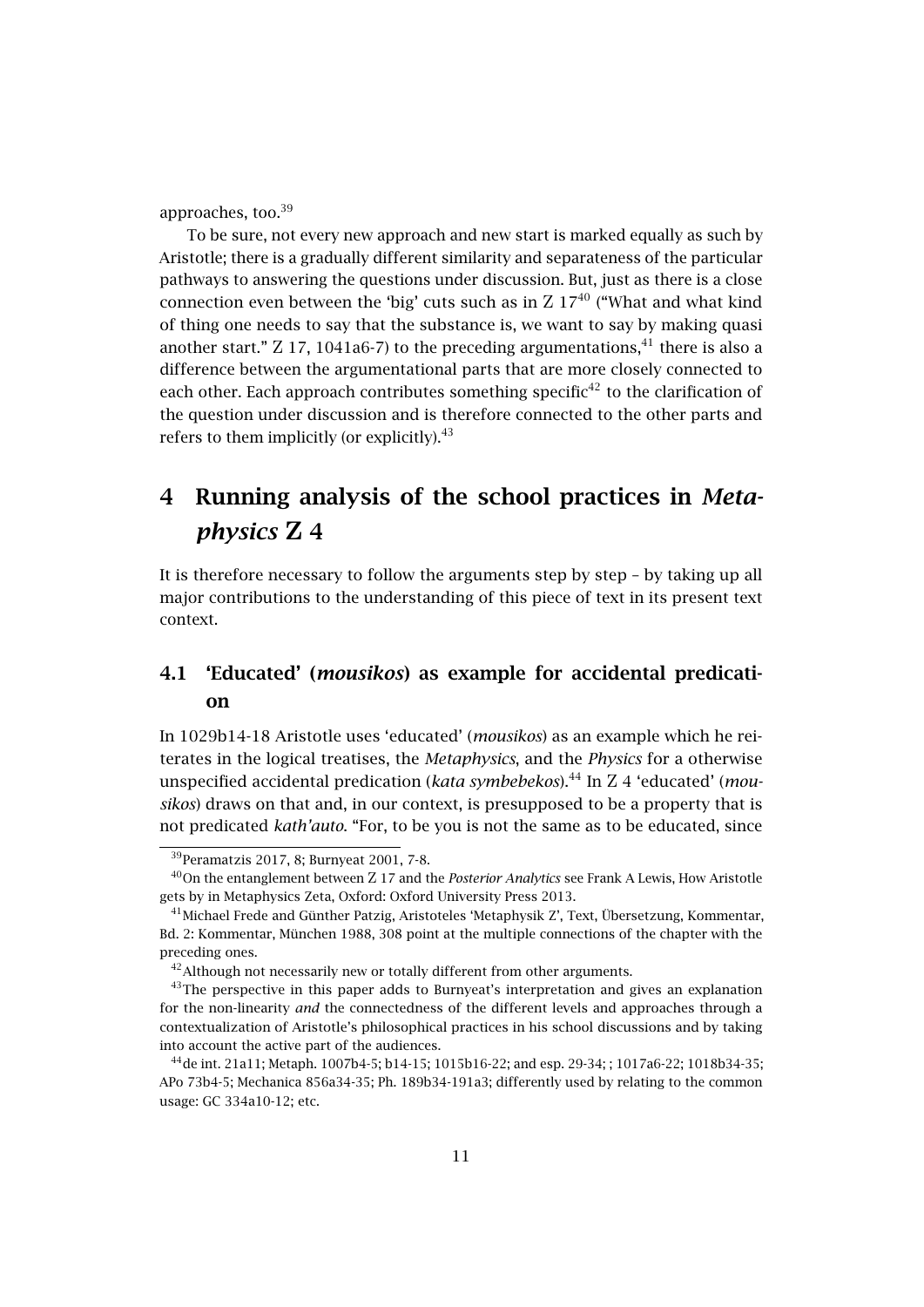your are not educated according to your being you." ("οὐ γάρ ἐστι τὸ σοὶ εἶναι τὸ µουσικῷ εἶναι οὐ γὰρ κατὰ σαυτὸν εἶ µουσικός."). Aristotle does not have to argue for that but can use it as a premise. $45$ 

In the *Physics* Aristotle uses the example 'educated' (*mousikos)* together with 'man' (*anthropos*) in the context of the analysis of changes in the sensible world (Ph. 189b34-191a3). The foremost aim of this distinction is the insight that we do not have to distinguish between two but between three principles of change: the *substratum* (*hypokeimenon*), the form (*eidos*) or shape (*morphê*) and the lack of form or shape (which is the opposite of the form).

"As we do not say from being a man he came to be musical but only the man became musical. When a simple thing is said to become something, in one case it survives through the process, in the other it does not. For the man remains a man and is such even when he becomes musical, whereas what is not musical or is unmusical does not survive, either simply or combined with the subject. [...] For to be a man is not the same as to be unmusical." (Ph. I, 7, 190a7-12 and 17, transl. R. P. Hardie/R. K. Gaye)  $46$ 

The logical distinction between substantial and accidental predication, therefore, is not and cannot be developed in the *Physics* but must be presupposed. In the logical treatises, especially in the *Analytics*, we find many passages where this distinction is exemplified with the educated-man- (*mousikos-anthropos*-) conjunction.

"Likewise also in the case of 'Coriscus'and 'Coriscus the musician'– are they the same or different? For the one signifies an individual and the other a quality, so that it cannot be isolated; though it is not isolation which creates the third man, but the admission that it is an individual. For what man is cannot be an individual, as Callias is." (SE 178b39-179a5, transl. Pickard) <sup>47</sup>

As in *On Interpretation*, 'educated' (*mousikos*) (de int. 21a8-10) in the *Sophistici Elenchi* is a common example for accidental predication that does not need to be introduced as such. $48$ 

By choosing this example in Ζ 4 Aristotle addresses an audience that is acquainted with predication theory and syllogistic as it is presented in the treatises

<sup>45</sup>For Aristotle's use of examples as a school practice see Uhlmann 2017b.

<sup>46</sup> οὐ γὰρ ἐξ ἀνθρώπου ἐγένετο µουσικός, ἀλλ' ἅνθρωπος ἐγένετο µουσικός. τῶν δὲ γιγνοµένων ὡς τὰ ἁπλᾶ λέγοµεν γίγνεσθαι, τὸ µὲν ὑποµένον γίγνεται τὸ δ' οὐχ ὑποµένον ὁ µὲν γὰρ ἄνθρωπος ὑποµένει µουσικὸς γιγνόµενος ἄνθρωπος καὶ ἔστι, τὸ δὲ µὴ µουσικὸν καὶ τὸ ἄµουσον οὔτε ἁπλῶς οὔτε συντεθειµένον ὑποµένει. [...] οὐ γὰρ ταὐτὸν τὸ ἀνθρώπῳ καὶ τὸ ἀµούσῳ εἶναι.

<sup>47</sup>ὁµοίως δὲ καὶ ἐπὶ τοῦ Κορίσκος καὶ Κορίσκος µουσικός, πότερον ταὐτὸν ἢ ἕτερον· τὸ µὲν γὰρ τόδε τι, τὸ δὲ τοιόνδε σηµαίνει, ὥστ' οὐκ ἔστιν αὐτὸ ἐκθέσθαι. οὐ τὸ ἐκτίθεσθαι δὲ ποιεῖ τὸν τρίτον ἄνθρωπον, ἀλλὰ τὸ ὅπερ τόδε τι εἶναι συγχωρεῖν οὐ γὰρ ἔστι τόδε τι εἶναι, ὥσπερ Καλλίας, καὶ ὅπερ ἄνθρωπός ἐστιν.

<sup>48</sup>SE 176a1; 175b18-27; 179a1; 181a10-12.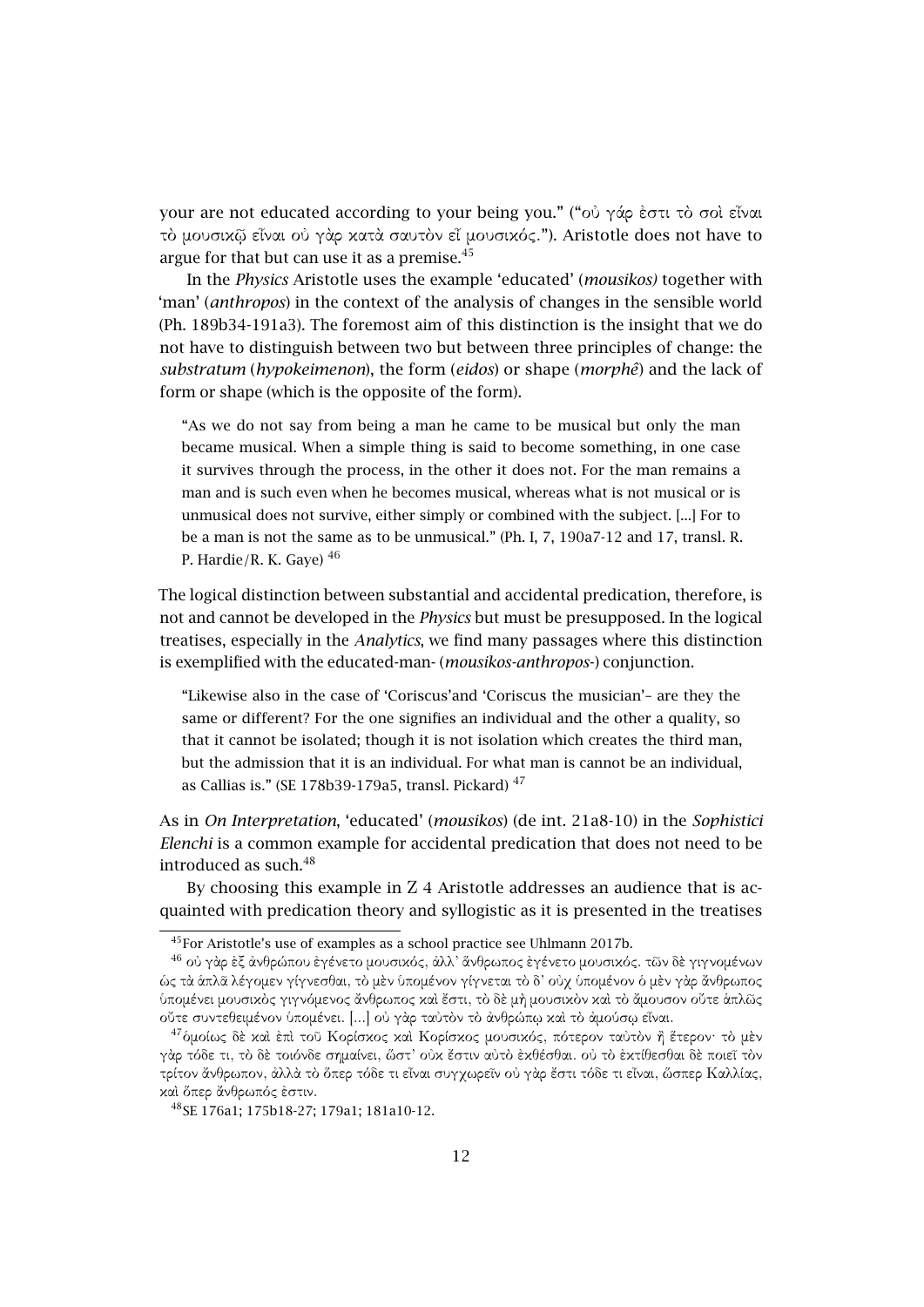of the *Organon* and especially the *Analytics* (APo I, 22), which entitles him to presuppose the use of *mousikos* as a paradigm for an accidental predication.<sup>49</sup> In the *Posterior Analytics* I,22 Aristotle introduces basic distinctions that are necessary for the analysis of predication modes (but which go beyond the scope of the *Categories*). He defines substantial and accidental predication (APo. 83a25-33)<sup>50</sup> by using 'white' and 'man' in order to explain accidental predication. Interestingly, Aristotle mentions Plato's theory of forms and marks it as not relevant in this regard (Apo. 83a31-34).

"We may at once dismiss Ideas; they are mere empty names, and if they do exist, cannot concern our argument, for demonstrations deal only with subjects such as we have already mentioned." (Apo. I 22, 83a32-35, (transl.: Edmund Spencer Bouchier $)^{51}$ 

This reference points at an audience that is acquainted with Platonic theory and its basic question ('What is something in itself (and not insofar as it is a mere predicate of something else as it is described in the *Categories* as our primary way of addressing things)' or 'by what can something be identified as this or that').

Why does Aristotle mention this? There is no particular reason in his previous argument, but it is not far-fetched in front of an audience that is acquainted with Platonic theory to ask the question 'what about defining accidentals as something that can be grasped in respect of itself?'. There, it could have been introduced by this audience itself or presented as a school exercise that asks 'what about the forms?' In a context where Aristotle reveals the ontological relations that are sometimes hidden or obscured by predication customs and corrects these practices, it is striking that he rejects Plato's approach so rudely, for it is one of the main aims of Platonic theory of forms to uncover and correct such structures (as Plato does in his 7th letter) just as Aristotle does here in the *Analytics* and similarly in other treatises like his *On the soul*.

Aristotle's side note marks a difference to the Platonic approach, namely the insistence that everywhere in the sensible realm the existence of a thing, a *tode ti*, is the basic precondition for any predication and ontological relation – a fundament of his argumentative moves which Aristotle similarly makes in the *Metaphysics*

<sup>49</sup>Cf. Burnyeat 2001, 24-25 and 87-115.

<sup>50</sup>"What does not signify a substance but is said as something of a *substratum* that is neither, what that is, nor what a single thing of that kind is, is called accidental, for example 'white' is said of 'man'. For man is neither what it is to be white nor what something white is, but, say, an animal/animate being...." – ὅσα δὲ µὴ οὐσίαν σηµαίνει, ἀλλὰ κατ' ἄλλου ὑποκειµένου λέγεται ὃ µὴ ἔστι µήτε ὅπερ ἐκεῖνο µήτε ὅπερ ἐκεῖνό τι, συµβεβηκότα, οἷον κατὰ τοῦ ἀνθρώπου τὸ λευκόν. οὐ γάρ ἐστιν ὁ ἄνθρωπος οὔτε ὅπερ λευκὸν οὔτε ὅπερ λευκόν τι, ἀλλὰ ζῷον ἴσως

<sup>51</sup>τὰ γὰρ εἴδη χαιρέτω τερετίσµατά τε γάρ ἐστι, καὶ εἰ ἔστιν, οὐδὲν πρὸς τὸν λόγον ἐστίν αἱ γὰρ ἀποδείξεις περὶ τῶν τοιούτων εἰσίν.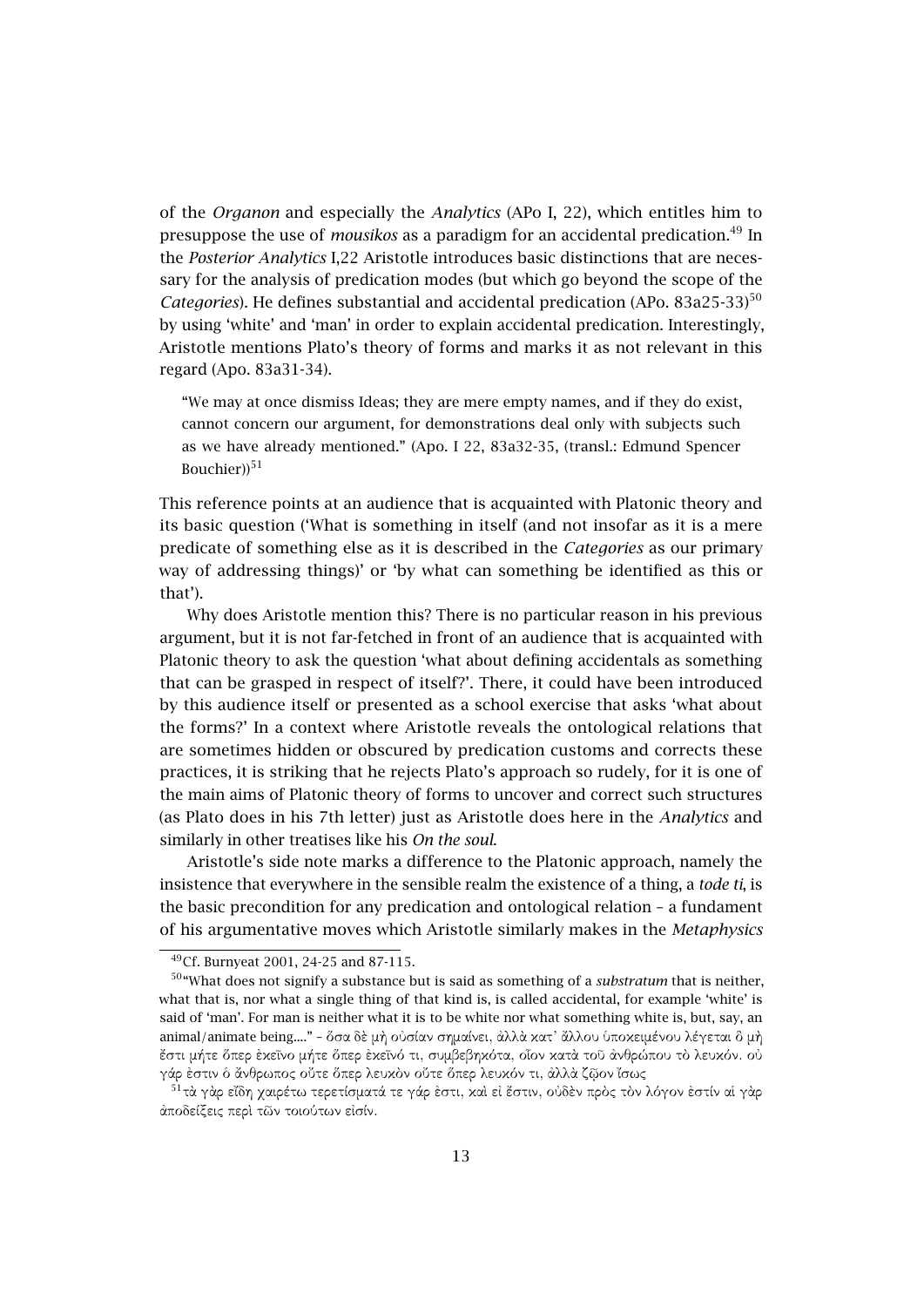(e.g. Ζ 4, 1029b22-27). The fact, that talking about real singular things in the sensible realm is the regular basis of our language and predication and the normal use of syllogistic, justifies the general statement that everything that is said is said of a substance, a *tode ti*. While Plato in the *Timaeus*<sup>52</sup> and the 7th letter<sup>53</sup> corrects the normal language and its predication practices, Aristotle here clarifies the underlying fundamental rationale and corrects only such cases in which we predicate something more or less loosely or negligently. He does so more precisely and strictly in the *Posterior Analytics* where the scientific nature of a proof and the status whether a proposition is true or false is at stake.

It is not at all evident from the Platonic corpus that Plato would have objected to the position in the *Posterior Analytics* (APo. I 22, 83a25ff.), but the emphasis is different: if we do as we do and predicate something like 'white' of a single substance, like 'this man' or 'this horse', we also need to think of what we mean when we say 'white' and distinguish it from everything that is not white. However, Aristotle takes a different approach to the question and therefore denies the adequacy of the Platonic sets of question for the present context (*chaireto* Apo. 83a34), which could have either anticipated or reported or reacted to an school audience's objection or request for clarification.

Regarding its tone ("We may at once dismiss Ideas; they are mere empty names...") the text is more likely to be imagined as a seminar in the Lykeion than in the Academy and perhaps as a response to an address from the audience side, suggesting a greater proximity. Even though Plato seems to have practiced the freedom of opinion in his circles and among his students and followers,<sup>54</sup> one can hardly imagine Plato sitting next to Aristotle when he critizes his teacher with such harsh words.<sup>55</sup> Such practices of distinguishing the "new school" from Platonic approaches can even be imagined to have contributed to generating a school identity of the Lykeion.

In any case, in Ζ 4 the school examples, the multiplicity of questions and (implicit and explicit) objections from different directions, the elliptic style that expects the readers and audiences to supplement the argument with topics and positions discussed frequently or on an almost curricular basis, and the confidence with which Aristotle starts with advanced distinctions from the *Organon*<sup>56</sup>, are clear-cut criteria that claim a contextualization in the institutional practices of Aristotle's school contexts, i.e. Academy and Lykeion. Moreover, the differences in tone in regard to Platonic doctrines or concepts in the Metaphysics can be explai-

<sup>52</sup>Ti. 49c7-50b5

<sup>53</sup>Ep. VII, 343a-c.

<sup>54</sup>Natali 2013, 20-25.

<sup>55</sup>L. Lynch, Aristotle's school. A Study of a Greek Educational Institution, Los Angeles/London, 1972, 47-67.

<sup>&</sup>lt;sup>56</sup>Burnyeat 2001, 25.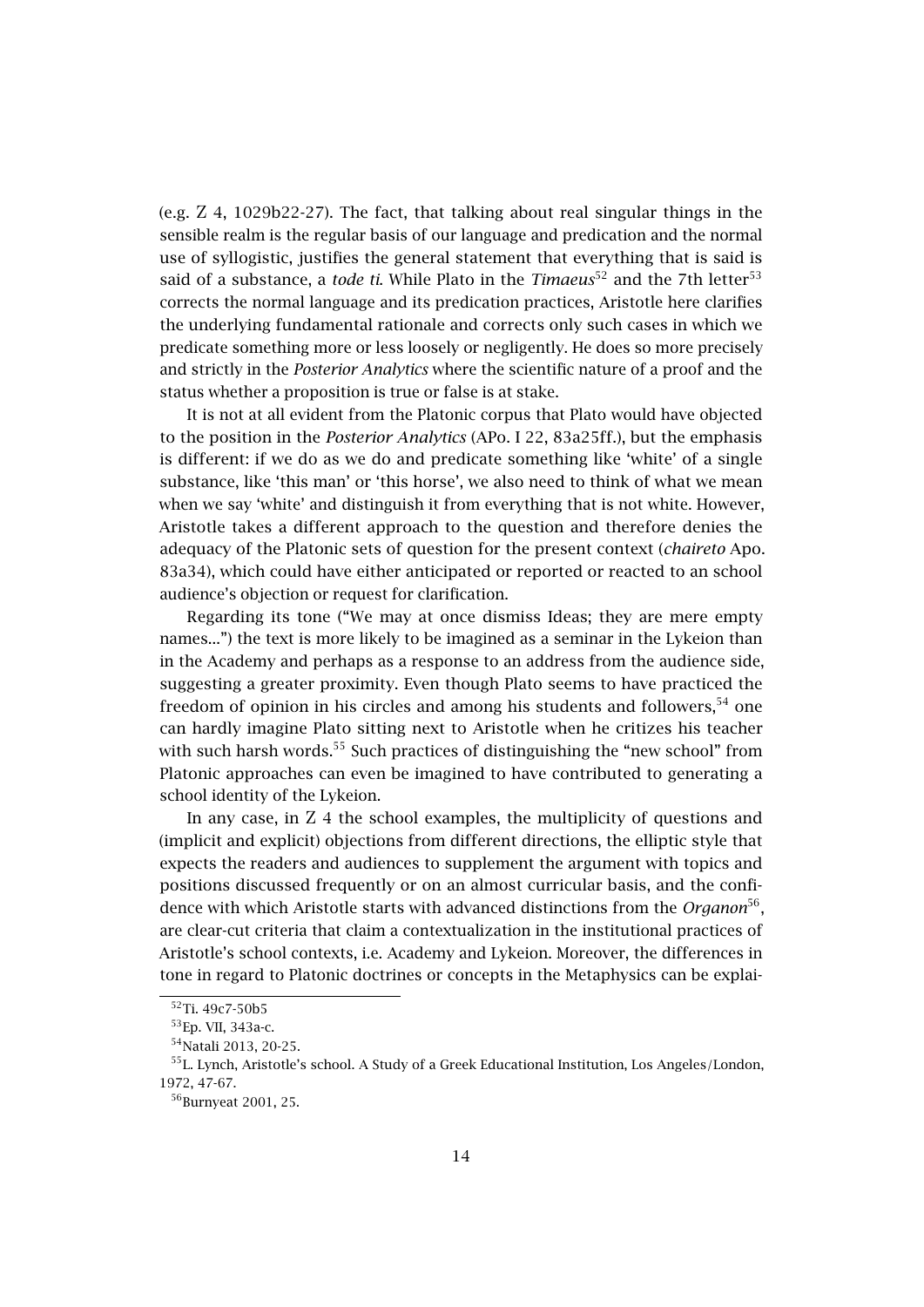ned by the different audiences and contexts of the lectures and argumentations.<sup>57</sup> If we distinguish between audiences who are familiar with Platonic discussion practices and who are in favor of Academic approaches on the one hand, and those audiences who are more reserved in relation to a or the Platonic theory of forms on the other, then, *aporiai* and alleged discrepancies can be resolved and rather harsh verbal attacks in answer to Platonic suggestions and concepts can be explained by refering to the wish to distance the school context of the Lykeion from their mother 'country', i.e. the Platonic Academy. Furthermore, if the audience is not well acquainted with Platonic discussions and not advanced in dialectics and ontological argumentations, there is no need to attempt to explain the particular doctrinal differences, nor is it fruitful for the purpose of understanding.

#### **4.2 Defining 'per se-predications' and 'what-it-is-to-be-something'**

The presupposition of distinctions from the *Analytics* in *Metaphysics* Ζ 4 becomes even more obvious in the following case where Aristotle specifies what he means by 'in respect of itself' (*kath'auto*) (1029b16: οὐδὲ δὴ τοῦτο πᾶν). This move is motivated by an implicit objection that comes from a terminological distinction that is regularly connected with another school example, namely the predicate 'white¸rq. This distinction presents another meaning of the term '*kath'auto*' that is not suitable for identifying the 'what-it-is-to-be' (*ti ên einai*) of a thing, i.e. the predication of something in a primary way such as 'white' (or any other color) is predicated in a primary way of the surface: 'white' belongs to the surface 'in respect of itself' (*kath'auto*) but not as a defining property, for being a surface is not identical with being white (1029b16-18).

In the extant treatises we find this mode of primary predication called *kath'auto*-predication in the *Metaphysics* in book ∆, the so-called philosophical lexicon, and in the *Physics*; <sup>58</sup> neither of these texts need to be chronologically earlier than  $Z^{59}$ ; the evidence only proves that in the discussions about first philosophy and physics, to which Aristotle implicitly refers, the distinctions between substantial and accidental predication induce distinctions between different

<sup>&</sup>lt;sup>57</sup>On the need for or advantage in introducing audiences as protagonists in the interpretation of Aristotle's arguments see below.

<sup>58</sup>Aristotle discusses per se predications and attributes also in the *Posterior Analytics* I 4 (73a34-bl6). (Joseph Owens, The Doctrine of Being in the Aristotelian Metaphysics, Toronto 1951-1978, 349 connects this discussion with the reference to the *Analytics* in *Metaphysics* Ζ 12, 1037b8-9 which is more likely to point at APo II,10).) and introduces a strict sense of 'per se' on which he can build the principle from which the demonstration can be deduced.

<sup>59</sup>Owens 1951-1978, 349.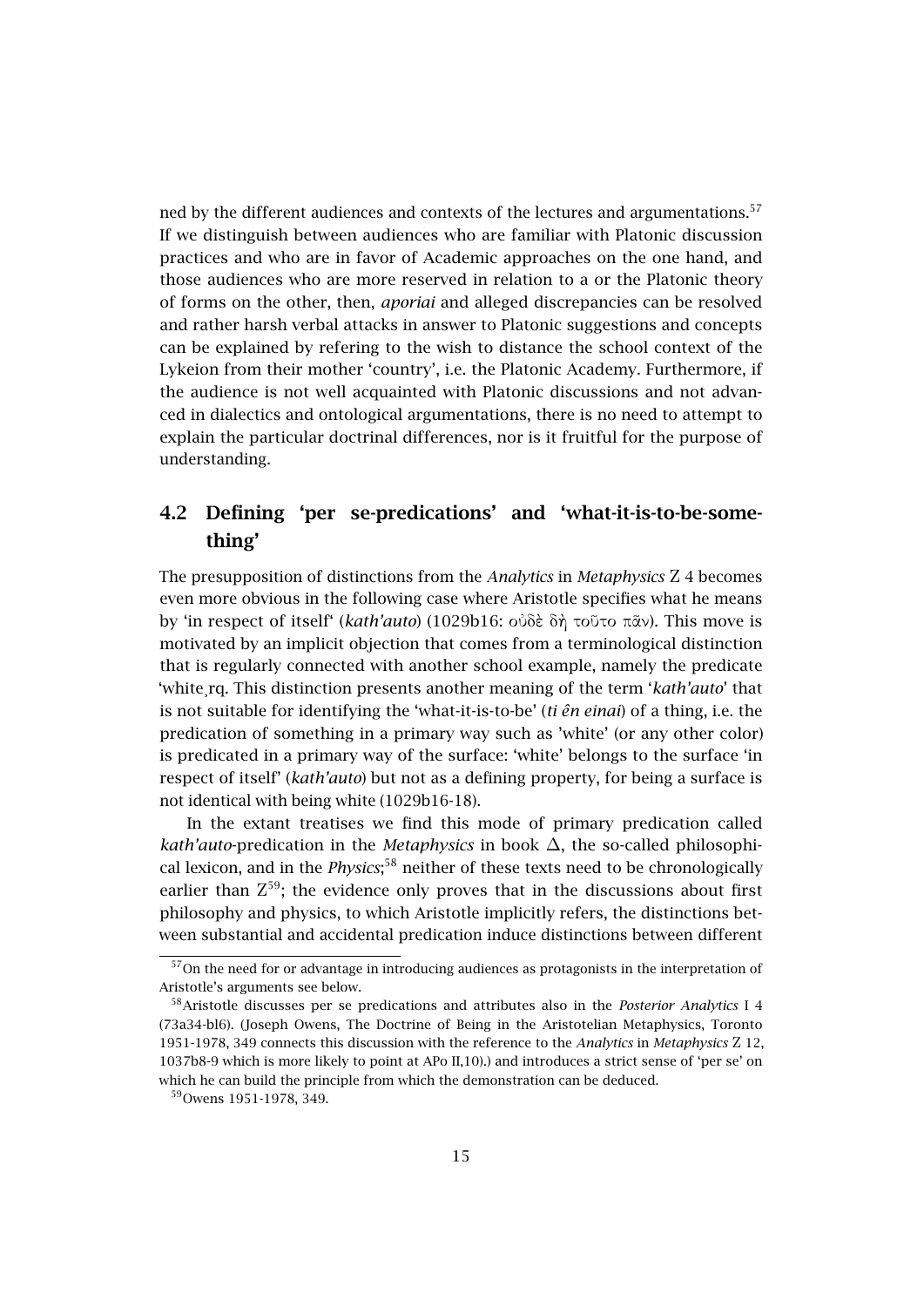modes of being 'in respect of itself' (*kath'auto*).

"'That in virtue of which' has several meanings, (1) the form or substance of each thing, e.g. that in virtue of which a man is good is the good itself, (2) the proximate subject in which an attribute is naturally found, e.g. color in a surface. 'That in virtue of which', then, in the primary sense is the form, and in a secondary sense the matter of each thing and the proximate *substratum* of each." (Metaph.  $\Delta$  ch. 18, 1022a15-19 and esp. 16 und 18-19, transl. Ross $60$ 

In addition to the primary (*protos*) distinction Aristotle speaks about gradually nearer or more distant accidentals.<sup>61</sup> 'White' is said primarily of the surface and secondarily of the body and tertiarily of man (etc.) (Ph. 210b4-5)

By considering these other cases it becomes clear that the distinction has been developed primarily to settle questions about changing individual subjects with different accidental and substantial properties, since nearer or more distant predications do not imply indices for essential or non-essential properties. It is thus transferred<sup>62</sup> to our context<sup>63</sup> and presupposed as a known perspective and tool in order to further distinguish the meaning of certain predication practices that are analyzed and systematized in Aristotle's *Posterior Analytics*. The objection is made by or for somebody who has learned to distinguish between different modes of being-by-oneself (*kath'auto einai*). In this case, we cannot know for sure whether such an objection is implicit or has been actually put forth, since Aristotle does not name a discussion partner. However, in either case it is the audience that pushes Aristotle's argument and adds to the preceding not, so to speak, as the natural or causal consequence but rather in the mode of encircling or orbiting the case under consideration by applying different school distinctions.

Here, as always, we can ask: could Aristotle not have anticipated such an objection or could he not have thought of it all by himself? Why do we need to

<sup>60</sup>Τὸ καθ' ὃ λέγεται πολλαχῶς, ἕνα µὲν τρόπον τὸ εἶδος καὶ ἡ οὐσία ἑκάστου πράγµατος, οἷον καθ' ὃ ἀγαθός, (15) αὐτὸ ἀγαθόν, ἕνα δὲ ἐν ᾧ πρώτῳ πέφυκε γίγνεσθαι, οἷον τὸ χρῶµα ἐν τῇ ἐπιφανείᾳ. τὸ µὲν οὖν πρώτως λεγόµενον καθ' ὃ τὸ εἶδός ἐστι, δευτέρως δὲ ὡς ἡ ὕλη ἑκάστου καὶ τὸ ὑποκείµενον ἑκάστῳ πρῶτον. Cf. Metaph. XII, 4, 1070b18-21.

 $61$ An accidental attribute may also be more or less remote, e.g. suppose that a pale man or a musical man were said to be the cause of the statue. All causes, both proper and accidental, may be spoken of either as potential or as actual... (Ph. 195b1-5, transl. Gaye/Hardie)

ἔστι δὲ καὶ τῶν συµβεβηκότων ἄλλα ἄλλων πορρώτερον καὶ ἐγγύτερον, οἷον εἰ ὁ λευκὸς καὶ ὁ µουσικὸς αἴτιος λέγοιτο τοῦ ἀνδριάντος. πάντα δὲ καὶ τὰ οἰκείως λεγόµενα καὶ τὰ κατὰ συµβεβηκὸς τὰ µὲν ὡς δυνάµενα λέγεται τὰ δ' ὡς ἐνεργοῦντα,... (Ph. 195b1-5)

 $62$ By using the terms 'new contextualization' or 're-contextualization' and 'transfer' I refer to the terminological instruments that have been developed in the Collaborative Research Center "Episteme in motion" (CRC 980) at the Freie Universität Berlin. The CRC 980 has supported this paper by a financial aid for proof reading.

<sup>63</sup>A fact that becomes evident in that Aristotle mentions movement (*kinesis*) among the list of categories, which is rather unusual: cf. Ross II, 169, ad 1029b25.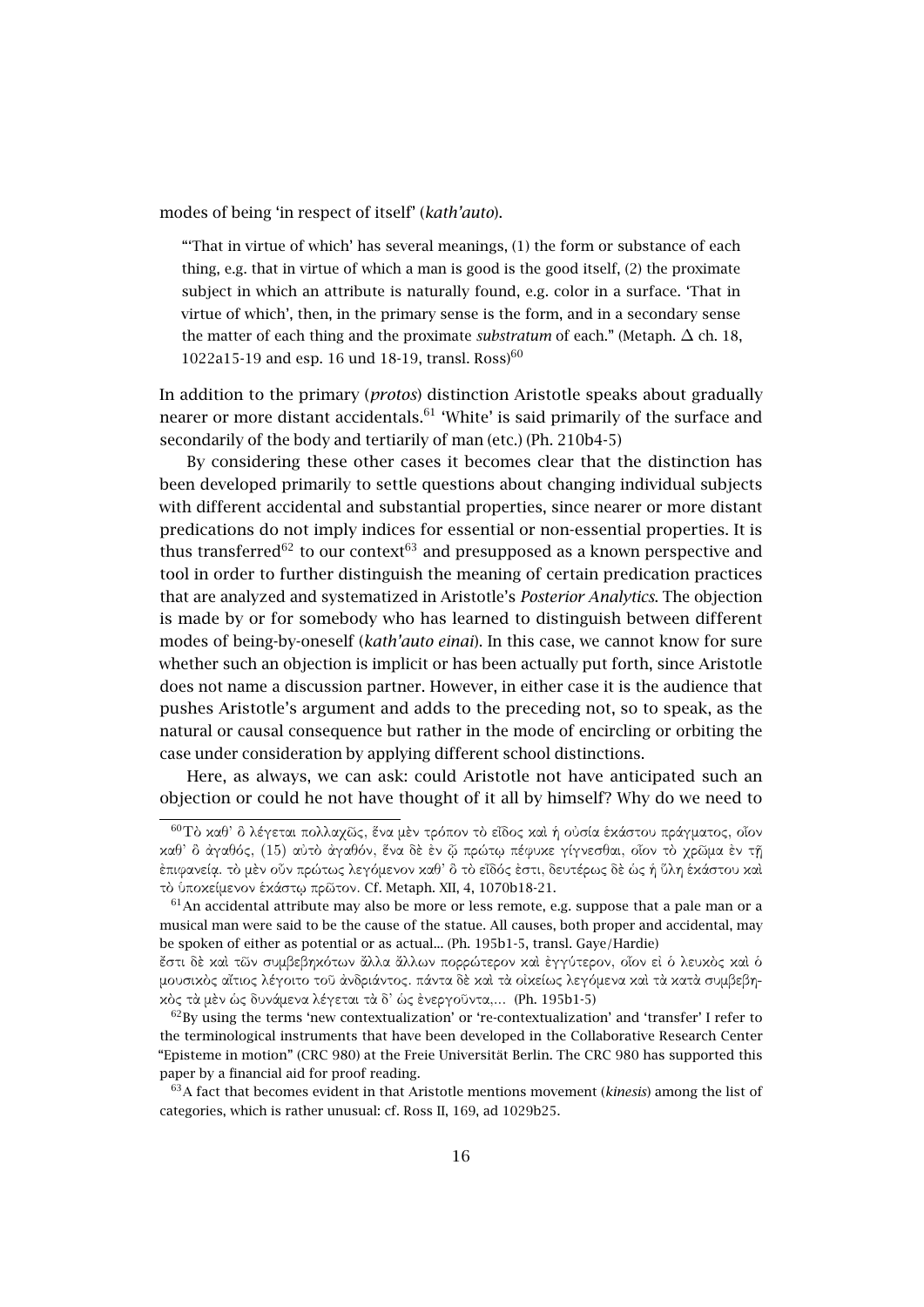introduce other protagonists? The answer to this must be: yes, he could have done so, however, it is not likely that he did. For there is no evidence that Aristotle was a lonely thinker. He was the most important part and head of a school<sup>64</sup> and philosophized as a teacher and co-researcher. Therefore, in cases in which we find objections that are – logically – presented from the side and which embed the philosophical question in a wider spectrum of concerns, or in cases in which we find elliptic arguments that presuppose implications that are made obvious in other contexts, it is not only plausible but directly inferable to describe Aristotle's philosophy as a dialogic school philosophy that is generated and further developed by such objections that are raised as a side note.

We are especially compelled to hypothesize that the audiences actively participated if (and only if) these structural insights about school practices and all of these contexts in other treatises prove directly helpful for the understanding of a text such as Ζ 4.

In our current case: the question<sup>65</sup> as to whether it is the surface that is to be determined or the color white, can be settled by the principle of economy, i.e. the premise that Aristotle uses the standard example in the standard way. It is the surface that is to be determined, and of which it is shown that there is no way in which 'white' could signify the 'what-it-is-to-be' (*ti ên einai*) of the surface.

This is supported by the following argumentation (1029b18 and ff.), which makes clear that we cannot understand 'white' as signifying the 'what-it-is-to-be' (*ti ên einai*) of the surface. Aristotle tests another possible candidate that could well have been induced by an objection of the audience: if 'white' does not signify the 'what-it-is-to-be' (*ti ên einai*) of the surface, perhaps 'white surface' could. The justifying reason for this claim is that 'surface' and 'white surface' are not the same (concerning their being as such). Aristotle only hints at the reason for this by saying that the *definiendum* cannot be part of the *definiens*. When Aristotle argues that the composite 'white surface' (*epiphaneia leuke*) cannot signify the 'what-it-is-to-be' (*ti ên einai*) of the surface, he presupposes that 'white surface' (*epiphaneia leuke*) cannot be defined without using 'surface' ('epiphaneia') as *definiens*. But why is that so?

The reason seems to be that 'white' has been introduced for the first time as part of the *definiens* because in the school example it has by some means or other a closeness to 'surface' (*ephianeia*). Aristotle is now making several attempts to approach the question as to what kind of closeness this is and why it does not work for defining the *ti ên einai*. The point here is that even in the conjunction, the only term that could determine 'surface' still is 'surface' and not 'white'. Therefore,

<sup>64</sup>Düring, 1957, 460; Chroust, cf. Natali 2013, 56-60.

<sup>65</sup>Frede/Patzig, 1988, II, 60-61.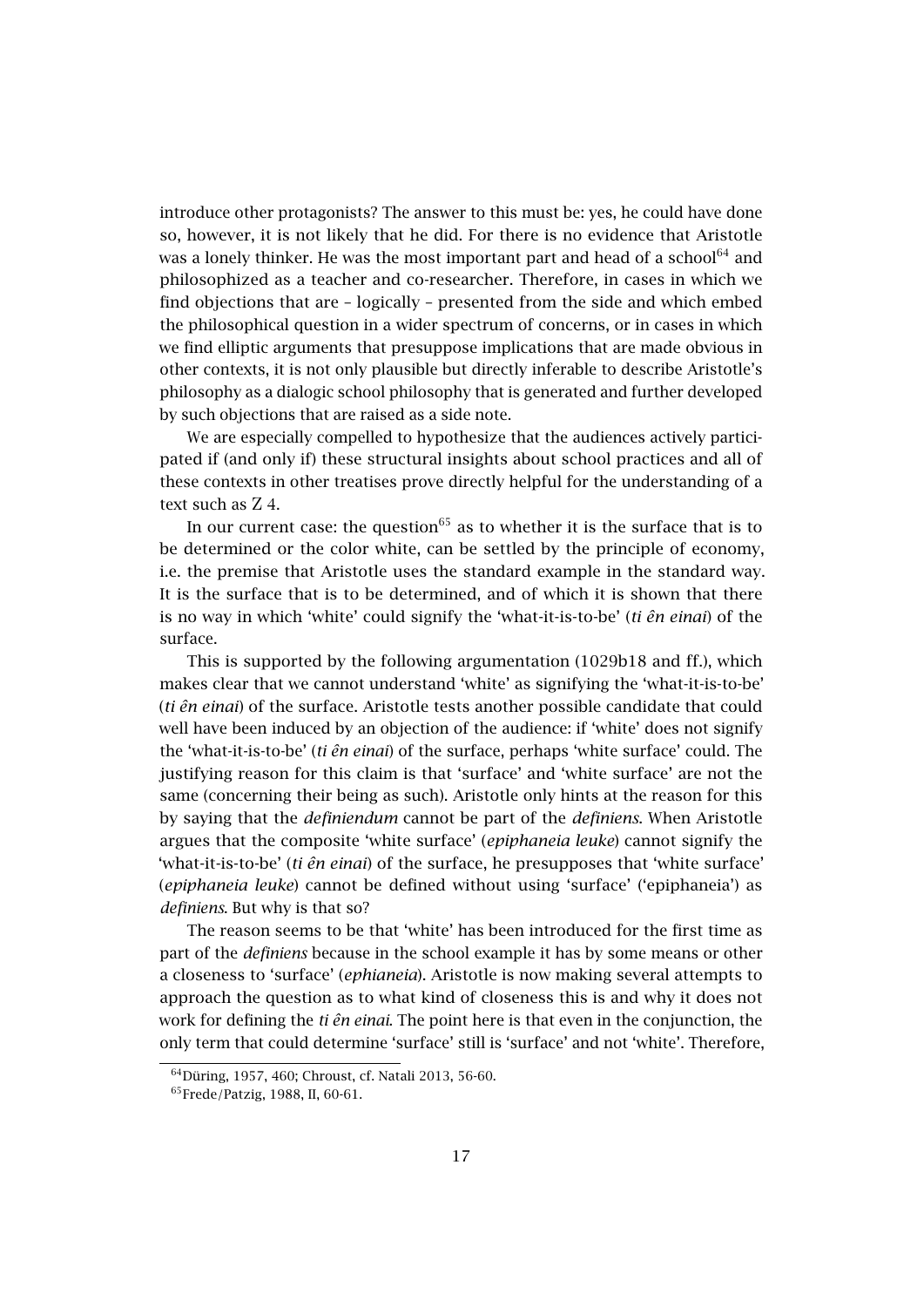the only real defining element in the definition is 'surface', which is also the *definiendum*, and this must be eliminated from the definition. The point therefore is not that one cannot eliminate 'surface' by saying (e.g.) 'termination (*peras*) of a solid (*soma*)' (cf. Eucl. XI,2, Definition EO IV, 2,4), but that there is no connection between 'surface' and its defining elements on the one hand and 'white' and its defining elements on the other.

Aristotle is more than succinct in making this point. He argues without having introduced the principle of his argument properly but by presupposing it. $66$  Ever since the ancient commentators this brevity has led to *aporiai* and different readings. Among them is an explanatory addition ("why" (*dia ti*)), which is transmitted in two important manuscripts, E (Par.Graec. 1853) and J (Vindobonensis 100), and was preferred or chosen by several modern editors<sup>67</sup>: This reading adds the question 'why' (sc. is 'surface' not what 'white surface' is, i.e. the 'what-it-is-to-be' (*ti ên einai*) of 'white surface').<sup>68</sup>

Here, it is helpful to refer to Ps.-Alexander's explanation: he emphasizes that in general the definition says and unfolds the 'what-it-is-to-be' (*ti ên einai*) of the *definiendum* (Alex.in Metaph.468,32-39). But 'white' cannot unfold the 'what-it-is-to-be' (*ti ên einai*) of 'surface'. If 'white' itself is unfolded, it is unfolded in the parts of the definition of 'white' and not of 'surface'. Aristotle omits to say that 'white' is in no way part of the 'what-it-is-to-be-surface' (although it is closely connected to it as a predicate) but presupposes the validity of this – elsewhere introduced – case.

The very next sentence contains the next obscurity that is entangled with the preceding, and which must be led back to an (implicit, anticipated) objection as Ps-Alexander suggests (469, 3-4): The absurdity of the effort to identify 'what-it-is-to-be-white' and 'what-it-is-to-be-surface' is made obvious by introducing 'smooth' (*leios*) as a second example for an accidental predication that is said of the surface in a primary way but not as a *definiens* of its what-it-is-to-be (*ti ên einai*). Again, we find traces of the use of 'smooth' as a school example in  $\Delta$  11, 1018b34-1019a4,<sup>69</sup> where Aristotle uses 'smooth' together with 'surface' in just the same way as (a) color (*chroma*) in *Metaphysics* ∆ 18. If we thus have two standard examples for the usage of in respect-of-itself (*kath'auto*) instead of

 $66$ Pietsch implicitly considers this elliptic argumentation: Prinzipienfindung, 20.

<sup>67</sup>Frede/Patzig, 1988, I, 66.

<sup>68</sup>Cf. Alex.Aphr. in Metaph. 468,33-34.

 $69$  The attributes of prior things are called prior, e.g. straightness is prior to smoothness; for one is an attribute of a line as such, and the other of a surface. Some things then are called prior and posterior in this sense, others in respect of nature and substance, i.e. those which can be without other things, while the others cannot be without them—a distinction which Plato used."

ἔτι πρότερα λέγεται τὰ τῶν προτέρων πάθη, οἷον εὐθύτης λειότητος τὸ µὲν γὰρ γραµµῆς καθ' αὑτὴν πάθος τὸ δὲ ἐπιφανείας. τὰ µὲν δὴ οὕτω λέγεται πρότερα καὶ ὕστερα, τὰ δὲ κατὰ φύσιν καὶ οὐσίαν, ὅσα ἐνδέχεται εἶναι ἄνευ ἄλλων, ἐκεῖνα δὲ ἄνευ ἐκείνων µή ᾗ διαιρέσει ἐχρήσατο Πλάτων.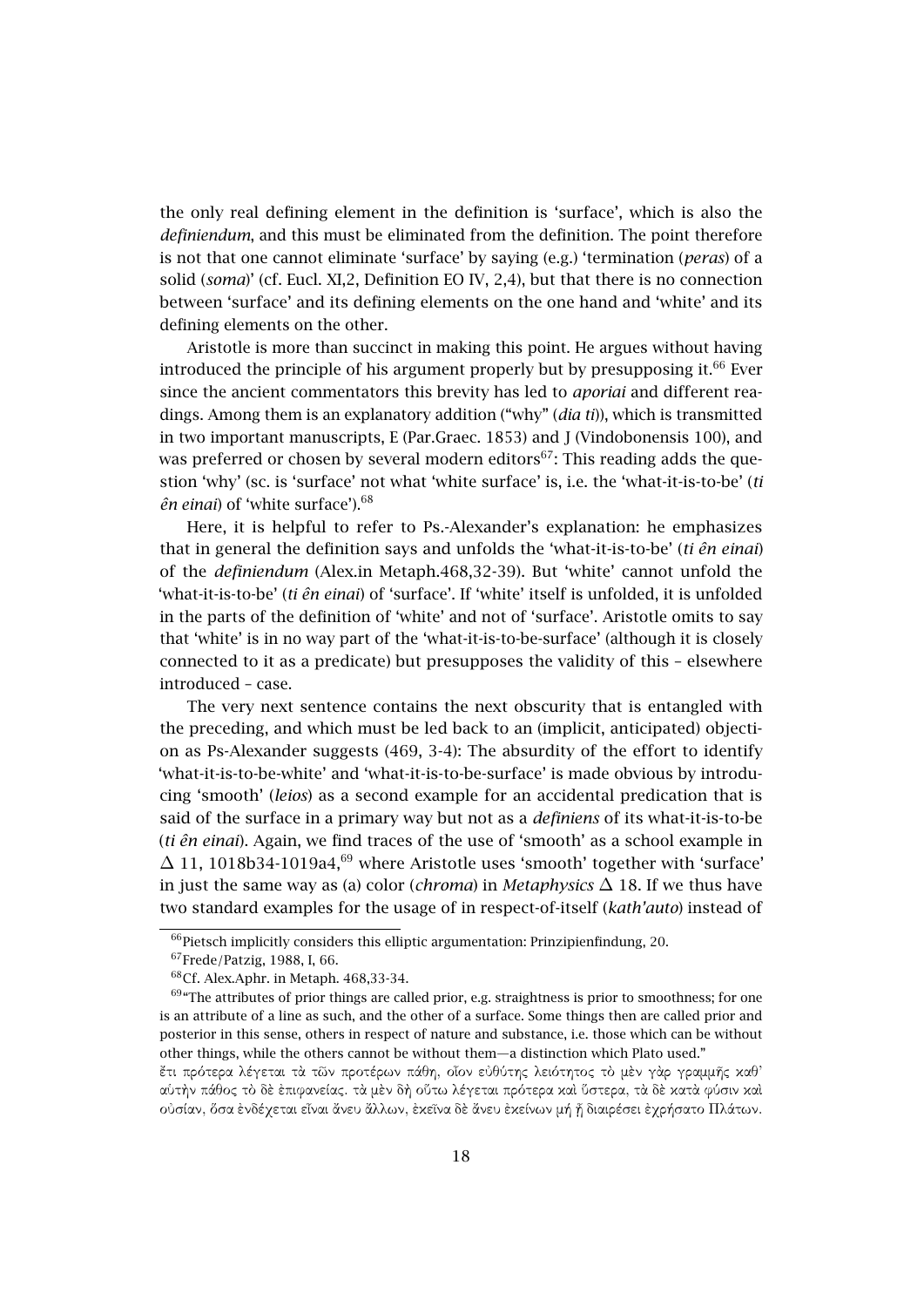'in a primary way', 'smooth' and 'white' have the same relationship to 'surface' and are both said in the same way 'in a primary way' (*protos*), i.e. *kath'auto* in the sense of 'in a primary way' of 'surface'. That means that they would have to be identified/equated if one removed 'surface' from the parts of the *definiens*, although they are not parts of the same definition.

Ross refers to *De sensu* (442b11)<sup>70</sup> and Theophrastus, *De sensu* 13,<sup>71</sup> where Aristotle and Theophrastus report that Democritus identified 'white' and 'smooth' (Ross, II, 168). The argument in *De sensu* runs completely differently. Aristotle argues against the absurdities that are elicited by the atomistic position that everything in nature is caused by a collision of atoms. Democritus must deduce everything in the senses from the sense of touch because the sense perception of color, taste, sound etc. are actually perceptions of different shapes and positions of atoms. Therefore, he even identifies 'white' and 'smooth' and reduces all colors to geometric forms. Theophrastus discusses at length (*De sensu* 73-78 [contra: 79-83]) Democritus' doctrines on colors and color sensation. In both texts it is obvious that Democritus' identification of 'white' and 'smooth' is not taken into serious consideration. And: it does not touch upon the ontological question of what it is to be something.

Although the use of 'smooth' in addition to 'white' can be explained by its function as an example for a primary predication, the explicit consequence (1029b22: "... with the consequence that 'what-it-is-to-be-white' and 'what-it-is-to-be-smooth' are one and the same") is very likely to be induced or further promoted by the association with the example from the discussions about sense perception. For only here has the identification of 'white' and 'smooth' been explicitly reduced to absurdum. To be sure, this critique is aimed at the materialistic Democritean theory of sense perception and not at defining 'what-it-is-to-be-a-surface', but there is no reason why a school example that is at hand should not be transferred

<sup>70</sup>Sens. 442a29-442b26, cf. esp. a29-b3: "Democritus and most of the natural philosophers who treat of sense-perception proceed quite irrationally, for they represent all objects of sense as objects of touch. Yet, if this is really so, it clearly follows that each of the other senses is a mode of touch; but one can see at a glance that this is impossible"; b 11-12: "On the other hand, they reduce the special to common sensibles, as Democritus does with white and black; for he asserts that the latter is rough, and the former smooth, while the reduces savors to the atomic figures." (transl. J. I. Beare)

<sup>∆</sup>ηµόκριτος δὲ καὶ οἱ πλεῖστοι τῶν φυσιολόγων, ὅσοι λέγουσι περὶ αἰσθήσεως, ἀτοπώτατόν τι ποιοῦσιν πάντα γὰρ τὰ αἰσθητὰ ἁπτὰ ποιοῦσιν. καίτοι εἰ τοῦτο οὕτως ἔχει, δῆλον ὡς καὶ τῶν ἄλλων αἰσθήσεων ἑκάστη ἁφή τίς ἐστιν τοῦτο δ' ὅτι ἀδύνατον, οὐ χαλεπὸν συνιδεῖν; b 11-12: τὸ γὰρ λευκὸν καὶ τὸ µέλαν τὸ µὲν τραχύ φησιν εἶναι τὸ δὲ λεῖον. εἰς δὲ τὰ σχήµατα ἀνάγει τοὺς χυµούς.

<sup>71</sup>See Theophrastus of Ephesus, Pamela Huby, Dimitri Gutas (eds.), Sources for His Life, Writings, Thought and Influence: Commentary, vol. 4: Psychology (Texts 265-327) (Philosophia Antiqua 81), Leiden (1999), 32-82 (fragments on sensation).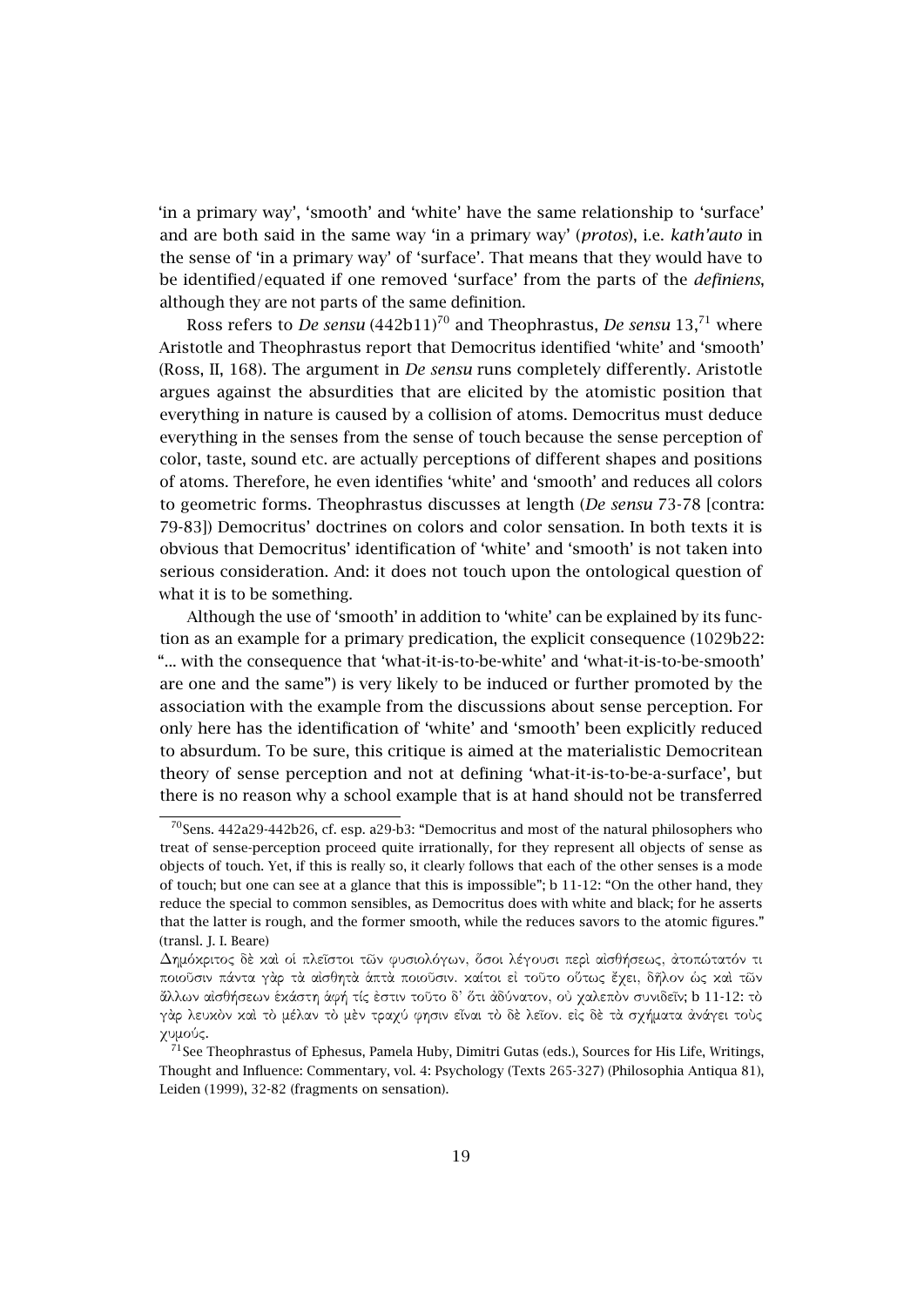to another school context where aspects of the example can be made fruitful. In such a case the aspects that are used need not be the same as in the former context.

What is striking, however, is that we have a twofold evidence in regard to this school example, namely a critique of Democritus performed by Aristotle himself and a rather lengthy discussion by Theophrastus in his own treatise about senses and sense perception. In both texts the identification of 'white' and 'smooth' is quoted as a genuinely Democritean doctrine and an example for the reduction of everything to the sense of touch and touchable qualities of atoms and atom collsions. If Aristotle in Ζ 4 uses this example (in a different way) and thereby refers to the physiological and psychological context, we must act on the hypothesis that the intended audience of Ζ 4 is acquainted with this discussion and critique.

Considering that in our argumentative context the *Analytics*, the *Physics* and basic aspects of the *Metaphysics* are already presupposed, further reference to a rather specialist-field of study brings us even closer to the inside of the school institution of the Lykeion and into the discussions between Aristotle and his master student Theophrastus, who by then was himself long since himself a teacher and renowned scholar. It is true that one does not need to be familiar with Democritean doctrines in order to understand that 'white' cannot be identified as a *definiens* of 'what-it-is-to-be-a-surface', but it is also true that it is implausible to assume that Aristotle would have argued with these examples and in such an elliptic way if he had not intended to address an audience that had studied physiology and psychology either with him or Theophrastus.

It is the audience's previously acquired knowledge about the Presocratic atomists that fills the gaps in the elliptic arguments. If Aristotle wanted his arguments to be understood he had to communicate with exactly such an audience, be that orally or by producing a written text that was fit to circulate among students and fellow researchers, as will also be affirmed by the following arguments.

#### **4.3 Can there be a 'what-it-is-to-be-something' and definitions of composites?**

Starting from 1029b22 the question is extended to composite objects in any of the categories (from the *Categories*): is there a 'what-it-is-to-be' (*ti ên einai*) of composite objects such as 'white man' at all? The identity of 'what-it-is-to-be-a-surface' and 'what-it-is-to-be-a-white-surface' was not rejected due to the special kind of primacy of 'white' in relation to 'surface', although this relation seemed at first sight most likely to provide parts of a substantial definition, i.e. a definition of the *ti ên einai* of something.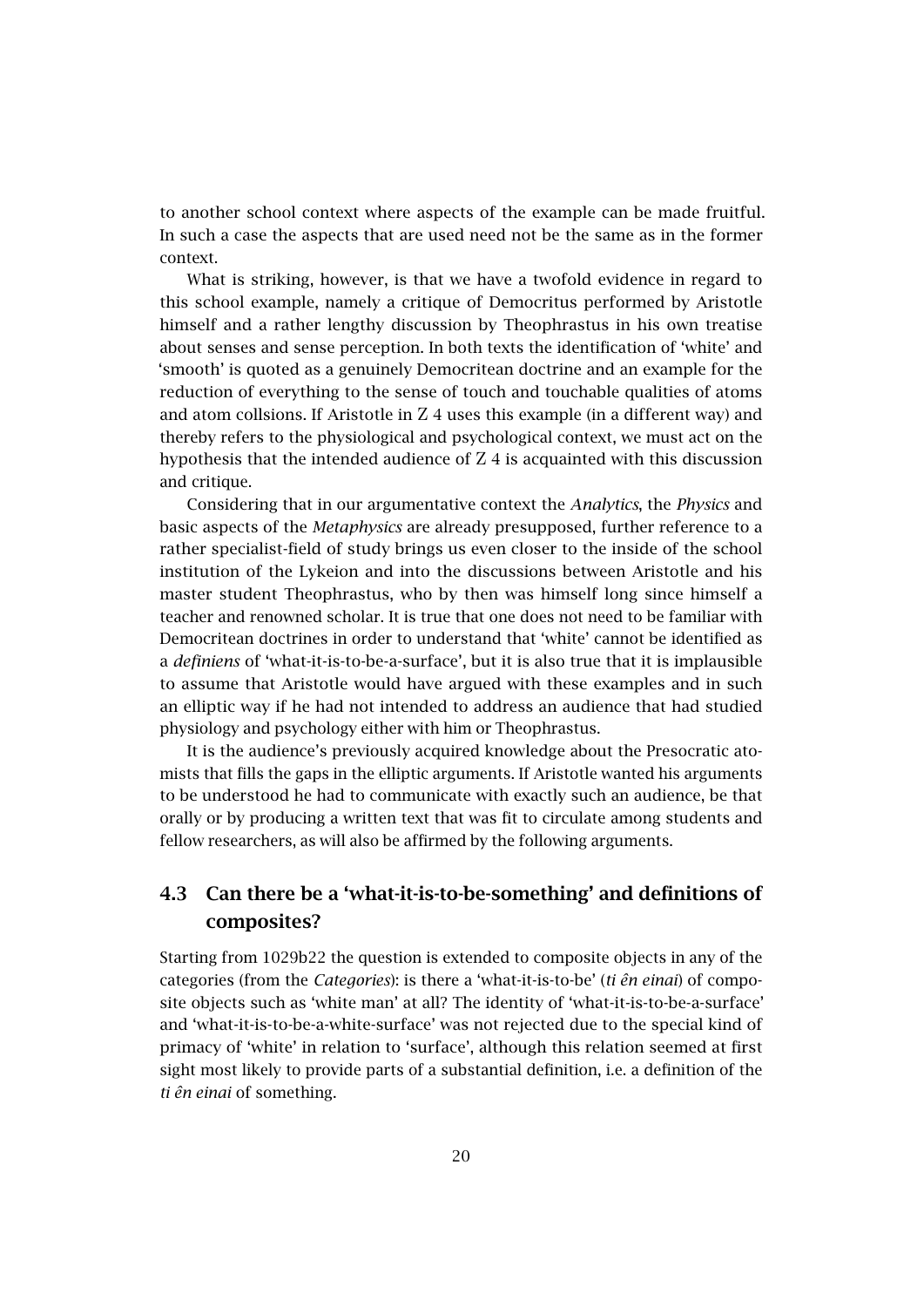The discussion moves on to a more open and far-reaching question insofar as not the identity of composite and simple objects is concerned but the possibility to define composite objects in general. This is a rather associative move and Aristotle starts with very preliminary considerations: can't there be a way in which composite objects can also be defined? If we postulate that the essential quality of a 'what-it-is-to-be' is that it can be said of something 'in respect of itself' (*kath'auto*), the reverse argument would be that everything that does not meet the contrary definition of 'not in respect of itself' is – at least – not obviously not definable.

It is therefore only one first and preparatory step with which Aristotle moves forward by this argument, and it is very elliptic in its implementation, for Aristotle introduces a (possible or actual) objection with only a brief summarizing expression. Against the assumption that only what is said 'in respect of itself' (*kath'auto*) in the primary ontologically founded sense can be predicated, he puts forward the distinction between two different ways in which something can be said to be 'not in respect of itself' (*ou kath' auto*). If composites like 'white man' are in neither sense 'not by themselves' (*kath'auto*) one needs to inquire further about the possibility to define them.

Ross assumes that Aristotle anticipated the objection and therefore addressed the question.<sup>72</sup> What is the reason for this assumption? Obviously the fact that there is no inner necessity in the preceding argument that forces this follow-up to be made. However, we need to positively describe this as a philosophical practice that is charateristic of the school argumentations that are performed and reflected in book Ζ of the *Metaphysics*. Elliptic expressions need to be complemented by an audience or readership capable of doing so. This can be accomplished on the basis of general known premisses and implications. But, it can also be used as a didactic method that involves Aristotle's audiences and readers in the process of elaborating the problem, which deals with the possibility to define and to properly have a knowledge of composite beings. Therefore, in our case knowledge is required from the audiences, and this knowledge is a specialist resp. school knowledge that is based on school or curricular practices.

Here it becomes obvious how, from the very beginning, the logical approach involves ontological questions. Aristotle makes that point clear by introducing the expression 'robe' (*himation*) as a substitute for 'white man'. He will not be dealing with the linguistically motivated difficulty of defining terms that consists of two words,<sup>73</sup> but with the problem whether 'white man' and other composites are one thing that can be grasped at all.

 $72$ Ross 1924, II, 169 ad 1029b27: "The objection assumes, arbitrarily enough, that only what is internally *kath'auto* can be a kath' auto predicate of something else. But Aristotle takes it seriously..."

 $73$ Frede/Patzig, 1988, II, 62.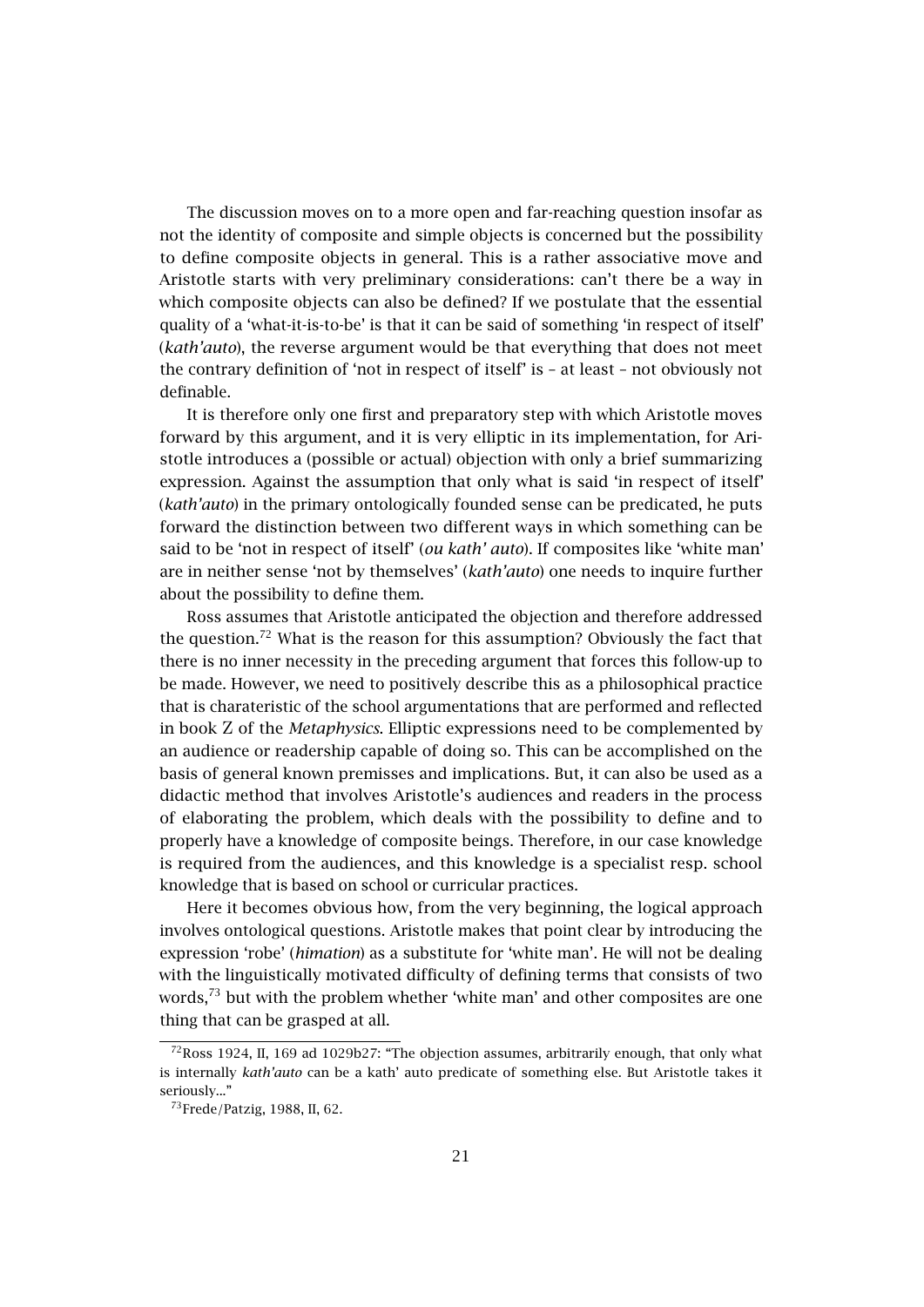To answer that question he introduces a very formal criterion for the nondefinability of something or, in other words, for the fact that something is not said in respect of itself (ou *kath'auto*): either because something different is part of the definition, like 'white man' for the definition of 'white'; or because something that is an essential part of the *definiendum* is missing, as in the definition of *'himation'*, i.e. 'white man', only 'white' is included in the definition  $(1029b30-1030a2).<sup>74</sup>$ 

This distinction can only be useful as a general preliminary condition whose existence can be tested in each particular case. Therefore, only the next question and answer lead to the real problem: composites like 'the robe' have not the same being as single entities (*tode ti*), which are self-subsistent, because they do not presuppose the existence of something else that is different from their own being. In the proper sense of the word, there can only be a definition of this kind of 'this-thing-only' entities, whereas of other things there can be a 'formula' (*logos*), i.e. the verbal or rational explication of its being, only in a way that is secondary to a real definition.

#### **4.4 Defining in** *Metaphysics* **Ζ, the** *Posterior Analytics***, and the** *Topic*

The distinction between mere *logos* and proper definition (*horismos*) is further elaborated by the reference to the *Iliad*<sup>75</sup> as an example of a *logos*, which is not a definition. The passage is again dense and short. However, Aristotle explains the example and the difference between *logos* and definition in another text passage in his *Analytics*, namely in the *Posterior Analytics* II, 7 (92b26-34), a text passage that starts with the question of whether in a definition the very being (*ousia*) or the what-it-is (*to ti estin*) is explained (Apo. 92a34-35). Therefore, what is at stake is the question of whether the definition is an explanation of words or of the essential being of things.

For a deeper understanding of this difference in our passage (Apo. 92b26-34) Aristotle asks whether one would completely relieve the definition from the requirement to uncover the essential being of that what is defined (Apo. 92b27). The result would be that the definition becomes a *logos*, i.e. a sequence of meaningful words that has the same meaning as the name of the thing that is to be defined.

But to equate word and explanation and to dismiss the reference to the essential nature of the *definiendum* would be absurd and lead to contradictions.

 $74$ To read this second alternative, we have to alter the text following Dorothea Frede by adding a negation particle in 1029b33: Frede/Patzig, 1988, II, 63.

<sup>75</sup>See below for the example of the *Iliad* in different Aristotelian treatises (p. 4.6) and ff.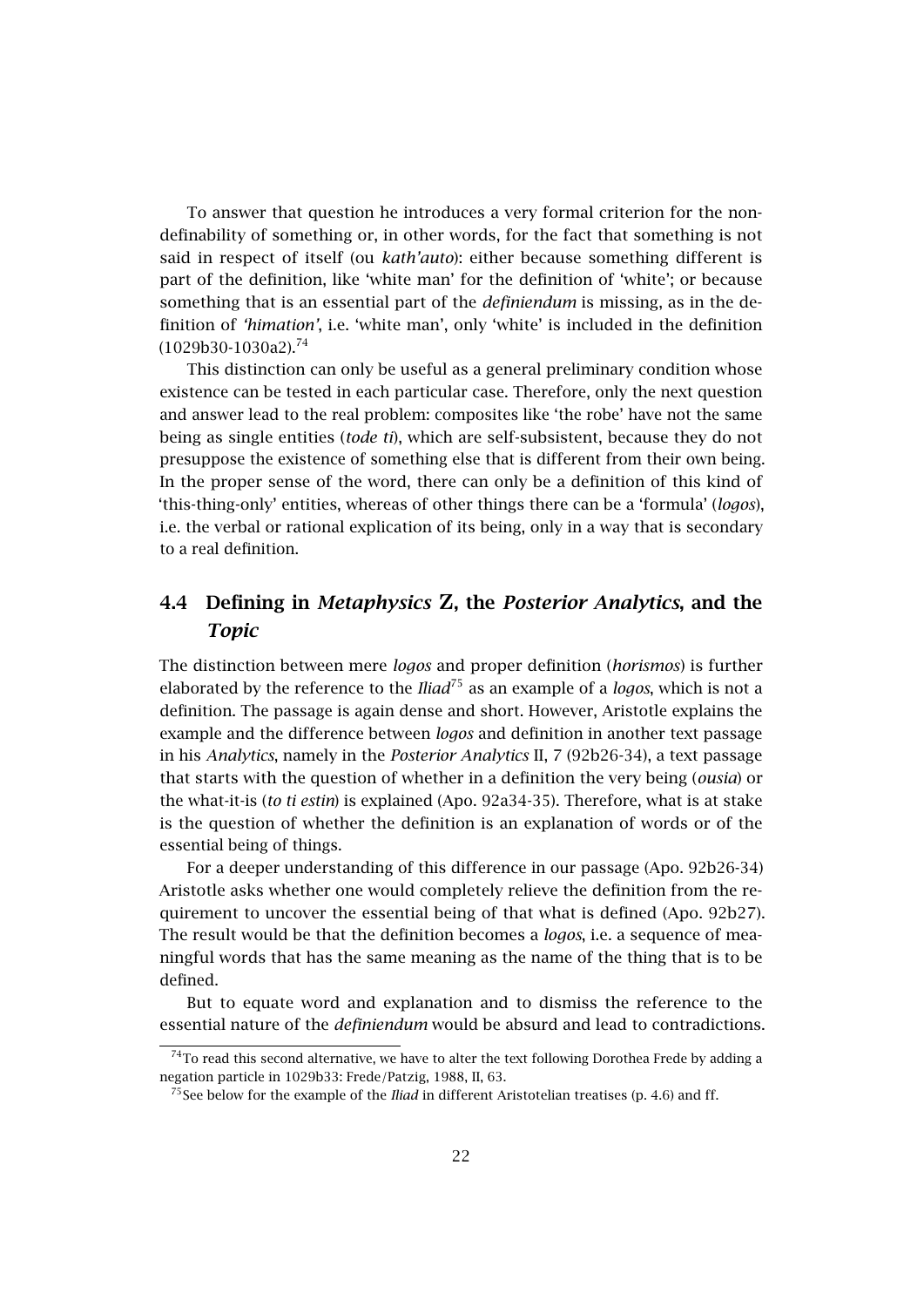This is Aristotle's answer to the question (Apo. 92b28) as to whether the definition can be located totally on the level of logic and semantics.

There are two arguments against this option, and it is the second that explains the function of the *Iliad* example also in *Metaphysics* Ζ 4: (1) there would also be definitions of non-beings; for there are words that indicate non-beings, like the word 'buck-deer' or 'dragon', which mean something that does not exist and have no essential being; and (2) all word sequences would be definitions. This is exactly our challenge in Ζ 4. Here, in the *Posterior Analytics*, he explains this perplexity by saying that it is possible to invent a name for every meaningful speech or sequence of words; therefore, everytime we talk with each other we utter definitions; and even the *Iliad* would be a definition.

In his commentary John Philoponus (in APo. 363,4-14) adds the explanation that there is a name that signifies the poetry sung by Homer about the events at the shore of Troy. If every name that signifies something were a definition then the *Iliad*, that is all 24 books with around 15000 verses, would be a definition. Philoponus also stresses one point that is implicitly present in both passages in *Metaphysics* Ζ 4 and *Posterior Analytics* II, 7: i.e. that it is the essence of a definition to explain the nature of the *definiendum* as something that is external to mere semantics.<sup>76</sup> Therefore, to define something is not primarily a hermeneutic practice.

Book II of the *Posterior Analytics* is concerned with discussing practices of knowledge acquisition by definitions.<sup>77</sup> In order to do so Aristotle takes several approaches toward the topic and analyzes the relation between syllogistic and definitory techniques. The notion of definition (*horismos*), and its task to prepare and constitute the knowledge of something and answer the what-it-is-question (*ti esti*), are therefore rather strict in the *Posterior Analytics*. He constantly orbits the acquisition of knowledge in the truest sense by sticking to the insight that there can be knowledge in the primary sense of the word only about substances.<sup>78</sup>

The question that Aristotle explicitly asks in *Posterior Analytics* II, 7 which leads to further questions there concerning the relationship between hermeneutic and semantic and ontological perspectives, is also present in our context in  $Z$  4.<sup>79</sup>

<sup>76</sup>in APo. 362,22-24.

<sup>77</sup>David Bronstein: Aristotle on Knowledge and Learning. The *Posterior Analytics*, 2016, who takes Meno's paradox as structural impulse for the *Posterior Analytics* as a whole; cf. also D. Charles, Aristotle on Meaning and Essence, Oxford: Oxford University Press 2000, esp. 23-56: M. T. Ferejohn, Formal Causes: Definition, Explanation, and Primacy in Socratic and Aristotelian Thought, Oxford: Oxford University Press 2013, 3-27; Jonathan Barnes, Aristotle's Theory of Demonstration in: Articles on Aristotle: 1. Science, ed. by J. Barnes, M. Schofield and R. Sorabji, London: Duckworth 1975, 65-87.

<sup>78</sup>E.g. APo 90b30-31; 93a3-6; 93b29; 96a20-23.

 $^{79}$ Ps.-Alexander starts his commentary on book Z with the summary that the book is about definitions: Alex.Aphr. in Metaph. 459,4-5.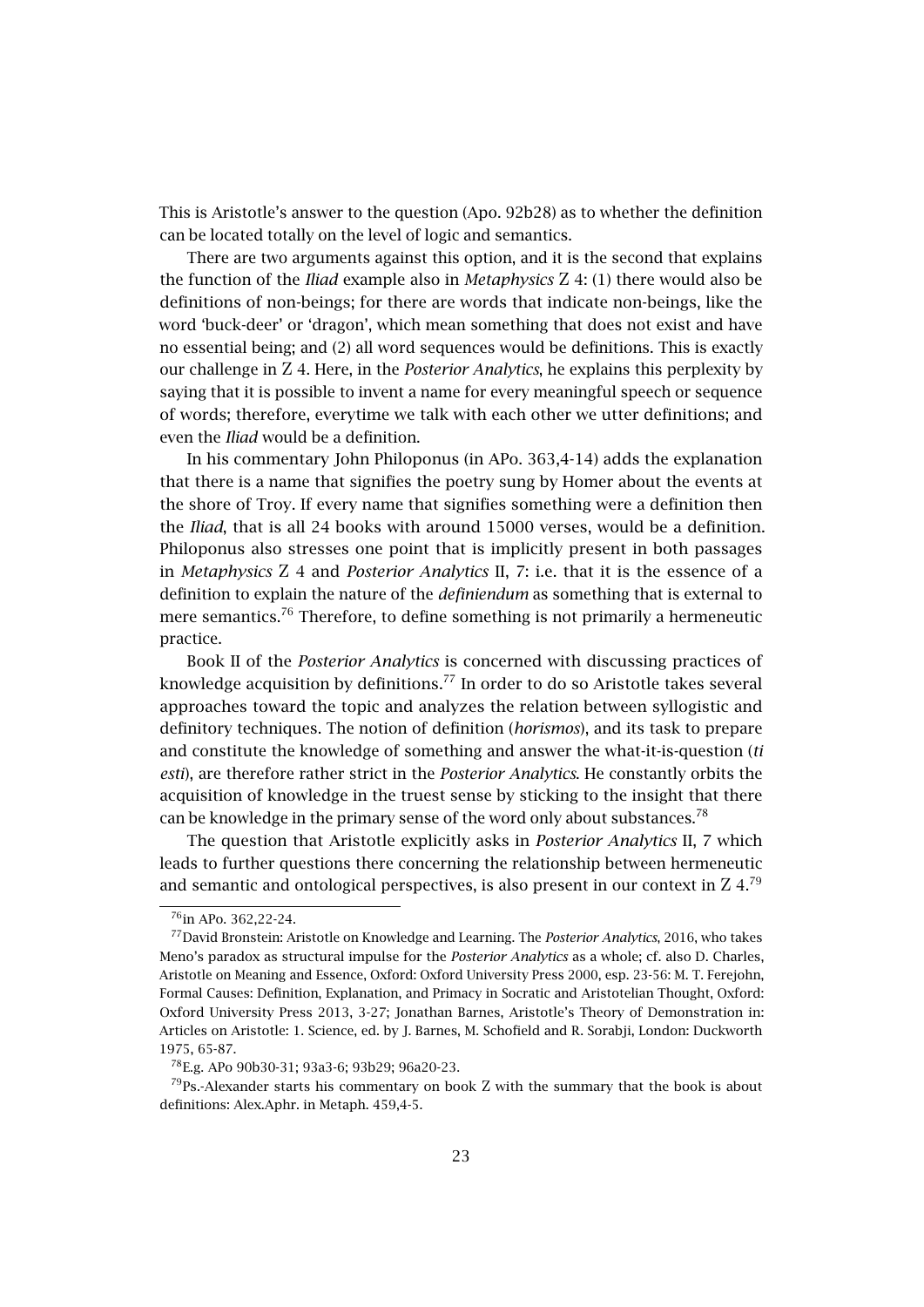Aristotle constantly reminds his audience or readers of the primary candidate for being in the primary sense, i.e. the single entity or first substance (of the *Categories*) (*tode ti*) (1030a3-5) and confirms the theory that only these entities are definable in the truest sense of the word, because they are not said of something else, because they do not need something else in order to be defined or to have their proper being (1030a10-11).

The reference to the *Categories* is acknowledged by Frede/Patzig (II, 66) in their interpretation of 1030a12, where Aristotle concludes that there is no 'what-it-is-tobe' in the proper sense for anything else but the first substances. The expression he uses for this distinction is "what is not as a species of a genus". Since in the *Categories* Aristotle distinguishes between species and genus only in regard to substances, it is clear that this expression underlines the special position of the (first) substance also in the *Metaphysics*. 80

The rather strict perspective of the theory of definition in the *Posterior Analytics* is an important foil for the audiences of the *Metaphysics* because Aristotle here tends to also allow secondary and less strict meanings of being and definition, not as a critical revision of the perspective of the *Analytics* but complementary to their approach under the different scope of the newly-introduced first philosophy.

This becomes even clearer in one of the next argumentational moves  $(1030a14-17)$  by which Aristotle – for the time being (but cf. 1030b4-6) – terminates his strict only-being-can-be-defined -position, which is succeeded by the position that refers to the insight that everything is said in many ways. Whereas the 'what-it-is-to-be' only belongs to substances and therefore, there can only be a definition (*horismos*) of substances, there can be a *logos*, i.e. a sequence of words that renders the meaning of every verbal expression, of everything else. This is completely in agreement with the distinction between *horismos* and *logos* in the *Posterior Analytics*. The simplest account that could be given would be to explain a word (*onoma*) by saying that this belongs to that (ὅτι τόδε τῷδε ὑπάρχει (1030a15-16)), a typical expression for accidental predication as we find it in *Metaphysics* book  $\Delta$  7.<sup>81</sup> Alternatively, there can be a more precise explanation instead of the simple account. $82$  In both cases, the result will not be a definition in the proper sense of the word.

Again, there is no need to postulate the chronological priority of the "philosophical lexicon" (book  $\Delta$ ) as we have it, but what we can presuppose is that in discussion circles where questions of predication and substantial qualities were taught, the need would have arisen for terminological and conceptual clarification,

 $80C$ f. Ross, I, ad A 9, 991a31 with additional parallel passages in Aristotle.

<sup>81</sup>Metaph. ∆ 7, 1017a7-19.

 $82I$  do not see why it is necessary to assume that the more precise explanation needs to refer to a complex expression as Frede/Patzig suggest: 67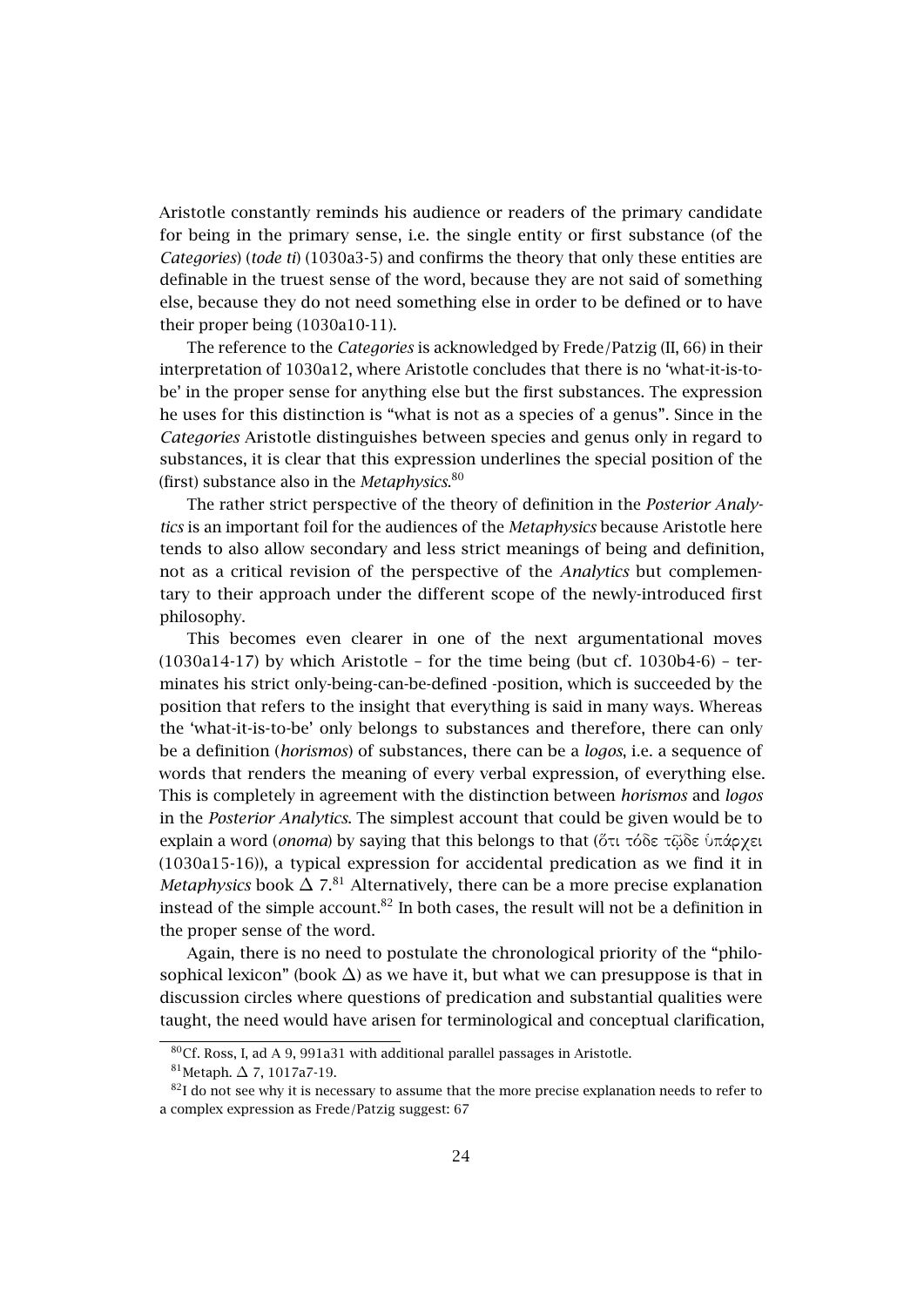which can be satisfied by exemplary conceptual distinctions. It is plausible to assume that such a collection was in itself in a constant state of flux with high inner dynamics. It was subject to continuous revisions, additions and erasures. This can be substantiated by the observation that Aristotle frequently refers to the need to distinguish between multiple meanings of words and notions as it is reflected in book ∆ of the *Metaphysics*.

Aristotle famously starts the examination with this in book Ζ and presents it as a tool for further approaches to the being as being.<sup>83</sup> In  $Z$  4, the next section of arguments is introduced by a question that – by distinguishing between multiple meanings – opens up new options on how to deal with the problem of defining or explaining things that are not substances but dependent properties or complex units (1030a17). Aristotle introduces this question with the particle ' $\hat{\eta}$ ', which generally can be used as the introductory particle for simple questions. $84$  In the *Metaphysics* it is often used at the beginning of a new argumentational section, as in our context: in order to look at the question from another perspective.<sup>85</sup> Although a new argumentational line is started thereafter, it somehow continues with what has just been introduced. For in some way the distinction between *logos* and *horismos* also leads to the differentiation of multiple, gradually different meanings that are primary or secondary in regard to the specific nature of the *definiendum*.

A connection between the two passages is built by the reference to the basic distinction of the *Categories* between substance and the other categories, which is also applied in the *Topic* (I,9) – a passage to which Ps.-Alexander refers in order to explain why and how Aristotle widens the horizon to the description of the being of something other than individual beings. $86$  Here and elsewhere (cf. e.g. 1030b11-12) Aristotle gives a short list of the ten categories, which include – beside substance – quality and quantity. This way of speaking is efficient and, for Aristotle, part of his school conventions, which also include school examples, speech patterns derived from teaching conventions and school practices, as well as often discussed and presented notions and distinctions.

Aristotle confronts or rather conjoins the two different perspectives of the *Categories* and the *Metaphysics* by saying:

"But after all, 'definition', like 'what a thing is', has several meanings; 'what a thing is' in one sense means substance and a 'this', in another one or other of the predicates, quantity, quality, and the like. For as 'is' is predicable of all things, not however in

<sup>83</sup>Metaph. Ζ 1, 1028a10.

<sup>84</sup>Cf. LSJ s.v. ἢ; J. D. Denniston, The Greek Particles. Second Edition, Oxford, 1954, 73.

<sup>85</sup>Lucas Angioni, Definition and Essence in *Metaphysics* Vii 4, in: Ancient Philosophy 34 (1), 2014, 75-100 underlines the complementarity of sections 1030a2-17 and 1030a17-32.

 $86$ Alex.Aphr. in Metaph. 473,4-10 quotes Top. I,9,103b29ff.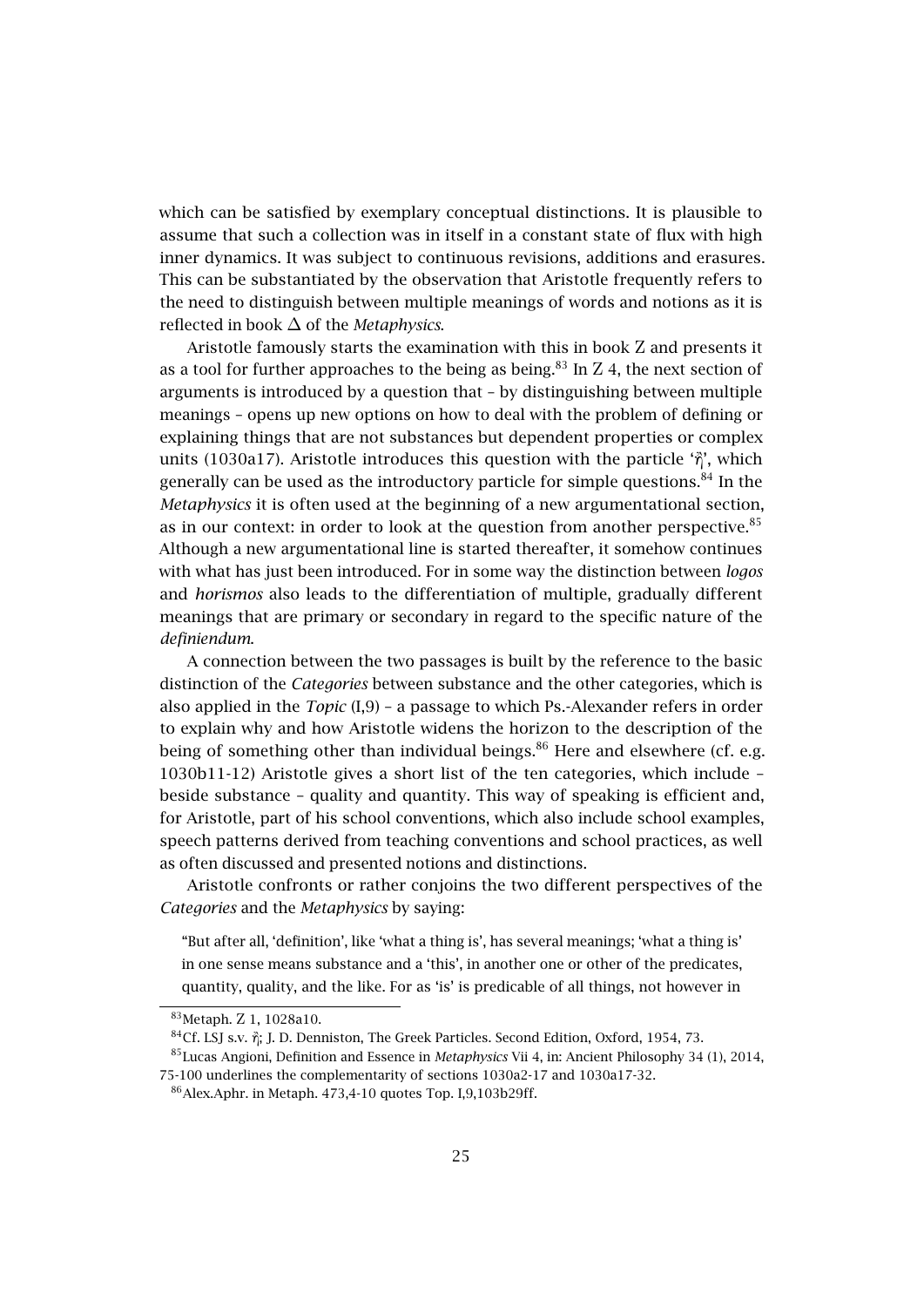the same sense, but of one sort of thing primarily and of others in a secondary way, so too the 'what' belongs simply to substance, but in a limited sense to the other categories. For even of a quality we might ask what it is, so that a quality also is a 'what' — not simply, however, but just as, in the case of that which is not, some say, in the abstract, that that which is not is  $-$  not is simply, but is non-existent. So too with a quality."  $(1030a21-26)^{87}$ 

It is the perspective of the *Metaphysics* that speaks of primary and secondary sense and proper sense and derivative sense as we already find it in the introductory statement in  $Z$  1.<sup>88</sup> There, Aristotle – in the text as it has been transmitted – refers the recipient back to what has been said "earlier" (*proteron*).<sup>89</sup> Usually, Aristotle by using the word "*proteron*" refers back to what has been said before in the same treatise or discipline. Jaeger in his edition therefore athetizes the reference altogether, since he holds the opinion that books Ζ and Η were originally composed separately, and book ∆ was a later addition to the *Metaphysics*. Frede/Patzig more cautiously suggest athetizing only "*proteron*" while keeping the rest of the text in 1028a10-11, since Aristotle could have referred to an originally independent treatise.<sup>90</sup> This reasonable position can be supported and further developed by the perspective of audience action and by contextualizing Aristotle's argumentative practices. Then we do not need to fix a certain static text to which Aristotle refers, but rather describe a discursive practice that was developed and modified in the Academy and Lykeion as a tool for different ontological and predicational studies, and which was written down at different stages of the development of parts of the project of a first philosophy.

Therefore, we have an intensive intercommunication and reciprocity between the perspective of the *Posterior Analytics* and their path to knowledge acquisition and knowledge transfer and *Metaphysics* Ζ 4, which further develops the idea of a hierarchy of meanings, all of which share the very being of the object of knowledge as the common center of reference (1030a28-b3).

On the opposite side we find practices of definitions in *Topic* VI:<sup>91</sup> It goes beyond the limits of this paper to decipher the entanglements between the discipline discussed in the *Posterior Analytics* or in the *Metaphysics* and that of the

<sup>87</sup>ὥσπερ γὰρ καὶ τὸ ἔστιν ὑπάρχει πᾶσιν, ἀλλ' οὐχ ὁµοίως ἀλλὰ τῷ µὲν πρώτως τοῖς δ' ἑποµένως, οὕτω καὶ τὸ τί ἐστιν ἁπλῶς µὲν τῇ οὐσίᾳ πὼς δὲ τοῖς ἄλλοις καὶ γὰρ τὸ ποιὸν ἐροίµεθ' ἂν τί ἐστιν, ὥστε καὶ τὸ ποιὸν τῶν τί ἐστιν, ἀλλ' οὐχ ἁπλῶς, ἀλλ' ὥσπερ ἐπὶ τοῦ µὴ ὄντος λογικῶς φασί (25) τινες εἶναι τὸ µὴ ὄν, οὐχ ἁπλῶς ἀλλὰ µὴ ὄν, οὕτω καὶ τὸ ποιόν.

<sup>88</sup>Ps.-Alexander explicitly explains this correlation to the scope of the book with the distinction of multiple senses: Alex.Aphr.in Metaph. 459,4-17.

 $89$ Metaph. 1028a10-11: There are several senses in which a thing may be said to be, as we pointed out previously in our book on the various senses of words; Τὸ ὂν λέγεται πολλαχῶς, καθάπερ διειλόµεθα πρότερον ἐν τοῖς περὶ τοῦ ποσαχῶς

<sup>90</sup>Frede/Patzig, II, 10.

<sup>91</sup>Lucas Angioni, Defining Topics in Aristotle's Topics VI, in: Philosophos 19, 2, 2014, p. 151-93.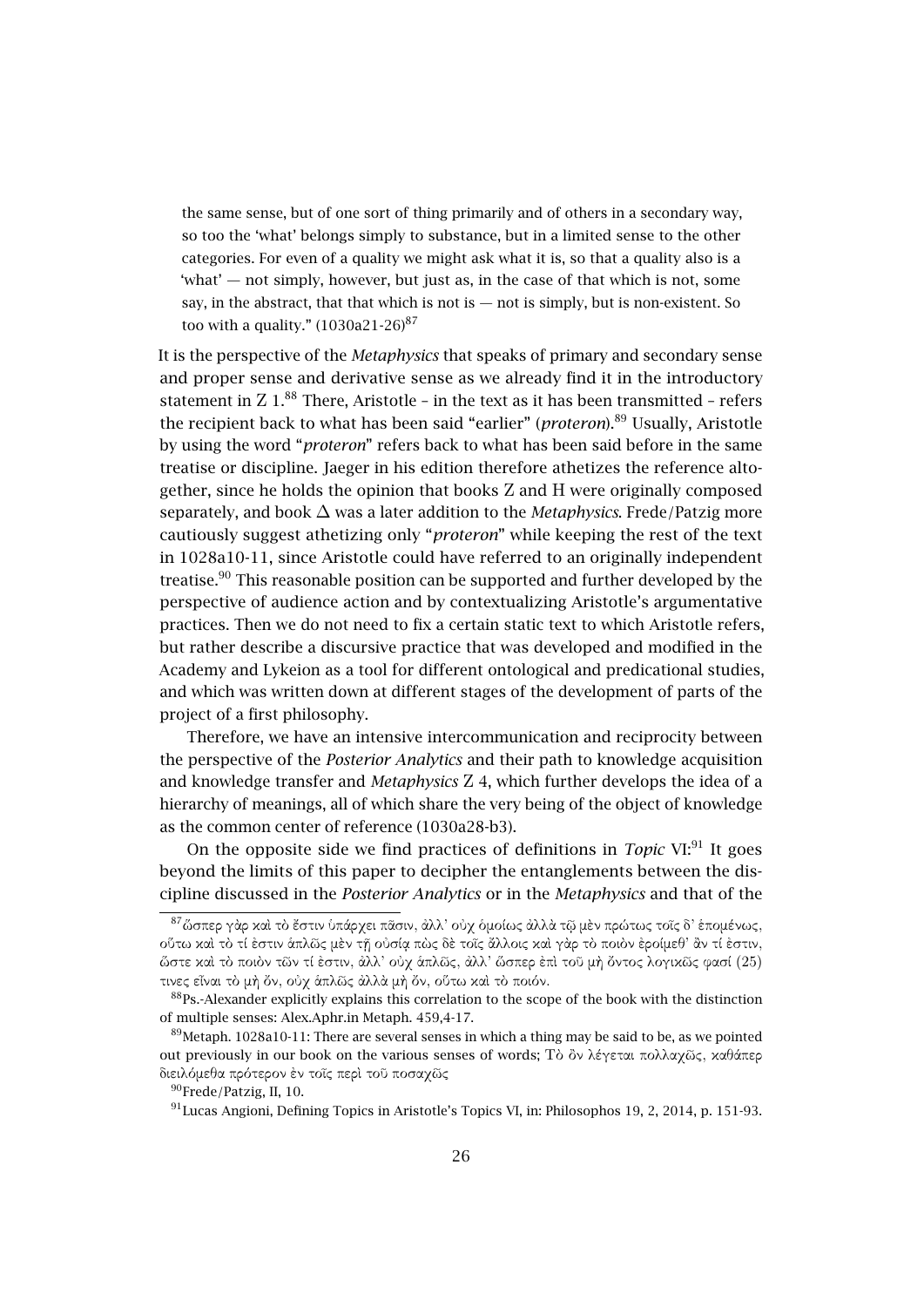*Topic* in general. However, notwithstanding the fact that the *Topic* as we have it is earlier than the *Analytics* as we have it,<sup>92</sup> it is fruitful to hint at a comparison of the scope and the argumentational moves in *Topic* and *Analytics* (and *Metaphysics*) 93 in terms of audience address.

In *Topic* VI the task is to give criteria by which one can analyze the definition and quality of a definition of the opponent and improve one's own definitions.<sup>94</sup> Therefore, the considerations do not lead to a more precise understanding of the particular object of the definition or to an answer to the question of which objects can be defined in the primary sense of the word, but to a more useful analysis of the quality and the mistakes of the opponent's definition as a guidance for one's own defining practices.<sup>95</sup> Aristotle uses the same model of *genus* and *differentia specifica* as in the *Analytics*, but handles it differently. The distinctions do not aim for a 'real' definition that is able to ontologically uncover the very being of the object, but hint at the need to avoid possible flaws in the defining process, namely, either to be indistinct/obscure or to include in the definition parts that are not necessary<sup>96</sup>; the first possibility to be indistinct is if there is a homonymous expression in the definition,  $97$  another if a metaphor or a neologism $98$  is used.

In this approach, the analysis of flaws and good definitions leads to the pivotal question of whether the definition consists of 'per se/in respect of itself' or of 'for us' better known notions.

"The demolition of a definition will most surely win a general approval if the definer happens to have framed his account neither from what is without qualification more intelligible nor yet from what is so to us." (Top. VI,4,142a13-16, transl. W. A. Pickard)<sup>99</sup>

In these cases ontological questions and tasks are involved and implicitly function as criteria for the evaluation of the definition.

"This sort of error is always found where what the object is does not stand first in the account, e.g. the definition of body as that which has three dimensions, or the

 $92$ Christof Rapp, Topos und Syllogismus bei Aristoteles, in: G. Ueding/Th. Schirren (edd.), Topik und Rhetorik, Tübingen 2000, 15-35, esp. 20-21 emphasizes the consensus between Topic and Analytics in general and concerning the syllogismos.

<sup>93</sup> Lucas Angioni, Defining Topics in Aristotle's Topics VI, in: Philósophos - Revista de Filosofia 19 (2), 2014, 151-193.

 $94$ Cf. Alex.Aphr. in Top. 420,7-14.

<sup>&</sup>lt;sup>95</sup>Top. VII, 4, 142a12-16.

<sup>96</sup>Top. VII,1, 139b12-18.

<sup>97</sup>Top. VI,2,139b19-20.

<sup>98</sup>With reference to Plato's use of unknown words: Top. VI,2, 140a3-5.

<sup>99</sup>µάλιστα δ' ὁµολογουµένως ἀναιρεῖν ἐνδέχεται τὸν ὁρισµόν, ἐὰν µήτ' ἐκ τῶν ἁπλῶς γνωριµωτέρων µήτ' ἐκ τῶν ἡµῖν τυγχάνῃ τὸν λόγον πεποιηµένος.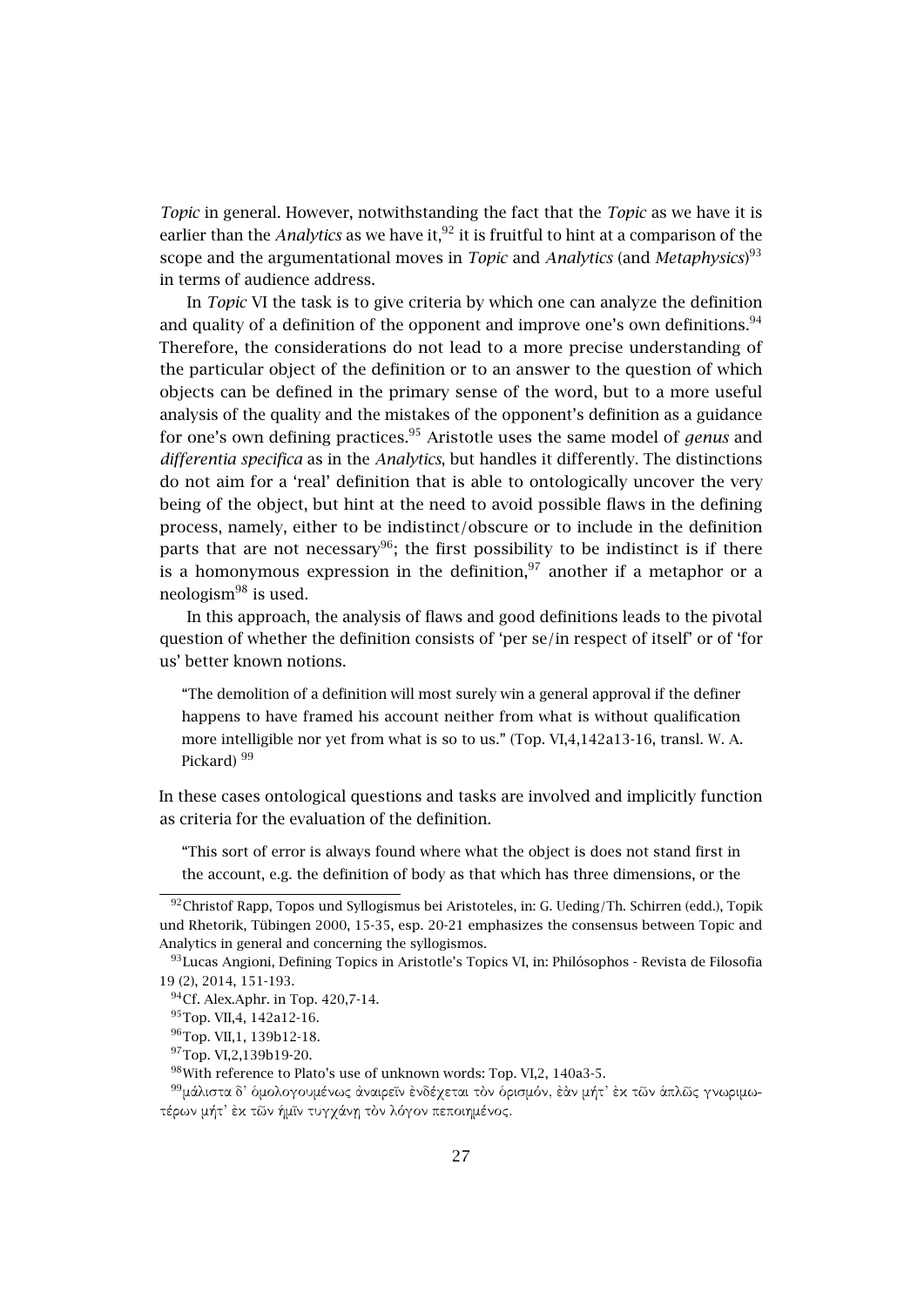definition of man, supposing anyone to give it, as that which knows how to count; for it is not stated what it is that has three dimensions, or what it is that knows how to count; whereas the genus is meant to indicate what it is, and is submitted first of the terms in the definition." (Top. VI,5,142b23-29, transl. Pickard) <sup>100</sup>

This ontological backbone of the topical practices is enclosed in the progression of the presentation but does not eliminate or withdraw the dialectical context in which the disputational victory is at stake. It is therefore, not the business of the dialectician, schooled in the *Topic*, to discover the ontological structure of the *definiens* or *definientia* in general. But, he uses the ontological principles and relations in order to find the most convincing, most unchallengeable definition and argument as part of defining practices that allow us to explore more than the primary sense of a definition and definable object. On the contrary, the topical practices require a wider horizon of definitions according to common disputational practices and objects of the everyday realm of experiences, and therefore only hint at a hierarchy of primary and secondary senses.

#### **4.5 In Dialogue with Academic Discussions: Metaph. 1030a25-27 and the** *Sophistes*

The widening of perspective in Z 4 towards several meanings and different ways of being besides the primary being, which are the first substances, however goes beyond the intercommunication between different *pragmateiai* or rather: different disciplines of Aristotle's school practices, and also include Platonic or Academic discourses and even Presocratic and especially Eleatic discussions. The discussion about the being of what is not, is closely entangled with Plato's dialogue *Sophistes*<sup>101</sup> and other texts.

"For even of a quality we might ask what it is, so that a quality also is a 'what'  $$ not simply, however, but just as, in the case of that which is not, some say, in the abstract, that that which is not is  $-$  not is simply, but is non-existent." (Metaph. 1030a25-27, transl. Ross $10^{102}$ 

Aristotle uses the third person plural ("they say" ( $\varphi \alpha \sigma$ )), and thereby introduces other protagonists to whom he can refer affirmatively. There is more than one

 $^{100}$ έν ἅπασι δὲ τὸ τοιοῦτον ἁμάρτημα ἔστιν ἐν οἶς οὐ πρόχειται τοῦ λόγου τὸ τί ἐστιν, οἶον ὁ τοῦ σώµατος ὁρισµὸς "τὸ ἔχον τρεῖς διαστάσεις", ἢ εἴ τις τὸν ἄνθρωπον ὁρίσαιτο τὸ (25) ἐπιστάµενον ἀριθµεῖν. οὐ γὰρ εἴρηται τί ὂν τρεῖς ἔχει δια- στάσεις, ἢ τί ὂν ἐπίσταται ἀριθµεῖν τὸ δὲ γένος βούλεται τὸ τί ἐστι σηµαίνειν, καὶ πρῶτον ὑποτίθεται τῶν ἐν τῷ ὁρισµῷ λεγοµένων.

<sup>&</sup>lt;sup>101</sup>I thank Sandra Erker for fruitful discussions on the whole topic of audience-driven dynamics and school practices in Aristotle and especially on the entanglements with Plato's *Sophistes*.

<sup>102</sup>ἀλλ' ὥσπερ ἐπὶ τοῦ µὴ ὄντος λογικῶς φασί τινες εἶναι τὸ µὴ ὄν, οὐχ ἁπλῶς ἀλλὰ µὴ ὄν, οὕτω καὶ τὸ ποιόν.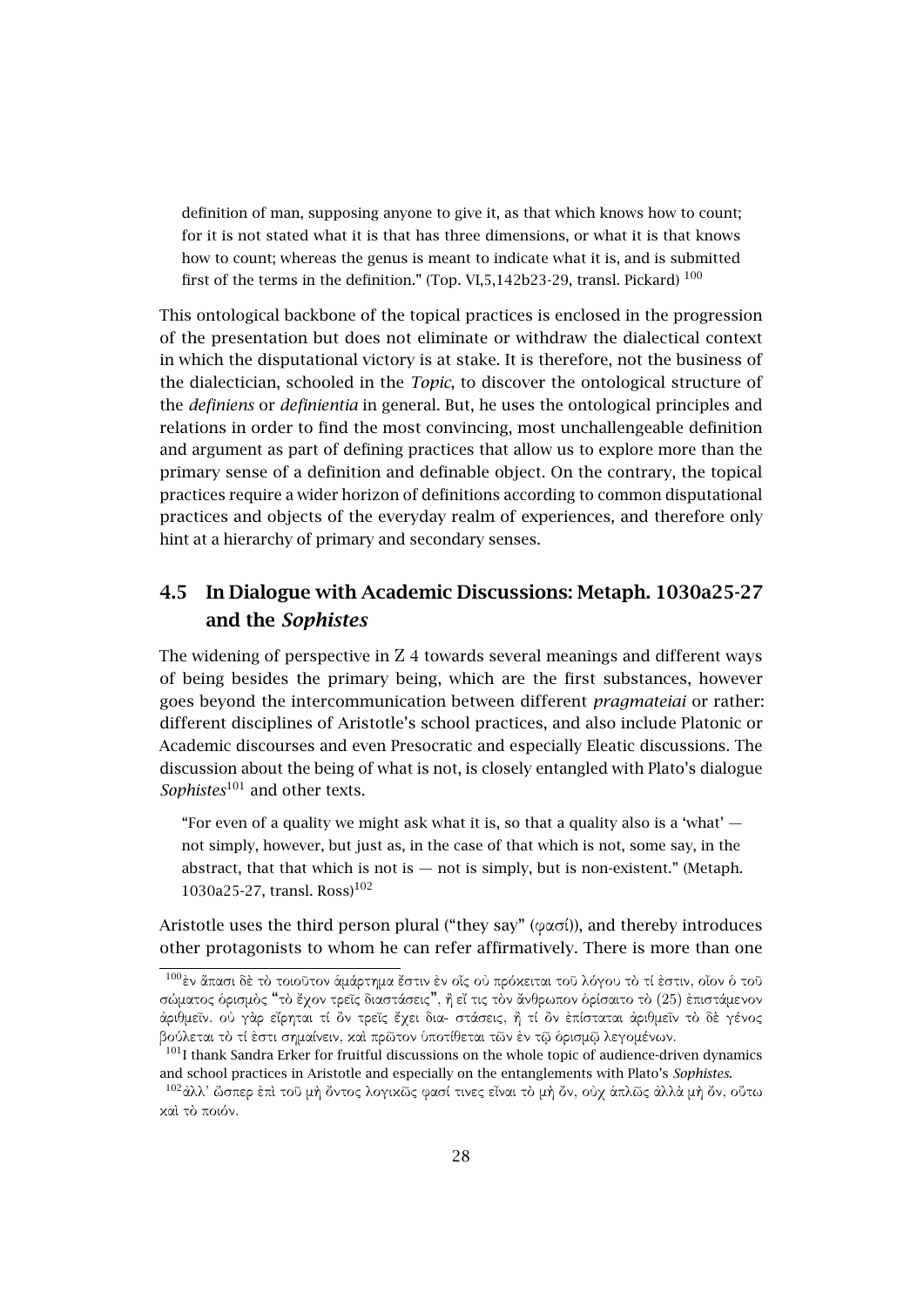passage in the Platonic dialogue that could be identified as the target of the reference, although it is even more probable that Aristotle in a more general way refers to discussion practices about the non-being that somehow is/has being:

However, among the published dialogues, we find this in the *Sophistes*<sup>103</sup>, in the *Politeia* (e.g. R. 478b-e), and in the first part of the *Parmenides*. In the *Sophistes* the sequence of arguments is somehow similar to what Aristotle is doing here. There, the Friend (*xenos* means here 'Gastfreund') from Elea starts by reminding his dialogue partner Theaetetus of the teaching of the philosopher Parmenides, who "from the beginning and until the end [..] in prose and in metre everytime said" and taught that it is impossible to connect being and non-being (Sph. 237a4-7 and ff.).

Thereby, the father figure Parmenides obtains a similar role and function to that of the later Socrates in Plato's dialogues; for he teaches his students by constantly reminding and re-thinking his methodological principle, just like Socrates again and again talks about the forms and the need to assume forms in order to achieve sufficient knowledge about singular entities.<sup>104</sup> The Friend from Elea teaches Theaetetus to go beyond the Eleatic approach to being without resolving it. The task is to think of being in a way that is a secondary way of defining being (in regard to the priority of unity in comparison to multitude) but a way that is necessary and as a "second sailing" (cf. Phd. 99d1) suitable in order to acquire knowledge of the world on one's own.

First, the Friend presupposes that that what is not can be in no way connected with being. This assumption leads to the consequence that it proves to be impossible to connect anything whatsoever with non-being, since every property is connected in some way with being. The Friend shows this by the connection of 'one' and 'many' with non-being. This argumentation is closely entangled with the dialectical studies in the *Parmenides*, where Parmenides together with the young Aristotle - a different person than the Philosopher Aristotle, $105$  but perhaps introduced as Plato's subtle hint to his master student – analyzes the conceptual relation between one and being and together with being with a multitude of other concepts. There, in the *Parmenides*, it is shown that, if one disentangles 'one' from 'being' ('if one one' (in contrast to 'if one is')) then it is disentangled from everything else and cannot 'be' something anymore and therefore cannot be predicated or said or thought of (Prm. 142c-e). On the contrary, if we admit the being of the one, then everything can be said of the one, for being implies oneness, many-ness,

<sup>103</sup>Frede/Patzig, I, 68 refer to Sph. 257c-258e and 258b8-c3; Ross, II, 171 to Sph. 237, 256ff.

<sup>104</sup>Phd. 100a9-b2 (and 75c-76d etc.); Euthyphr. 6d9-e10; Men.73e-77b: Crat. 438a-440a (esp. 439c6-d2).

<sup>&</sup>lt;sup>105</sup>Nails, Debra, The People of Plato: A Prosopography of Plato and Other Socratics, Indianapolis, 2002, 89.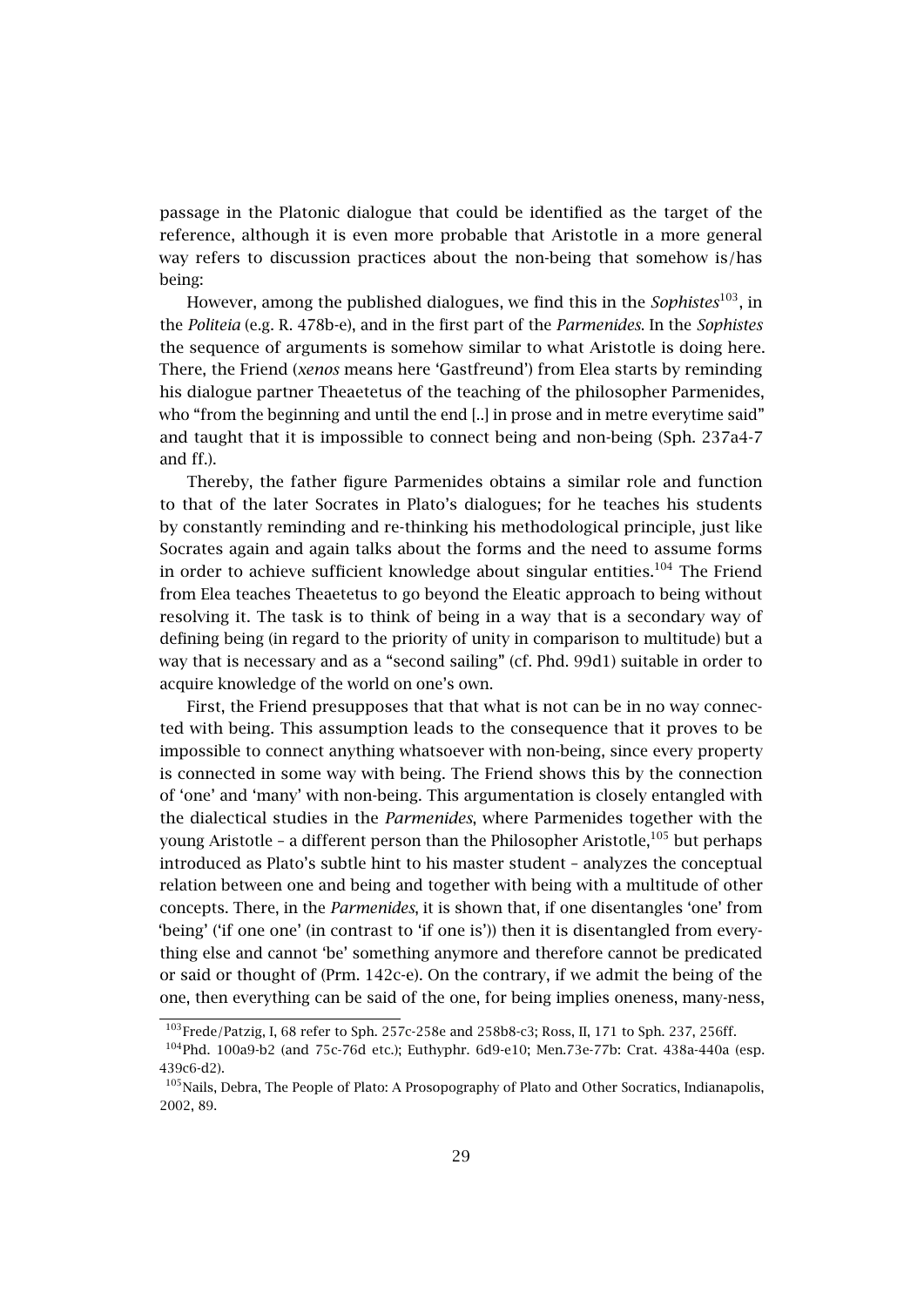identity, diversity, wholeness, being part of something, motion, rest, etc. (Prm. 143a4-6).

In the *Sophistes* the Friend reveals this necessary connection of being with everything else that can be said or thought of and – seemingly – ends in a perplexity and calls for Theaetetus to find another path:

"Friend: Make a noble effort, as becomes youth, and endeavor with all your might to speak of not-being in a right manner, without introducing into it either existence or unity or plurality.

Theaet.: It would be a strange boldness in me which would attempt the task when I see you thus discomfited." (Sph. 239b8-c3, transl. by Benjamin Jowett)<sup>106</sup>

The Friend asks Theaetetus to try again because he is young and like young people with full energy. He should, thus, try another path to true knowledge. This seems to be a hint in terms of philosophical history that Theaetetus, as a representative of a new generation, should take up the *aporiai* in which people who were direct followers of Parmenides have fallen. In the *Sophistes*, this emancipation – as it were – does not work by recanting Eleatic wisdom but by trying another path that is different (but not totally independent) from the dialectics of one and being.

Together with the Friend, who of course does not abandon his young student, Theaetetus comes to the insight that the reflection on the being of images with some necessity leads to the opinion that non-being in some way needs to be connected to being (Sph. 240c1-2). For in some way images are what they represent, in some way they are not, but something different from that. It is the task of the following discussion to follow this lead. The argumentational moves, therefore, direct the disputants and the readers to insights that one cannot have only one primary sense of being, but that it is necessary to distinguish further, secondary and derivative senses. Since only forms *are* the very being of something whereas everything else, i.e. a singular thing, *has* this being only as a property of something else (ep. 7, 343a-c and Ti. 49c7-50b5), singular sensible objects are in some sense images of the form, i.e. something that has properties and similarities of the being but has a (different) *substratum* and is thereby different from the very being of the form.

In this sense the new way of the new generation, inspired by the Friend from Elea and elaborated by the young Theaetetus, approaches the general problem of singular beings directly and suggests secondary meanings of 'being' and secondary

<sup>106</sup>ΞΕ. ῎Ιθι ἡµῖν εὖ καὶ γενναίως, ἅτε νέος ὤν, ὅτι µάλιστα δύνασαι συντείνας πειράθητι, µήτε οὐσίαν µήτε τὸ ἓν µήτε πλῆθος ἀριθµοῦ προστιθεὶς τῷ µὴ ὄντι, κατὰ τὸ ὀρθὸν φθέγξασθαί τι περὶ αὐτοῦ.

ΘΕΑΙ. Πολλὴ µεντἄν µε καὶ ἄτοπος ἔχοι προθυµία τῆς ἐπιχειρήσεως, εἰ σὲ τοιαῦθ' ὁρῶν πάσχοντα αὐτὸς ἐπιχειροίην.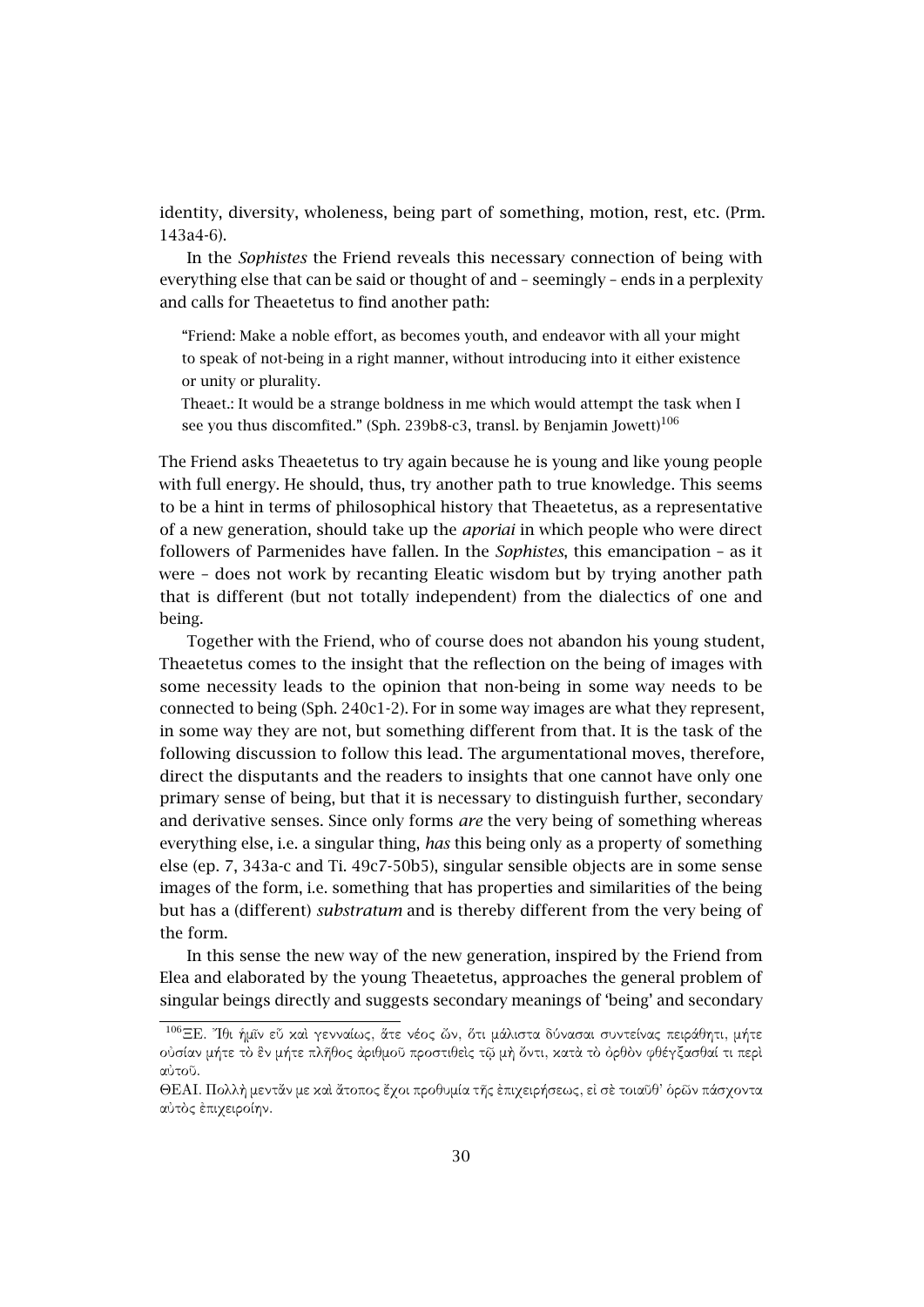ways in which something can be said to be (something). Theaetetus' request is fulfilled by Socrates in the *Phaedo*, i.e. in a text that is designed by Plato as the philosophical legacy of his teacher and which at the same time presents his own concept and practice as an experienced teacher. Here, the answer to the question of how one can recognize and define something that is a singular sensible object is the theory of forms, which function as sufficient causes (*aitiai*) for the ontologically and predicationally-dependent sensible entities.

Starting from this entanglement with the *Phaedo* – which was without any doubt a pivotal text in the Platonic Academy and of which members of the Academy are very likely to have been aware – there is another connection and reference from *Metaphysics* Ζ, namely argumentations in Ζ 17, where Aristotle takes another argumentational approach to the being qua being<sup>107</sup> and asks in which way the substance can be considered as principle and cause (*aitia*). This takes up the arguments about the primacy of the substance and the relatedness of predications in other categories to the substance as their formal (and) final cause in Ζ 4 and 5, and especially in the following passage in Ζ 4.

Although this perspective is implicitly or explicitly present in book Ζ as a whole,<sup>108</sup> the background of an audience that is acquainted with Platonic loci classici seems to add substantially to the explanation of Aristotle's argumentational moves. E.g. it helps to clarify *why* Aristotle in Ζ 17, 1041a7-9 alludes to non-sensible substances in the first place. For it is not in itself convincing to refer to Z 3 or Z  $11^{109}$ , where no non-sensible substances are mentioned explicitly. Z 16 in fact discusses the issue of the separation or separateness of forms (*eidos*), but as a distinguishing dispute with the Platonists. The consideration of eternal, non-sensible substances is, thus, introduced or at least inspired by Platonists.<sup>110</sup> Aristotle here even – cautiously – agrees that it might be (even) necessary to admit that there are eternal substances (1041a3). The primary scope of this reference therefore does not seem to be the rivalry between the two schools as monolithic social entities, but rather a dispute that was ongoing across the two institutions and between members of both.

But, if we take Platonic texts into account then it is plausible to assume that the mentioning of Platonic discussions (as represented in the dialogues) on the foundational role of the forms as *aitiai* (esp. Phd. 99a5-b6 and 99d1) may have inspired not only the reflections on non-sensible forms (in Ζ 16 and at the start of Ζ 17) but also the connection between the argumentational approach in Ζ 17 and Ζ 4-6. This means: a connection that is built between the current task to consider

<sup>&</sup>lt;sup>107</sup>"What and what kind of thing one needs to say that the substance is, we want to say by making quasi another start." Ζ 17, 1041a6-7.

<sup>108</sup>Cf. the observations in Peramatzis 2017.

<sup>109</sup>Ζ 3, 1029b3-12, Ζ 11, 1037a10-17: Frede/Patzig, II, 309.

<sup>110</sup>Metaph. Ζ 16, 1040b27-1041a3.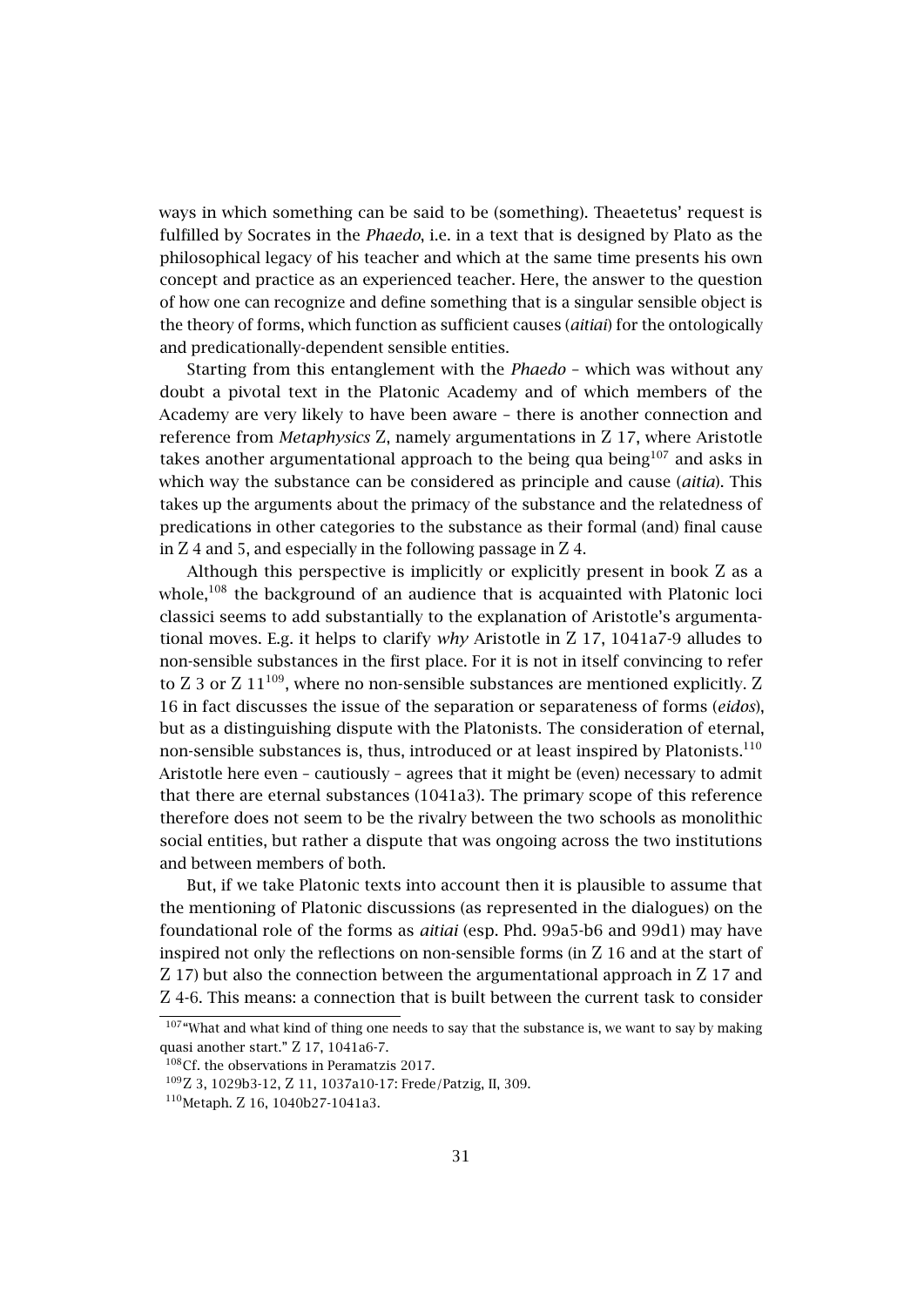the substances as causes on the one hand (Ζ 17), and the question in relation to what singular beings can be defined and recognized on the other, reflected in Z 4, as we have seen, in terms of predicational relations.

Unlike in Α 9, Aristotle does not include himself in the group of friends of the forms but carefully ("perhaps" (ἴσως) 1041a3) distances himself from the theory of forms while, however, approving the existence of eternal beings. Those who take the forms as separate beings are in some respect, he argues, doing right where others are not (1040b28-29), by emphasizing the perspective of the primacy for us, i.e. for our way of acquiring knowledge (1040b33).

The argumentation in the *Sophistes* (239 and ff.) thus also offers a direct connection to Aristotle's task in *Metaphysics* Ζ and especially in Ζ 4, where the fundament is prepared for the distinction between being in primary and derivative senses that can be traced and referred back to the primary being: i.e. in the structure of 'in relation to one and derived from one' (*pros hen kai aph' henos*).<sup>111</sup> This, however, is closely related to the consideration of (first) substances as causes.

With regard to the affirmative reference to Platonic and/or Eleatic discussions on non-being, the intended audience of  $Z$  4 is likely to be acquainted with and in favor of Academic discourses. Aristotle presents his critique rather cautiously. He involves the background of the *Sophistes* and *Phaedo* in and for his argument. Compared with the harsh reference to Platonic theory in *Posterior Analytics* I 22, the dialogue with Academic approaches here is more affirmative and with less striving for distinction. These are not radical, but only gradual differences. They can be led back to the different argumentational context, but also to different input and response from the side of the audiences.

#### **4.6 Secondary options for definitions**

In the next argument Aristotle reminds the reader that it is not only necessary to clarify how we should speak of something but also how it behaves (πῶς ἔχει: 1030a27). Are we, then, moving from a logical discourse to an ontological one? However, what follows does not define 'what-it-is-to-be-something'.<sup>112</sup> It does not refrain from talking about ways of speaking and predicating. Rather, the preceding arguments are different insofar as Aristotle draws the conclusion from the preliminary considerations that one must define more concretely the way in which something can be said to be and can be defined in a secondary way, which needs to be correlated to the primary being of the first substances.

<sup>111</sup>Metaph. Ζ 4, 1030b3, *locus classicus* in Metaph. Γ 1, 1003a33-b1, Γ 2, 1003b1-4; but cf. also EE 1236b26, EN 1096b27-28. On the *pros hen* -relation cf. also Aubenque, 1962, 191-192.

 $112$ Frede/Patzig, II, 68 against Ross, II, 171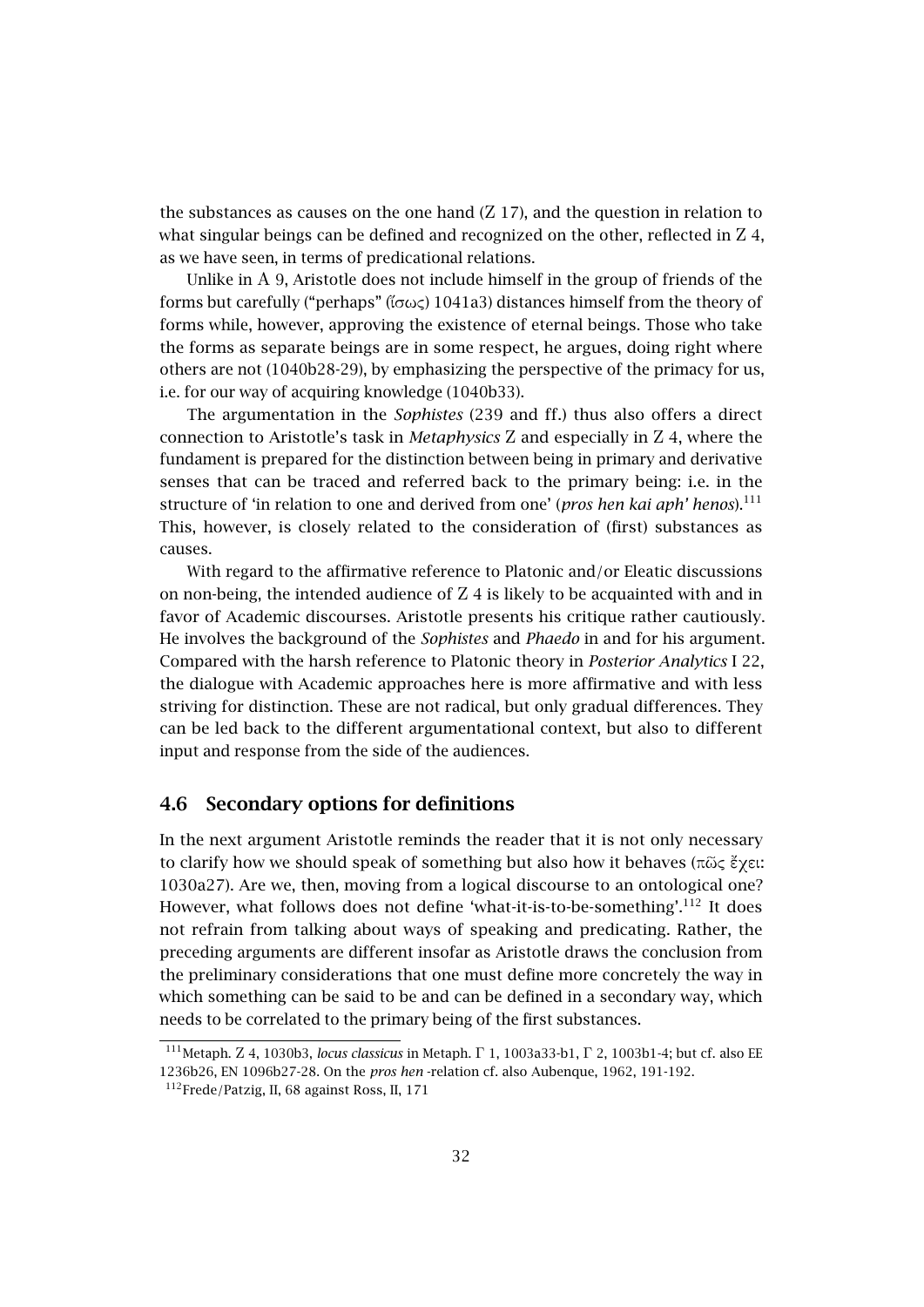This is compatible to how Aristotle in other texts defines or explains *logikôs*: 113 In *de generatione animalium* (Β 8, 747b28-30) with '*logikôs*' he refers to a more general approach that is not bound to the nearest principles. This implies a certain sense of being abstract and less concrete, which in *Physics* I 1 is connected to the first beginning of the process of acquiring knowledge. $114$ 

Here, in Z 4, the argumentation since 1030a17 heads towards an amplification of the consistent, but therefore narrower perspective<sup>115</sup>, which only allows definition and being in the primary sense, by considering derivative kinds of definitions and predications and derivative kinds of being something and being a unity. It is not the difference between ontological and logical that marks the boundary between the different approaches but the epistemic rigor and request for pure being and oneness in comparison with the requirement of instruments that allow us to understand and describe the being of compound entities.

It is also at this level of thought and methodological principles where there are close entanglements between *Metaphysics* Ζ and the *Theaetetus* and *Sophistes* of Plato – references that are supported by the use of similar examples in pivotal argumentational contexts (e.g. the example 'white'). $116$ 

To be sure, the following text passage (1030a32-1030b13) is in multiple ways connected to passages in *Metaphysics* Ζ and Η and other *pragmateiai*<sup>117</sup>, therefore the background in Platonic dialogues remains rather remote. However, it could have been used as a tool for Aristotle to go beyond the scope of the *Categories* and the definitory method in the *Analytics*, when Aristotle declares here in Ζ 4 that it is not possible to understand the secondary kinds of being and definition as cases of homonymy. Homonymy, as defined at the beginning of the *Categories* (Cat. 1a1-6.), simply cannot imply and sufficiently express the conceptual relation between the secondary and the primary beings. Instead he prefers the other alternative that is mentioned: namely that the secondary way of being is explained "by adding or removing something" (1030a33-34).<sup>118</sup>

<sup>113</sup>See above p. 9-10; Jonathan Barnes, Aristotle: *Posterior Analytics*, 2nd edition, Oxford, 1993, 173

<sup>114</sup>Ph. I 1, 184a16-b5.

<sup>&</sup>lt;sup>115</sup>Frank A. Lewis, A Nose by Any Other Name: Sameness, Substitution, and Essence in Metaphysics Z 5, in: Oxford Studies in Ancient Philosophy 28, 2005, 161-91 S. 161 argues that Z 4 presents an exclusive view of definition.

<sup>116</sup>E.g. Tht. 156c6-157d2.

<sup>117</sup>Frede/Patzig, 1988, II, 71 with reference to *Metaphysics* Γ 1 and 2 and to G.E.L. Owen, Logic and Metaphysics in Some Earlier Works of Aristotle, in: I. Düring and G.E.L. Owen (edd.), Aristotle and Plato in the Mid-Fourth-Century, Göteborg 1960, 163-190.

<sup>118</sup>When Aristotle concludes that it does not matter whether one call the relationship and dependence by one of these expressions (1030b3-4) he refers to the phrase 'according to one' (*kath'en* (1030b3)), which is distinguished from the 'in reference to' (*pros hen*) phrase which he prefers. (Frede/Patzig, 1988, II, 71-72) He aims at emphasizing that the concrete understanding of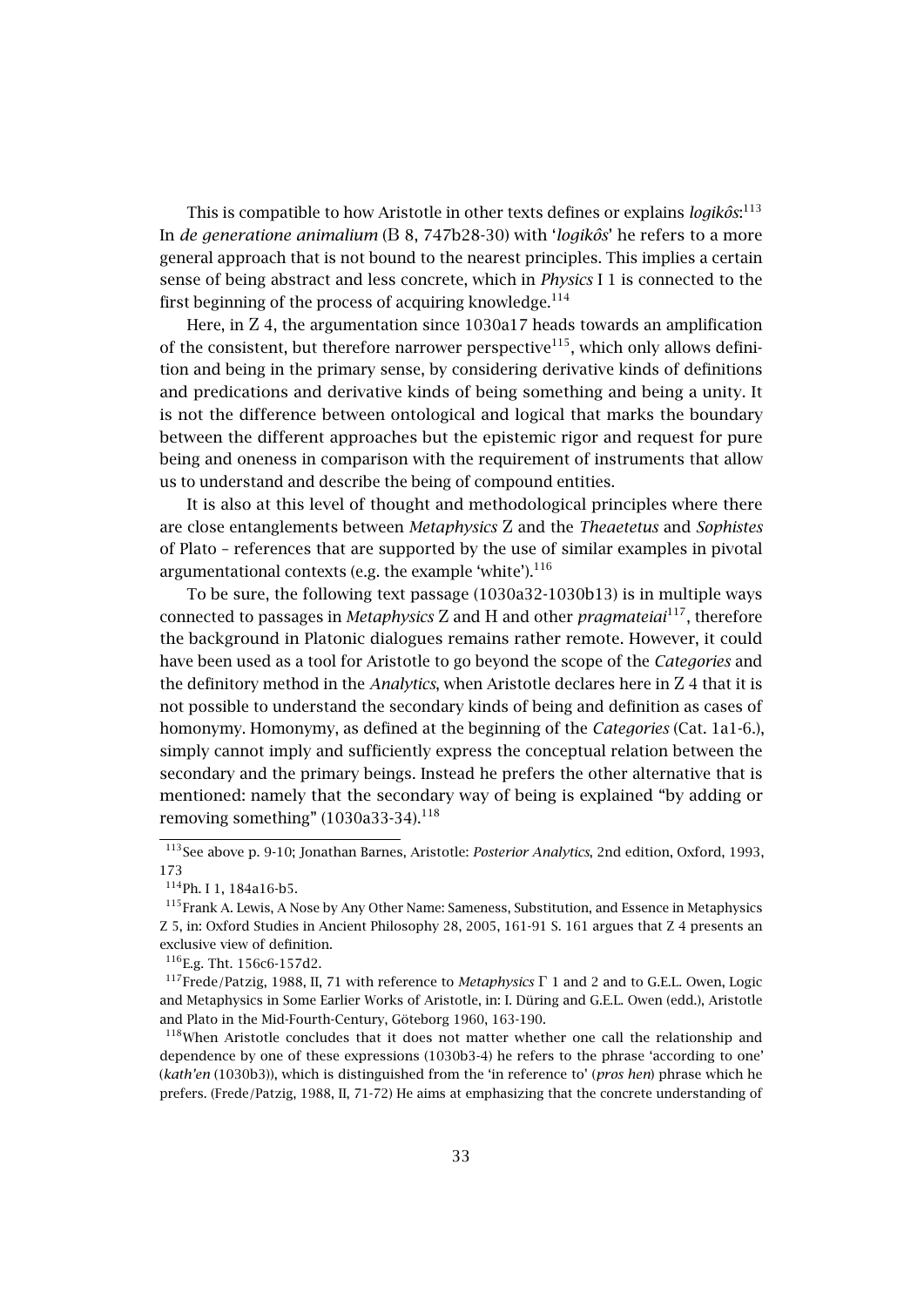Ps.-Alexander explains right at the beginning of his interpretation of the new approach, which starts in Metaph. 1030a14 (or 1030a17) that the being of other objects can be explained by an addition<sup>119</sup>, i.e. the addition of what the being 'such and such' (*poion* or *poson* etc.) is (or: the 'what-it-is-to-be-such-and-such'). From this general account he – cautiously (474,15) – presents an interpretation of the puzzling expression "by addition or subtraction" and refers the subtraction to the definition of substances (without any addition). Frede/Patzig convincingly argue that this is a rather weak interpretation because addition and subtraction are taken as referring to different levels of argument, and suggest that subtraction should be taken as meaning 'negation' as in 'not recognizable' in relation to 'recognizable'.<sup>120</sup> This does not seem to be plausible either if one considers the preceding reference to the discussion on the status of the non-being (1030a25-26) and a parallel text in *Metaphysics* Γ:

Here, in Γ 1 of the *Metaphysics*, a similar case is made by implicitly referring to the *Categories* and the being of that which is said in categories other than the substance (*ousia*). This being is led back to the primary being in different ways according to the different categories. In this context the being of 'what is not' is also mentioned explicitly as one case among others, where 'being' is used in a secondary but not only homonymous or analogous way.<sup>121</sup>

"There are many senses in which a thing may be said to 'be', but they are related to one central point, one definite kind of thing, and are not homonymous. Everything which is healthy is related to health, one thing in the sense that it preserves health, another in the sense that it produces it, another in the sense that it is a symptom of health, another because it is capable of it. And that which is medical is relative to the medical art, one thing in the sense that it possesses it, another in the sense that it is naturally adapted to it, another in the sense that it is a function of the medical art. And we shall find other words used similarly to these. So, too, there are many senses in which a thing is said to be, but all refer to one starting-point; some things are said to be because they are substances, others because they are affections of substance, others because they are a process towards substance, or destructions or privations or qualities of substance, or productive or generative of substance, or of things which are relative to substance, or negations of some of these things or of substance itself. It is for this reason that we say even of non-being that it is non-being. As, then, there is one science which deals with all healthy things, the same applies in the other cases also. For not only in the case of things which have one common notion does the investigation belong to one science, but also in the

the relationship is not a question of the correct name.

<sup>119</sup>Alex.Aphr. in Metaph. 472,33-474,3

<sup>&</sup>lt;sup>120</sup>Frede/Patzig, II, 70.

<sup>121</sup>Metaph. Γ 1, 1003a33-b15, see esp. 1003b10.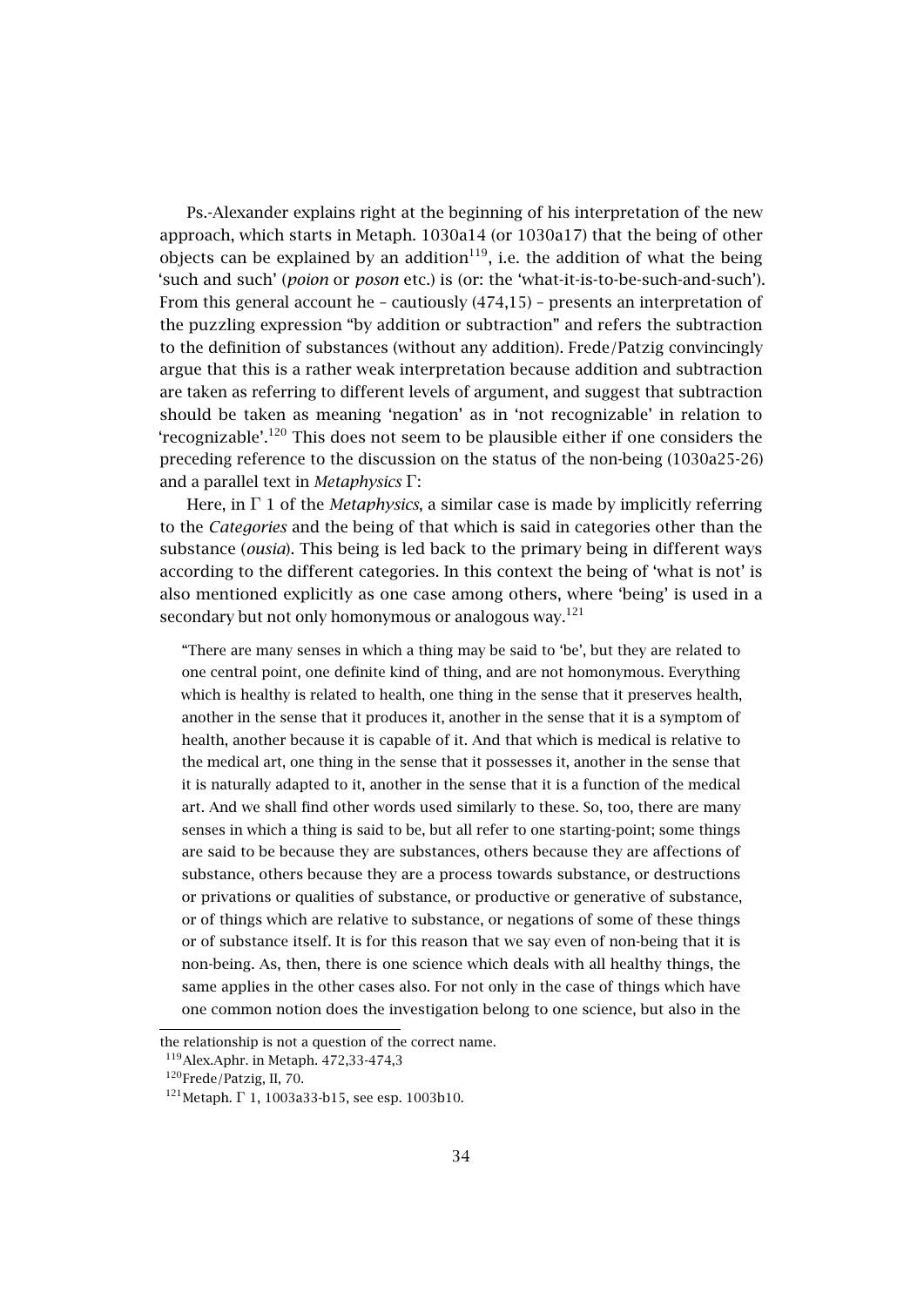case of things which are related to one common nature; for even these in a sense have one common notion. It is clear then that it is the work of one science also to study all things that are, qua being." (Metaph.  $\Gamma$  1, 1003a33-b15, transl. Ross)<sup>122</sup>

Here, the main point is that in every derivative case of being there is a particular referential relationship to the primary being, such as affections of the substance or as ways to the substance. As an extreme example, non-being is mentioned in order to argue that even in this case there is a dependence on and relation to substance in that a particular being is negated. This argument is parallel to the argument in Ζ 4, 1030a25-27. Therefore, it seems plausible to assume that 'negation' (*apophasis*) in  $\Gamma$   $1^{123}$  has the same meaning as *aphairesis* in Z 4, 1030a33. 'Not recognizable' *is* in some way, although a certain being ('recognizable') is denied. Therefore, one could argue that its being can be defined through subtraction (of a certain being).

But, there is another case to make in regard to  $\Gamma$  1:

"Therefore, we say that also that what is not *is*."  $(1003b10)^{124}$ 

In the face of this assertion, which Aristotle makes in the first person plural in  $\Gamma$ 1, we must reconsider the degree of distance that might be implied in the third person plural in Ζ 4, 1030a25 and the description that this way of speaking can be characterized as 'logical'.

The two texts refer to roughly the same topic, but do it differently according to the different argumentational context and different audience activity resp. audience expectations. In  $\Gamma$  1 there is no need for Aristotle to distance himself from the position that had been developed in the discourse presented in the Platonic *Sophistes*.

In Ζ Aristotle introduces an approach to primary and secondary being that allows him to keep to a strict notion of being without excluding (nearly) everything from the realm of being.

Since in the *Sophistes* the gradual difference in the being of primary and derivative beings is not pointed at, and therefore no hierarchical relation between being and non-being (this something) is established, $125$  the argument aims

<sup>122</sup>Τὸ δὲ ὂν λέγεται µὲν πολλαχῶς, ἀλλὰ πρὸς ἓν καὶ µίαν τινὰ φύσιν καὶ οὐχ ὁµωνύµως ἀλλ' ὥσπερ καὶ τὸ ὑγιεινὸν ἅπαν πρὸς ὑγίειαν, τὸ µὲν τῷ φυλάττειν τὸ δὲ τῷ ποιεῖν τὸ δὲ τῷ σηµεῖον εἶναι τῆς ὑγιείας τὸ δ' ὅτι δεκτικὸν αὐτῆς, καὶ τὸ ἰατρικὸν πρὸς ἰατρικήν (τὸ µὲν γὰρ τῷ ἔχειν ἰατρικὴν λέγεται ἰατρικὸν τὸ δὲ τῷ εὐφυὲς εἶναι πρὸς αὐτὴν τὸ δὲ τῷ ἔργον εἶναι τῆς ἰατρικῆς), ὁµοιοτρόπως δὲ καὶ ἄλλα ληψόµεθα λεγόµενα τούτοις, — οὕτω δὲ καὶ τὸ ὂν λέγεται πολλαχῶς µὲν ἀλλ' ἅπαν πρὸς µίαν ἀρχήν τὰ µὲν γὰρ ὅτι οὐσίαι, ὄντα λέγεται, τὰ δ' ὅτι πάθη οὐσίας, τὰ δ' ὅτι ὁδὸς εἰς οὐσίαν ἢ φθοραὶ ἢ στερήσεις ἢ ποιότητες ἢ ποιητικὰ ἢ γεννητικὰ οὐσίας ἢ τῶν πρὸς τὴν οὐσίαν λεγοµένων, ἢ τούτων τινὸς ἀποφάσεις ἢ οὐσίας διὸ καὶ τὸ µὴ ὂν εἶναι µὴ ὄν φαµεν.

<sup>123</sup>Or as mentioned directly before: 'privation' (*steresis*) 1003b8.

 $124$ διὸ καὶ τὸ μὴ ὂν εἶναι μὴ ὄν φαμεν.

<sup>125</sup>Sph. 258b9-c5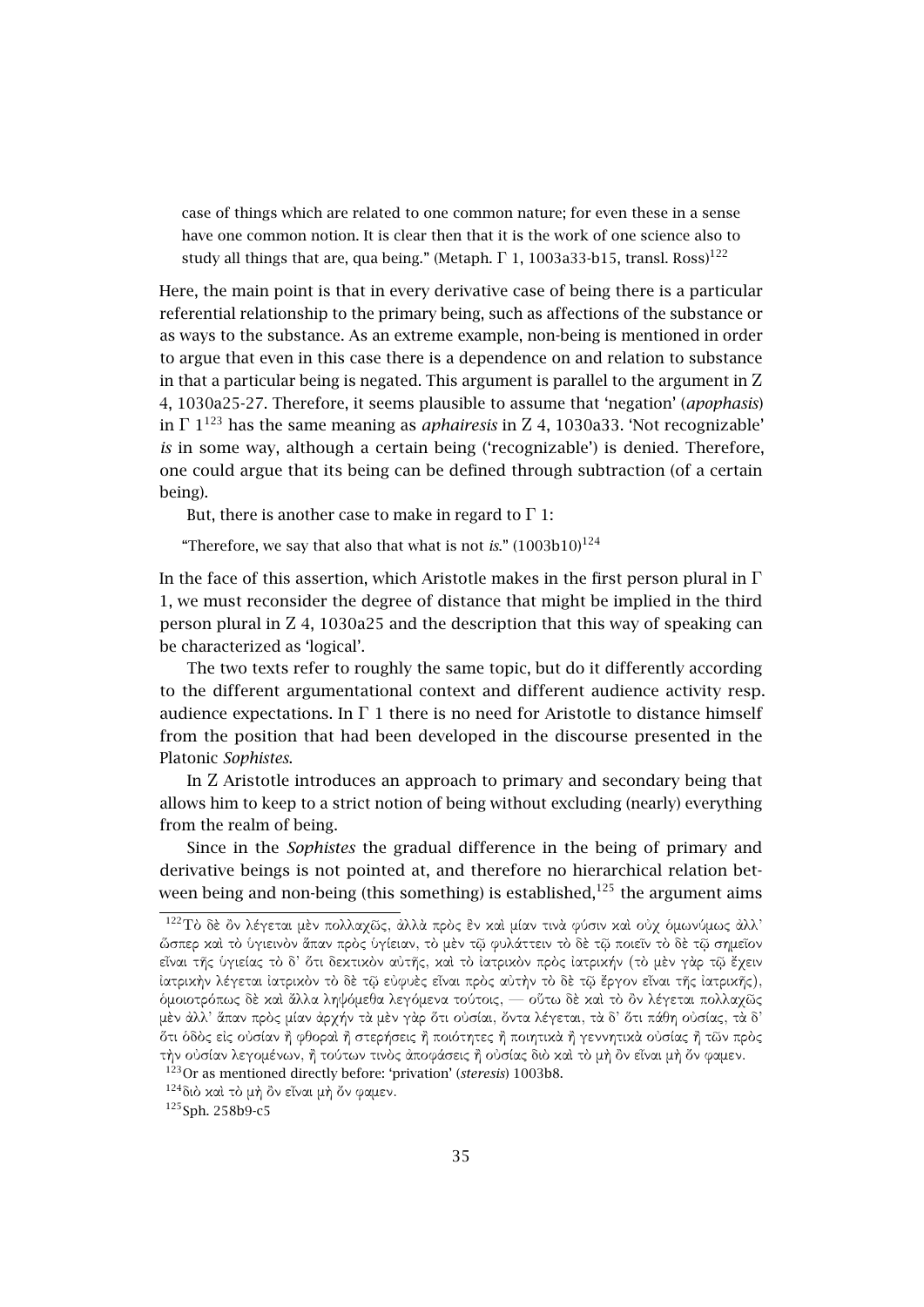at establishing the concept that non-being is in every single case not absolute non-being but means 'not-this-being' or 'being-different-than-X'. Aristotle can, therefore, not simply accept the reflections in the *Sophistes*, but add something significant to it.

Aristotle concludes the argumentation by referring to a previously mentioned thesis according to which a definition is (or is not), if the name says the same as the discursive explanation (1030a7-8 and 1030b7-8). He puts emphasis on the insight that the unity of the object of definition is an important point of reference and a decisive criterion. Objects are in a primary or derivative way definable depending on the kind and degree of unity they have: 1030b8-13.

Again, the *Iliad* is used as an example, but as an example to illustrate the kind of unity that is not meant. The *Iliad* here exemplifies a continuous unity.<sup>126</sup> This seems to refer to the *Iliad* simply as a running text where one word or one line follows after the other or as a continuous storyline where one action follows after the other. In contrast to the unity of a substance, which is definable and contains only what is pertinent to the thing to be defined (ἐὰν ἑνὸς ἦ (1030b9)), this is a rather weak kind of unity due to mere continuity, which is the minimal requirement for a unity.

Aristotle explains what is meant by a mere continuity and the connection through a conjunction roughly at the beginning of book Ι (Metaph. Ι 1,  $1052a15-1052b1$ <sup>127</sup> as part of the description of multiple senses of oneness

<sup>&</sup>lt;sup>126</sup>Ps.-Alexander argues that the description "tied by a link" (συνδέσμω) should be understood as an explanation for the assertion that the *Iliad* is a unity through continuity (Alex.Aphr.in Metaph. 475,29-32). This is supported by the parallel expression in Metaph. Η 6, 1045a13 and in the *Posterior Analytics* Β 10, 93b35-37: λόγος δ' εἷς ἐστὶ διχῶς, ὁ µὲν συνδέσµῳ, ὥσπερ ἡ ᾿Ιλιάς, ὁ δὲ τῷ ἓν καθ' ἑνὸς δηλοῦν µὴ κατὰ συµβεβηκός.

<sup>&</sup>lt;sup>127</sup>"We have said previously, in our distinction of the various meanings of words, that 'one' has several meanings; while it is used in many senses, the things that are primarily and of their own nature and not accidentally called one may be summarized under four heads. There is the continuous, either in general, or especially that which is continuous by nature and not by contact nor by bonds; and of these, those things have more unity and are prior, whose movement is more indivisible and simpler. That which is a whole and has a certain shape and form is one in a still higher degree; and especially if a thing is of this sort by nature, and not by force like the things which are unified by glue or nails or by being tied together, i.e. if it has in itself something which is the cause of its continuity. A thing is of this sort because its movement is one and indivisible in place and time; so that evidently if a thing has by nature a principle of movement that is of the first kind (i.e. local movement) and the first in that kind (i.e. circular movement), this is in the primary sense one extended thing. The things, then, which are in this way one are either continuous or whole, and the other things that are one are those whose formula is one. Of this sort are the things the thought of which is one, i.e. those the thought of which is indivisible; and it is indivisible if the thing is indivisible in kind or in number. In number, then, the individual is indivisible, and in kind, that which in intelligibility and in knowledge is indivisible, so that that which causes substances to be one must be one in the primary sense. 'One' then, has all these meanings—the naturally continuous, the whole, the individual, and the universal. And all these are one because in some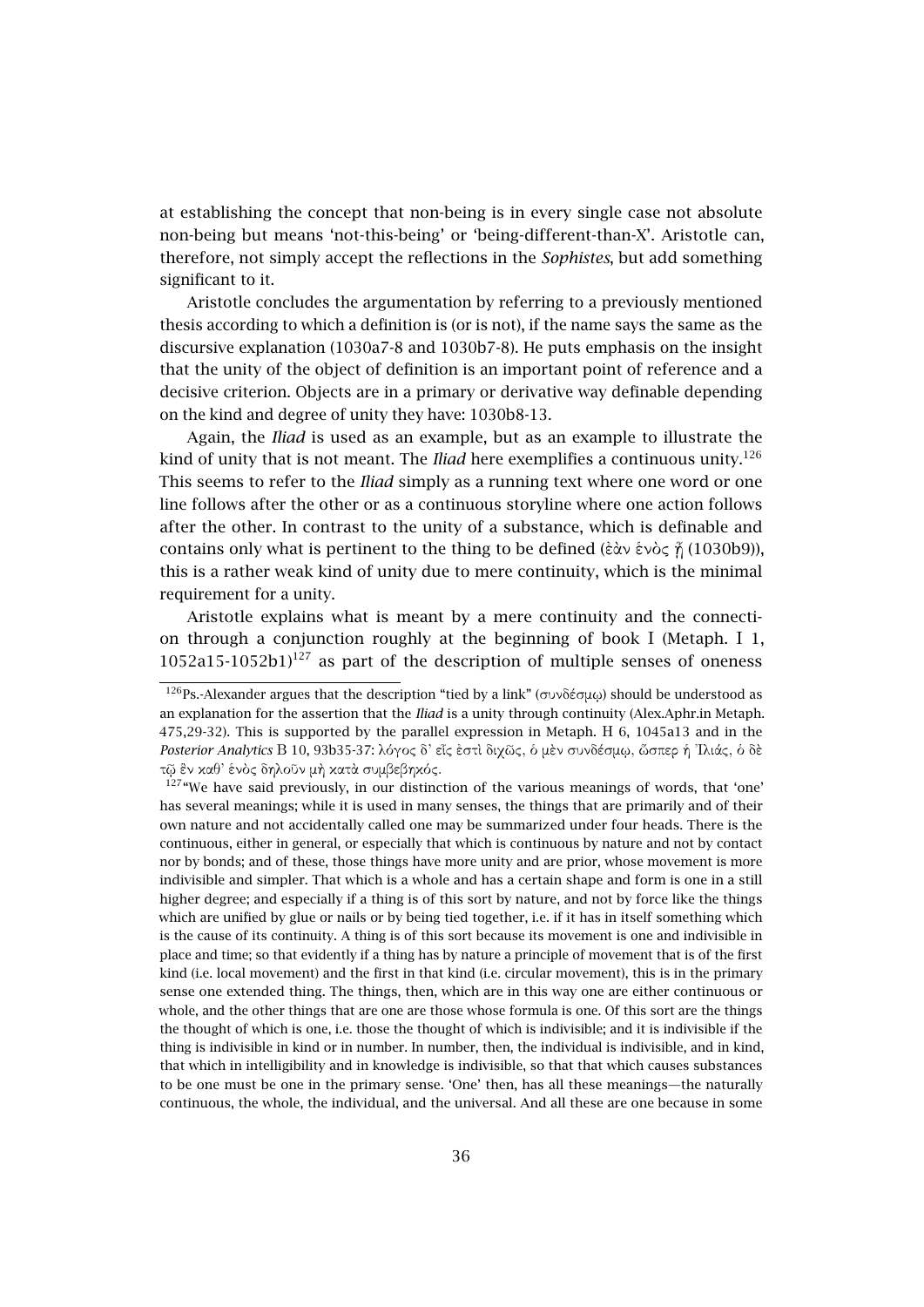and refers back to the analyses in book  $\Delta^{128}$ , where he distinguishes between accidental unity (like the unity of 'educated man') and unity in respect of itself of which continuous unity is the simplest and least conceptual. Here, in book Ι he is much more interested in the kind of unity that has its origin in the essence of a thing. Therefore, the mere external, as it were, unity of the continuous unity by a conjunction is only referred to as the negative foil of the real (*prôtôs* or *haplôs*) unity that is constituted by the very being of a thing.

"There is the continuous, either in general, or especially that which is continuous by nature and not by contact nor by bonds; and of these, those things have more unity and are prior, whose movement is more indivisible and simpler. That which is a whole and has a certain shape and form is one in a still higher degree; and especially if a thing is of this sort by nature, and not by force like the things which are unified by glue or nails or by being tied together, i.e. if it has in itself something which is the cause of its continuity." (Metaph.  $\Delta$  1. 1052a19-25, transl. Ross) <sup>129</sup>

'By conjunction' here represents a kind of continuous unity that is only external and fabricated by force and not through an inner connectedness that the object has on its own.<sup>130</sup> Together with the distinction from book  $\Delta$  between substantial/essential and accidental unity, this fanning out of possible kinds or meanings of unity correspond to the discussions in book Ζ and Η and the tentative approaches to those kinds of unity that refer to the independence of an essential being of something.

cases the movement, in others the thought or the formula, is indivisible."

Τὸ ἓν ὅτι µὲν λέγεται πολλαχῶς, ἐν τοῖς περὶ τοῦ ποσαχῶς διῃρηµένοις εἴρηται πρότερον πλεοναχῶς δὲ λεγοµένου οἱ συγκεφαλαιούµενοι τρόποι εἰσὶ τέτταρες τῶν πρώτων καὶ καθ' αὑτὰ λεγοµένων ἓν ἀλλὰ µὴ κατὰ συµβεβηκός. τό τε γὰρ συνεχὲς ἢ ἁπλῶς ἢ µάλιστά γε τὸ φύσει καὶ µὴ ἁφῇ µηδὲ δεσµῷ (καὶ τούτων µᾶλλον ἓν καὶ πρότερον οὗ ἀδιαιρετωτέρα ἡ κίνησις καὶ µᾶλλον ἁπλῆ) ἔτι τοιοῦτον καὶ µᾶλλον τὸ ὅλον καὶ ἔχον τινὰ µορφὴν καὶ εἶδος, µάλιστα δ' εἴ τι φύσει τοιοῦτον καὶ µὴ βίᾳ, ὥσπερ ὅσα κόλλῃ ἢ γόµφῳ ἢ συνδέσµῳ, ἀλλὰ ἔχει ἐν αὑτῷ τὸ αἴτιον αὐτῷ τοῦ συνεχὲς εἶναι. τοιοῦτον δὲ τῷ µίαν τὴν κίνησιν εἶναι καὶ ἀδιαίρετον τόπῳ καὶ χρόνῳ, ὥστε φανερόν, εἴ τι φύσει κινήσεως ἀρχὴν ἔχει τῆς πρώτης τὴν πρώτην, οἷον λέγω φορᾶς κυκλοφορίαν, ὅτι τοῦτο πρῶτον µέγεθος ἕν. τὰ µὲν δὴ οὕτως ἓν ᾗ συνεχὲς ἢ ὅλον, τὰ δὲ ὧν ἂν ὁ λόγος εἷς ᾖ, τοιαῦτα δὲ ὧν ἡ νόησις µία, τοιαῦτα δὲ ὧν ἀδιαίρετος, ἀδιαίρετος δὲ τοῦ ἀδιαιρέτου εἴδει ἢ ἀριθµῷ ἀριθµῷ µὲν οὖν τὸ καθ' ἕκαστον ἀδιαίρετον, εἴδει δὲ τὸ τῷ γνωστῷ καὶ τῇ ἐπιστήµῃ, ὥσθ' ἓν ἂν εἴη πρῶτον τὸ ταῖς οὐσίαις αἴτιον τοῦ ἑνός. λέγεται µὲν οὖν τὸ ἓν τοσαυταχῶς, τό τε συνεχὲς φύσει καὶ τὸ ὅλον, καὶ τὸ καθ' ἕκαστον καὶ τὸ καθόλου, πάντα δὲ ταῦτα ἓν τῷ ἀδιαίρετον εἶναι τῶν µὲν τὴν κίνησιν τῶν δὲ τὴν νόησιν ἢ τὸν λόγον.

 $128$ Metaph.  $\Delta$  6, 1015b34-1016a17.

<sup>129</sup>τό τε γὰρ συνεχὲς ἢ ἁπλῶς ἢ µάλιστά γε τὸ φύσει καὶ µὴ ἁφῇ µηδὲ δεσµῷ (καὶ τούτων µᾶλλον ἓν (20) καὶ πρότερον οὗ ἀδιαιρετωτέρα ἡ κίνησις καὶ µᾶλλον ἁπλῆ) ἔτι τοιοῦτον καὶ µᾶλλον τὸ ὅλον καὶ ἔχον τινὰ µορφὴν καὶ εἶδος, µάλιστα δ' εἴ τι φύσει τοιοῦτον καὶ µὴ βίᾳ, ὥσπερ ὅσα κόλλῃ ἢ γόµφῳ ἢ συνδέσµῳ, ἀλλὰ ἔχει ἐν αὑτῷ τὸ αἴτιον αὐτῷ τοῦ συνεχὲς εἶναι.

<sup>130</sup>This seems to be connected with discussions on Plato's *Timaeus*, in which the soul famously is defined as a natural bond in the *cosmos*: Ti. 34b-36d.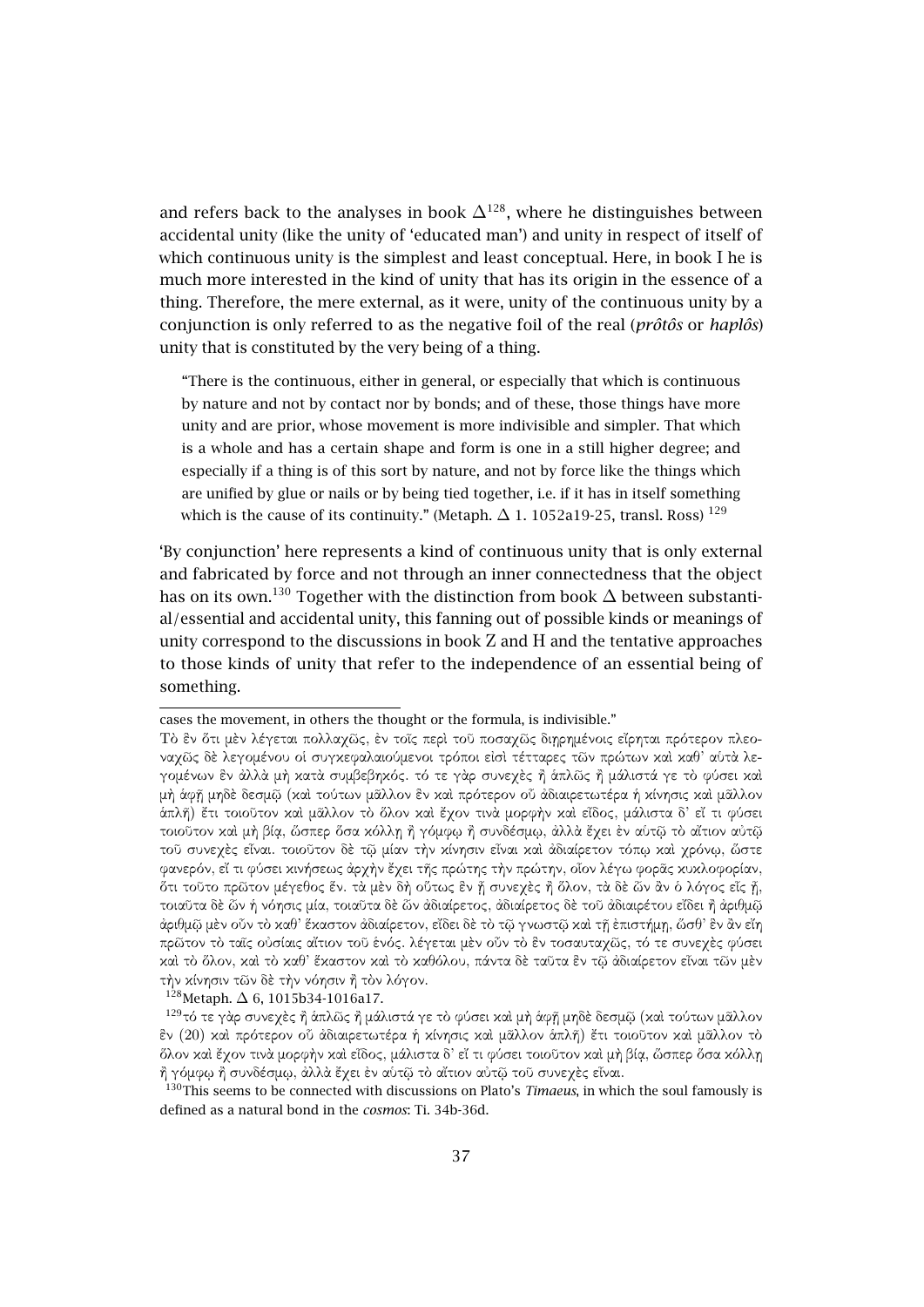Werner Jaeger has argued that book Ι originally was not connected with books Ζ,Η,Θ because, according to Jaeger, it does not proceed with the methods that were introduced in books Z, H,  $\Theta^{.131}$  However, although book I follows another methodological line, it adds to the pathways to knowledge that have been explored in books Ζ, Η, Θ.

Neither in book Ι nor in book ∆ does Aristotle use the example of the *Iliad* that functions in Ζ 4 and Η 6 as a school example for a mere continuous external unity.

Interestingly, no reference is made by this example (here in Ζ 4, as well as in Η 6, and in APo II, 10) to discussions that are mirrored and taken up in the poetologically-central parts of the *Poetics* as we have it today. There, the *Iliad* and its specific form of unity is contrasted to weaker poems that realize looser kinds of unity. The *Iliad* and *Odyssey* function here as paradigms for the best kind of poetry, which accomplishes not only a shallow kind of unity (as the epic poems which we today call *Cyclic Epics*), but a unity that is constituted through the composition of one action. $132$  Such poetological and philological considerations and questions do not form the background to Ζ 4. Aristotle does not presuppose any knowledge about good or bad composition techniques. To be sure, the *Iliad* will have been known to virtually every reader and student in the 4th century B.C., and it will have been known as one large poem with numerous lines, which nevertheless form a unity because they are built as a continuous narrative. There is no reflex whatsoever in the entire lectures on *Metaphysics*, as we have it today, of any of the discussions that we find in the *Poetics*.

But, the same holds true of the grammatical passages in the *Poetics* (ch. 20-22), where Aristotle uses the *Iliad* as an example in exactly the same way as in the *Metaphysics* and in the *Posterior Analytics*:

"A sentence is a composite significant sound, some of the parts of which have a certain significance by themselves. It may be observed that a sentence is not always made up of noun and verb; it may be without a verb, like the definition of man; but it will always have some part with a certain significance by itself. In the sentence 'Cleon walks', 'Cleon' is an instance of such a part. A sentence is said to be one in two ways, either as signifying one thing, or as a union of several speeches made into one by conjunction. Thus the Iliad is one speech by conjunction of several; and the definition of man is one through its signifying one thing. (Po. ch. 20, 1457a23-30 (esp. 28-30), transl. B. Jowett)  $^{133}$ 

<sup>&</sup>lt;sup>131</sup> Jaeger 1923, 96.

<sup>132</sup>Po. ch. 8, 1451a18-35.

<sup>133</sup>λόγος δὲ φωνὴ συνθετὴ σηµαντικὴ ἧς ἔνια µέρη καθ' αὑτὰ σηµαίνει τι (οὐ γὰρ ἅπας λόγος ἐκ ῥηµάτων καὶ ὀνοµάτων σύγκειται, οἷον ὁ τοῦ ἀνθρώπου ὁρισµός, ἀλλ' ἐνδέχεται ἄνευ ῥηµάτων εἶναι λόγον, µέρος µέντοι ἀεί τι σηµαῖνον ἕξει) οἷον ἐν τῷ βαδί- ζει Κλέων ὁ Κλέων. εἷς δέ ἐστι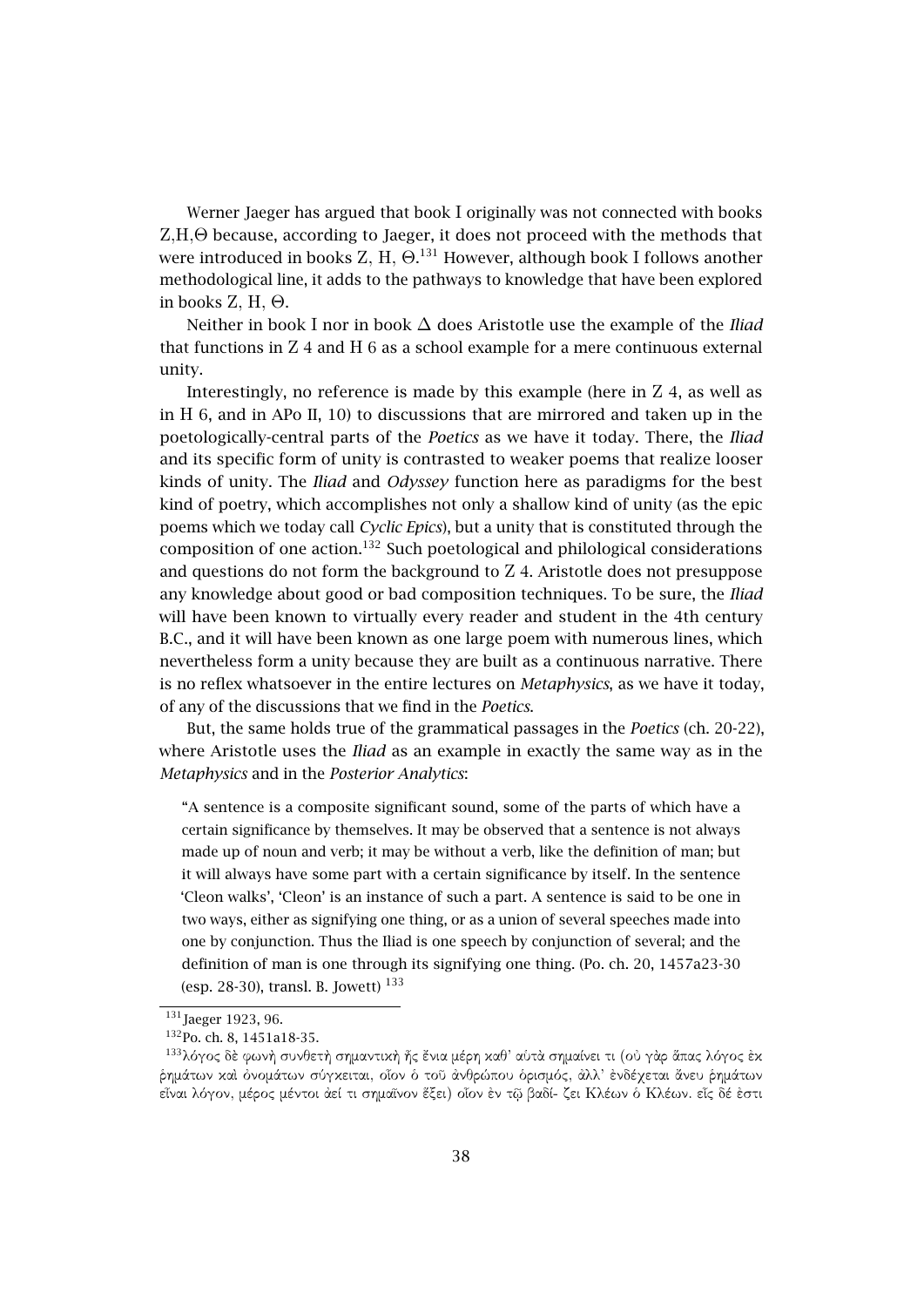The use of this example in the course of the poetic theoretical and methodological discussions seems to support the idea that the *Poetics* as we have it is a compound of originally independent treatises or text passages $134$  with partly rather loosely connected parts. In fact, when using this example in the context of his introduction of grammatical or assertoric issues as far as they are relevant for poetical questions, Aristotle does nothing to connect this notion of unity with the, so to speak, 'poetic unity' that was established as a key concept of his own *Poetics*. This observation strongly suggests that the example as it is used in ch. 20 (and in *Metaphysics* Ζ 4 and Η 6 and *Posterior Analytics*, II, 10) has other origins than Aristotle's poetological theory, which are naturally located in grammatical fields or fields of predicational theory.

This is supported by the argumentation in the treatise *On interpretation*, where Aristotle distinguishes between two kinds of unities; one which is derived from the one meaning of an assertion, the other by a connection of more than one (simple) sentence/assertion.

"A single statement-making sentence is either one that reveals a single thing or one that is single in virtue of a connective. There are more than one if more things than one are revealed or if connectives are lacking." (de int. 17a15-17, transl. J. L.  $Ackrill$ <sup>135</sup>

Since Aristotle speaks of a "first (kind of) sentence/assertion" that is built only by the simple connection of noun and verb, it is clear that the unity through a conjunction is considered as a secondary kind of unity and connection.<sup>136</sup>

Aristotle in this context refers to parallel problems in the discipline that deals with definition practices and different kinds of being:

"To explain why 'two-footed land animal' is one thing and not many belongs to a different inquiry." (de int. 17a13-15, transl. Ackrill)<sup>137</sup>

λόγος διχῶς, ἢ γὰρ ὁ ἓν σηµαίνων, ἢ ὁ ἐκ πλειόνων συνδέσµῳ, οἷον ἡ ᾿Ιλιὰς µὲν συνδέσµῳ εἷς, ὁ δὲ τοῦ ἀνθρώπου τῷ ἓν σηµαίνειν.

 $134$ Cf. Pierre Swiggers and Alfons Wouters, Grammatical Theory in Aristotle's Poetics. Chapters XX, in: iidem (ed.): Grammatical Theory and Philosophy of Language in Antiquity. Leuven/Paris 2002, 101-120; and ibidem, Nikolay P., Grammar of Poetry (Aristotle and Beyond), 71-100, esp. 74; Gerald F.Else: Aristotle's Poetics: The argument. Cambridge, Mass.: Harvard University Press 1957, 567 even omitted chapters 19-22 from his commentary because they "have very little, astonishing little, connection with any other part of Aristotle's theory on poetry".

<sup>&</sup>lt;sup>135</sup>ἔστι δὲ εἴς λόγος ἀποφαντικὸς ἢ ὁ ἓν δηλῶν ἢ ὁ συνδέσμῳ εἴς, πολλοὶ δὲ οἱ πολλὰ καὶ μὴ ἓν ἢ οἱ ἀσύνδετοι.

 $136$ Cf. Ammon. in de int. 73,15-18 who emphasizes that the unity through a conjunction is a secondary (and weaker) kind of unity.

<sup>137</sup>διότι δὲ ἕν τί ἐστιν ἀλλ' οὐ πολλὰ τὸ ζῷον πεζὸν δίπουν, —οὐ γὰρ δὴ τῷ σύνεγγυς εἰρῆσθαι εἷς ἔσται,— ἔστι δὲ ἄλλης τοῦτο πραγµατείας εἰπεῖν.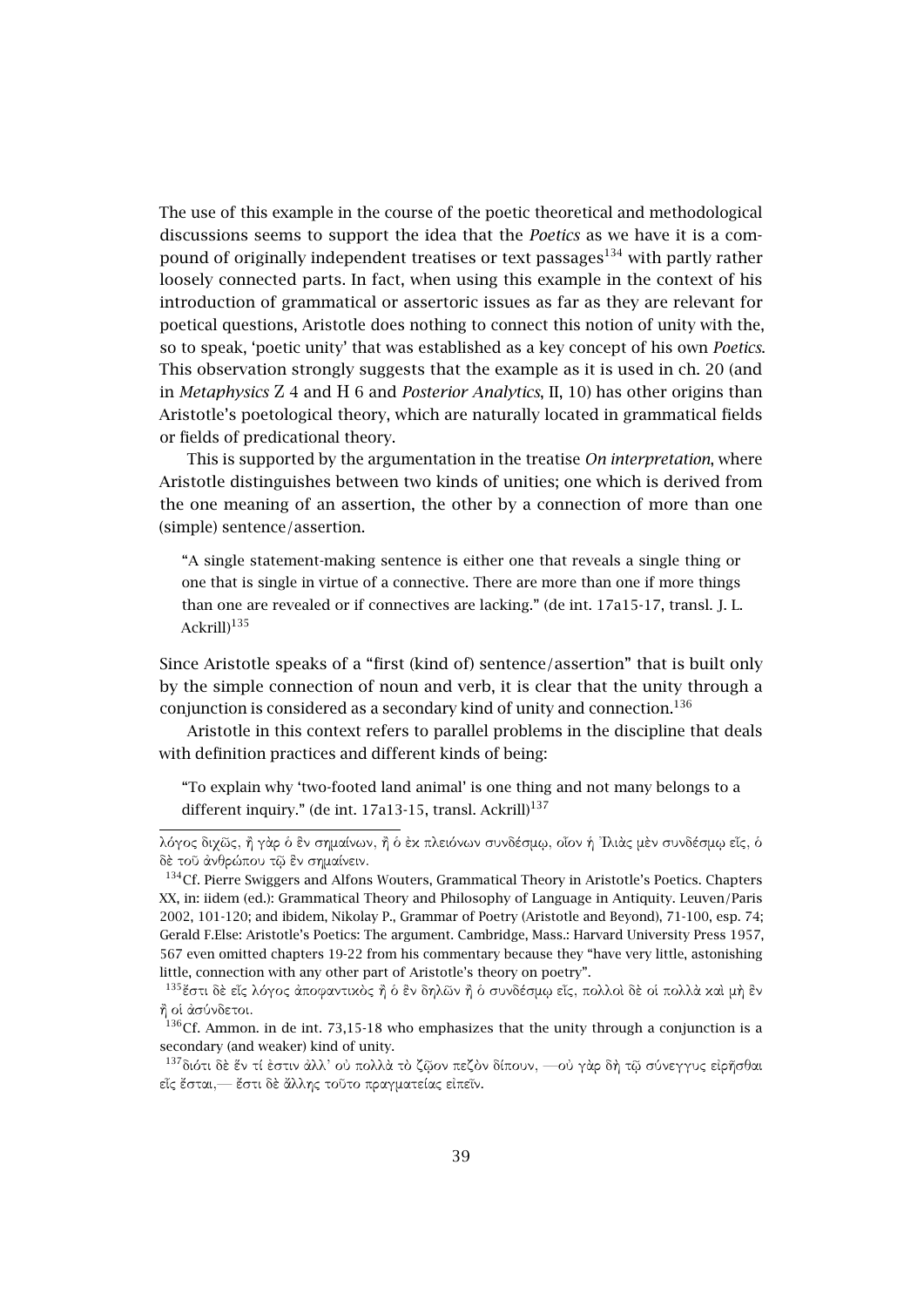Again, he distinguishes between simple connection and continuity on the one hand, and real primary unity that results from the relatedness to one thing on the other. The reference aims at either books Ζ and Η of the *Metaphysics* (especially Ζ 4-5) and Η 6, where Aristotle talks about degrees of unity in definition or definitory practices,<sup>138</sup> and to the definitory theory in the *Posterior Analytics*. In a different way than in the *Rhetoric*, where the conjunction is only considered as a stylistic means, the argumentation in *On interpretation* is much more entangled and refers to the ontological discussions in first philosophy.

Therefore, a complex of inter- and intraconnected texts and argumentations becomes transparent where the *Iliad* plays the role of a simple, externally-fabricated continuous unity through conjunctions – an example that is most likely to be originally situated in grammatical or predicational contexts that are – as a starting point – re-used in the *Metaphysics* and in the philosophy of science of the *Posterior Analytics*. The specific task of the *Poetics*, which is rather irrelevant for students of philosophy and/or ontology and logic, seems not to be further connected to this complex – an observation that is supported by the lack of any reception or any information of reception whatsoever of the Poetics in antiquity and in the contexts of the philosophical schools of late antiquity.

In regard to the *Poetics* itself it seems as if Aristotle did not feel the necessity to look for another example in his short version of assertoric theory in ch. 20 of the *Poetics*, probably because taking the *Iliad* as an example of continuous unity was such a common practice that it could be presupposed as a school knowledge on the part of his audience and would not have attracted the attention of the audience or invoked any controversy about the poetic unity, the *systasis ton pragmaton*, which was the predominant focus in the *Poetics* for which the *Iliad* and *Odyssey* function as outstanding paradigms.

In the *Metaphysics*, the reference to Platonic texts is a driving force for conceptual distinctions: This is the case in the concluding argument of Ζ 4: Since every being has a certain kind of unity, Aristotle concludes his argumentation for now, and since it is practical to distinguish being according to the categories, we can describe the particular degree of unity that is realized in (first) substances, in the category of quality, of quantity etc.<sup>139</sup> Ps.-Alexander remarks in his commentary on book Ι that the distinction between different kinds of unity is a particular platonic view; $^{140}$  this is now entangled with the fundamental analytical tool of the categories and with the concept of commutability of unity and being that was

<sup>&</sup>lt;sup>138</sup>This interpretation is supported by Ammonius' commentary on de int: 71,4-7: ἀναβάλλεται τὴν τούτων παράδοσιν εἰς τελειοτέραν τινὰ πραγµατείαν, ἧς ἔργον ἐστὶ τὰ ὄντα ᾗ ὄντα ἐστὶν ἐπισκοπεῖν. διόπερ ἔν τε τῷ ἑβδόµῳ καὶ ἐν τῷ ὀγδόῳ βιβλίῳ τῆς Μετὰ τὰ φυσικὰ πολὺν περὶ τούτου ποιήσεται λόγον,...

<sup>&</sup>lt;sup>139</sup>Again, we find the shortened list of the categories: cf. 1030a19.20.

<sup>140</sup>Alex.Aphr.in Metaph.602,2-12.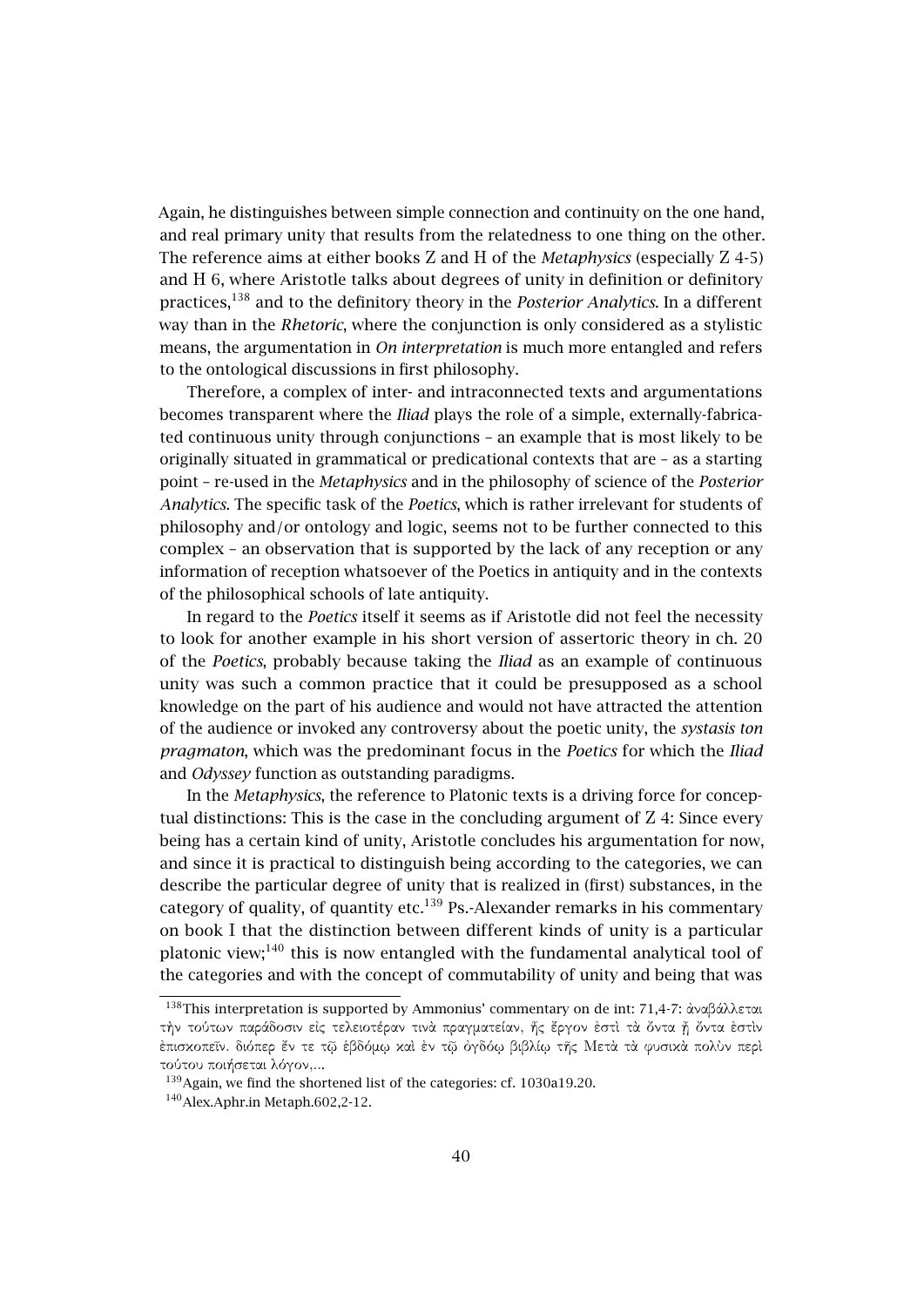discussed in book Γ.

### **5 Conclusions**

All this leads to the insight that our notion of book units is much stricter and more static than that of Aristotle in his school writings. For, in the case of the *Iliad* -paradigm, Aristotle did not bother about the difference between the *Iliad* as an example for a real poetic unity on the one hand and the *Iliad* as a grammatical example for a simple continuous unity on the other, in the frame of one and the same discipline and lecture.

At the same time, in this and other cases he transgressed the borders of his disciplines by frequent cross-references between the treatises and by transferring examples and notions from one discipline to another. In this process the example is newly contextualized and modified according to the argumentational needs of the new context.

If we take the perspective of Aristotle's audiences and the focus on the school and communicative practices, then the discussion on the *original* composition and connection between texts or text parts is not pivotal. What is crucial is rather the analysis of the communication practices that deliberately, and as a structural aspect of these practices, go beyond the boundaries of the particular disciplines or treatises.<sup>141</sup> In this paper I have collected material that proves that it is not likely that Aristotle either produced a written text *or* gave a lecture which was recorded afterwards. We are rather compelled to think of a dynamic interaction between written and oral practices in which Aristotle constantly revised an original order of arguments by adding further objections and additional perspectives which resulted from oral discussions or comments on the written text that might have circulated in a smaller school circle. These additions may have been noted down as amendments of the first drafts in the original papyrus roll until the amount of additions and corrections called for another transcription.

However, the texts from *Metaphysics* Ζ 4 are in multiple ways connected with terms, methods and texts from the logical writings.<sup>142</sup> Aristotle presupposes several times that his audience or readership will have been acquainted with these basic tools for the philosopher and scientist. These references are not restricted to

 $141$ Papyrus rolls will have been much easier to handle for everyday purposes if they were not long (Plinius secundus, N.H. XIII, 23-24 reports details about papyrus quality and maximum sizes. This of course does not mean that for every purpose the maximum size will have been in use or practical.) Therefore, it is plausible to assume that Aristotle could have used more than one roll even for shorter treatises. This procedure would have provided the opportunity to connect and dissociate certain parts of a text.

<sup>142</sup>Myles Burnyeat has pointed this out for the whole book Ζ with different implications: Burnyeat 2001, 25 and 87-125.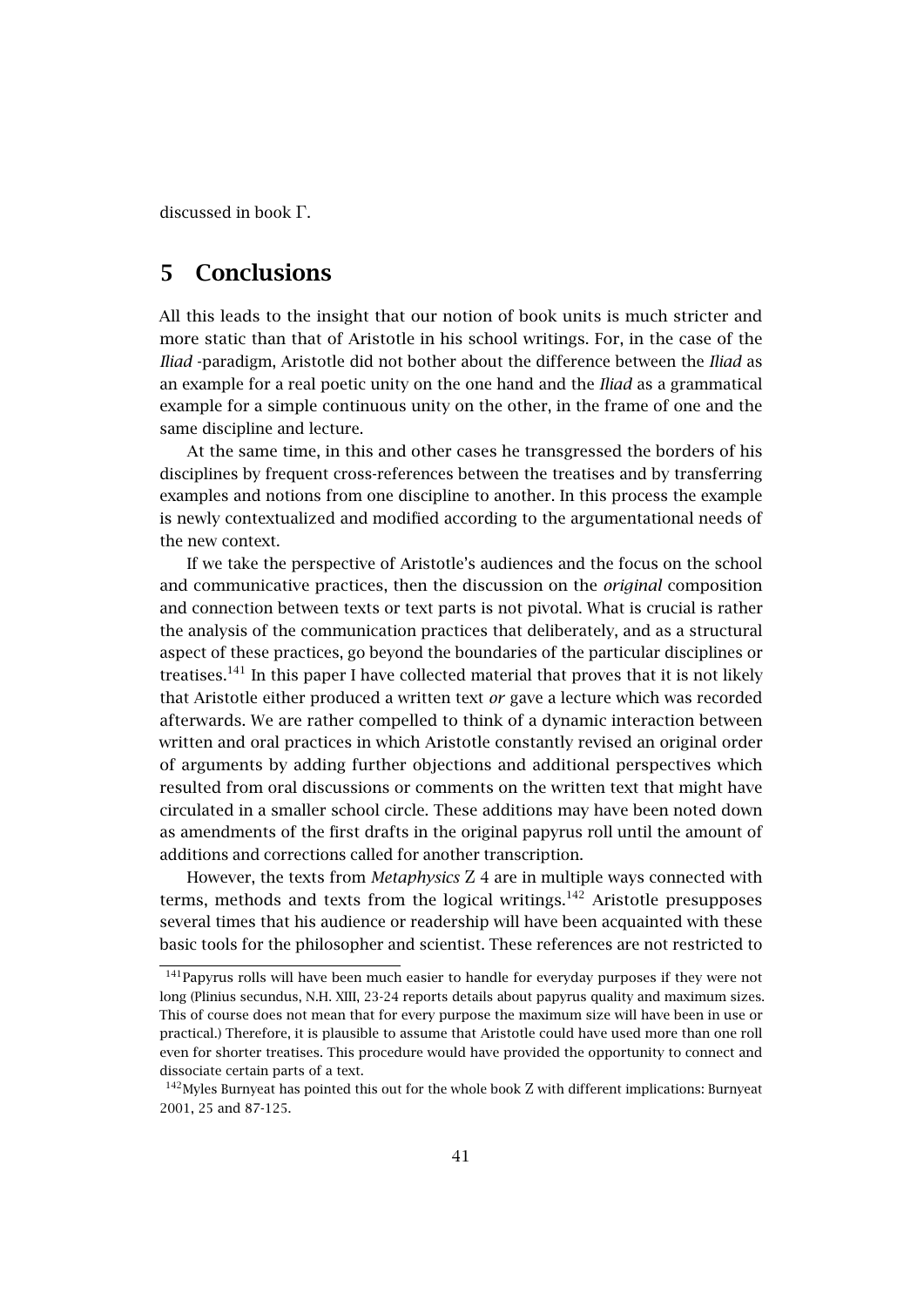treatises that are more easily accessible like the subject matter of the *Categories* or of *On interpretation* or are rather directed at students of communicative practices (according to a generic meaning of dialectic and rhetoric) that are at least potentially useful beyond the walls of philosophical schools. However, they connect the ontological and predicational questions of book Ζ explicitly with the theory of knowledge and knowledge acquisition and learning (as we find it in the *Posterior Analytics*). Therefore, the full impact of the arguments and the different approaches and tentative pathways to knowledge of 'being qua being' will not have been accessible to an audience that is not familiar with the different branches of Aristotelian logic and his theory of learning and true knowledge.

The fact that there are not only so many cross-references but that these cross-references apply the notions or insights to the particular context and through these new contextualizations or re-contextualizations change or re-think them, shows that the intended audience of Ζ 4 will have been very well-educated and experienced in pivotal Aristotelian methodological moves. The sometimes small moves and slight changes in the different questions suggest that these well-prepared audiences themselves actively participated in the argumentational process that was designed to train the audiences to build their knowledge by and through themselves.

This proves to produce interesting results especially in the case of references to Plato and the expression of a critical revision of Platonic issues, because in these cases different partisanships or different accentuations from the side of the audiences could have produced different objections or provocations. But not only critique and confutation become an issue, but also the merging of different methodological approaches that thus prove to be compatible or even especially helpful for an audience that reads or listens to both Aristotelian logic and Platonic dialogues. We have to take into account the primary contexts in which the audiences were philosophically educated. The objections and additional arguments that are incorporated into the argumentational flow can reflect the preconditions of the audiences and momentary needs for demarcating the boundaries between what is Platonic and what is Aristotelian thought in the face of a particular audience.

This approach can help to understand the differences in tone and content that we find in the critical references to Platonic concepts and texts: one and the same Aristotle can feel the need to map out the specific and significant insights and perspectives of his philosophical work to a different degree in front of different audiences and in different teaching situations. In order to understand these individual moves the presupposed knowledge of particular Platonic, Academic or Aristotelian texts and discussions in the arguments of the treatises of the *Corpus Aristotelicum* is pivotal. If Aristotle uses elliptic references or arguments, we can deduce that he expects his audience to be well-acquainted with problems or texts.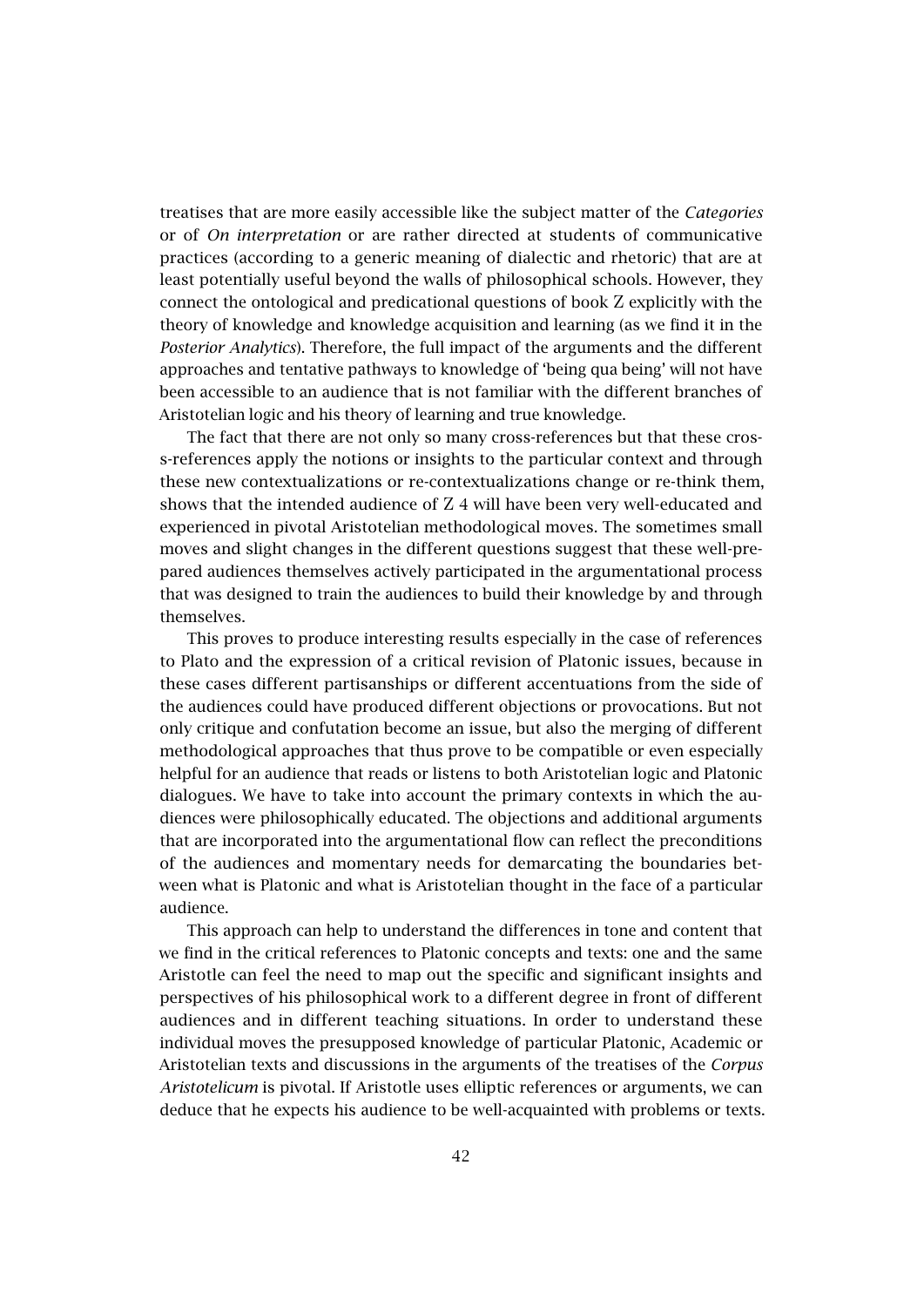If he is very explicit in the exposition of an argument, it is likely that the intended audience is expected to have litte or no knowledge or acquaintance with a certain type of argument or discussion.

In any case, by following the references and practices of transfer of arguments and examples we observe Aristotle in his communicative practices and discover him as deeply involved in the discussion with partners who are acquainted with Academic discourses. And we observe that the philosopher concentrates on his audiences and their need for specific arguments and reasons. This is not the solitudinarian that Werner Jaeger suspected ("ein ganz für sich Lebender, ein Einsiedler, nach einem eignen Ausdruck ein in sich zurückgezogenes Ich") in his interpretation of fragment 668 (Rose). By considering and contextualizing treatises from the *Corpus Aristotelicum* and following the philosophical arguments themselves it is possible to gain a revised image of the political and social involvement of Aristotle. At the same time the analysis of the cross-references and intra-textual entanglements – which, together with the analysis of external texts and other material and narratives, is the backbone of the audience-driven approach – prove directly helpful for the understanding of the philosophical argument itself.

## **Bibliography**

- Angioni, Lucas, Defining Topics in Aristotle's Topics VI, in: Philósophos Revista de Filosofia 19 (2), 2014, 151-193.
- —, Definition and Essence in *Metaphysics* Vii 4, in: Ancient Philosophy 34 (1), 2014, 75-100.
- Aristoteles, Die historischen Fragmente, ed. by Christof Rapp, Berlin 2002.
- Aubenque, Pierre, Le problème de l' être chez Aristote. Essai sur la problématique aritotélicienne, Paris, 1962, Repr. 1987.
- Barnes, Jonathan, Aristotle's Theory of Demonstration in: Articles on Aristotle: 1. Science, ed. by J. Barnes, M. Schofield and R. Sorabji, London 1975.
- —, Aristotle: Posterior Analytics, 2nd edition, Oxford 1993.
- Bernays, J., Phokion und seine neueren Beurteilers, Berlin 1881.
- Bronstein, David, Aristotle on Knowledge and Learning. The Posterior Analytics (Oxford Studies on Ancient Philosophy), Oxford 2016.

Burnyeat, A Map of Metaphysics Z, Pittsburgh 2001.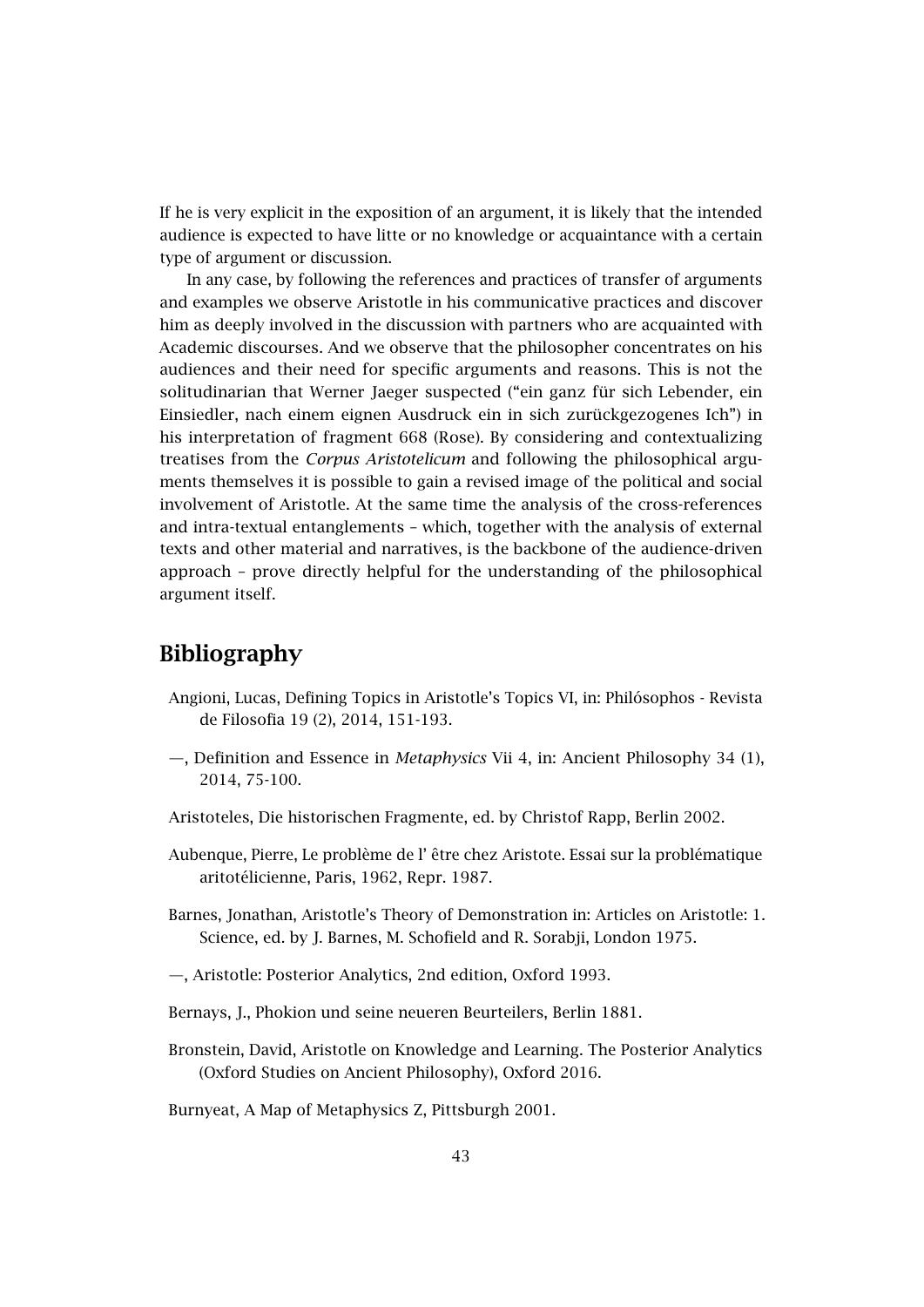Charles, D., Aristotle on Meaning and Essence, Oxford 2000.

- Chroust, Anton-Hermann, Aristotle Returns to Athens in the Year 335 B.C., in: Laval théologique et philosophique 23, Numéro 2, 1967.
- —, Aristotle, Metaphysics 981 b 13-25: A Fragment of the Aristotelian on Philosophy, in: Rheinisches Museum 1977.
- Denniston, J. D., The Greek Particles. Second Edition, Oxford, 1954.
- Düring, Ingemar, Aristotle in the Ancient Biographical Tradition, Göteborg 1957.
- Ferejohn, M. T., Formal Causes: Definition, Explanation, and Primacy in Socratic and Aristotelian Thought, Oxford 2013.
- Frede, Michael, Günther Patzig, Aristoteles 'Metaphysik Z', Text, Übersetzung, Kommentar, Bd. 1: Text, Übersetzung, Bd. 2: Kommentar, München 1988.
- Gomperz, Theodor, Die Akademie und ihr vermeintlicher Philomacedonismus. Bemerkungen zu Bernays' Phokion, in: Wiener Studien 4, 1882, 102-120.
- Grube, G.M.A., A Greek Critic. Demetrius on Style, Toronto 1961.
- Heckel, Waldemar, The Marshals of Alexander's Empire, London/New York 1992.
- Jaeger, Werner, Studien zur Entstehungsgeschichte der Metaphysik des Aristoteles, Berlin: Weidemannsche Buchhandlung 1912.
- Aristoteles. Grundlegung einer Geschichte seiner Entwicklung, Berlin: Weidemannsche Buchhandlung 1923 (translated into English as Aristotle: Fundamentals of the History of His Development, trans. by R. Robinson, Oxford 1934, 2nd ed. Oxford 1948, repr. 1962).
- Klauck, Hans Josef, Ancient Letters and the New Testament: A Guide to Context and Exegesis, Waco 2006, 184-188.
- Lear, Jonathan, Aristotle and Logical Theory, Cambridge 1980.
- Lengen, Ralf, Form und Funktion der aristotelischen Pragmatie, Stuttgart 2002.
- Lewis, Frank A., A Nose by Any Other Name: Sameness, Substitution, and Essence in Metaphysics Z 5, in: Oxford Studies in Ancient Philosophy 28, 2005.
- Loux, Michael J., Primary Ousia: An Essay on Aristotle's Metaphysics Z and H, Ithaca/London 1991.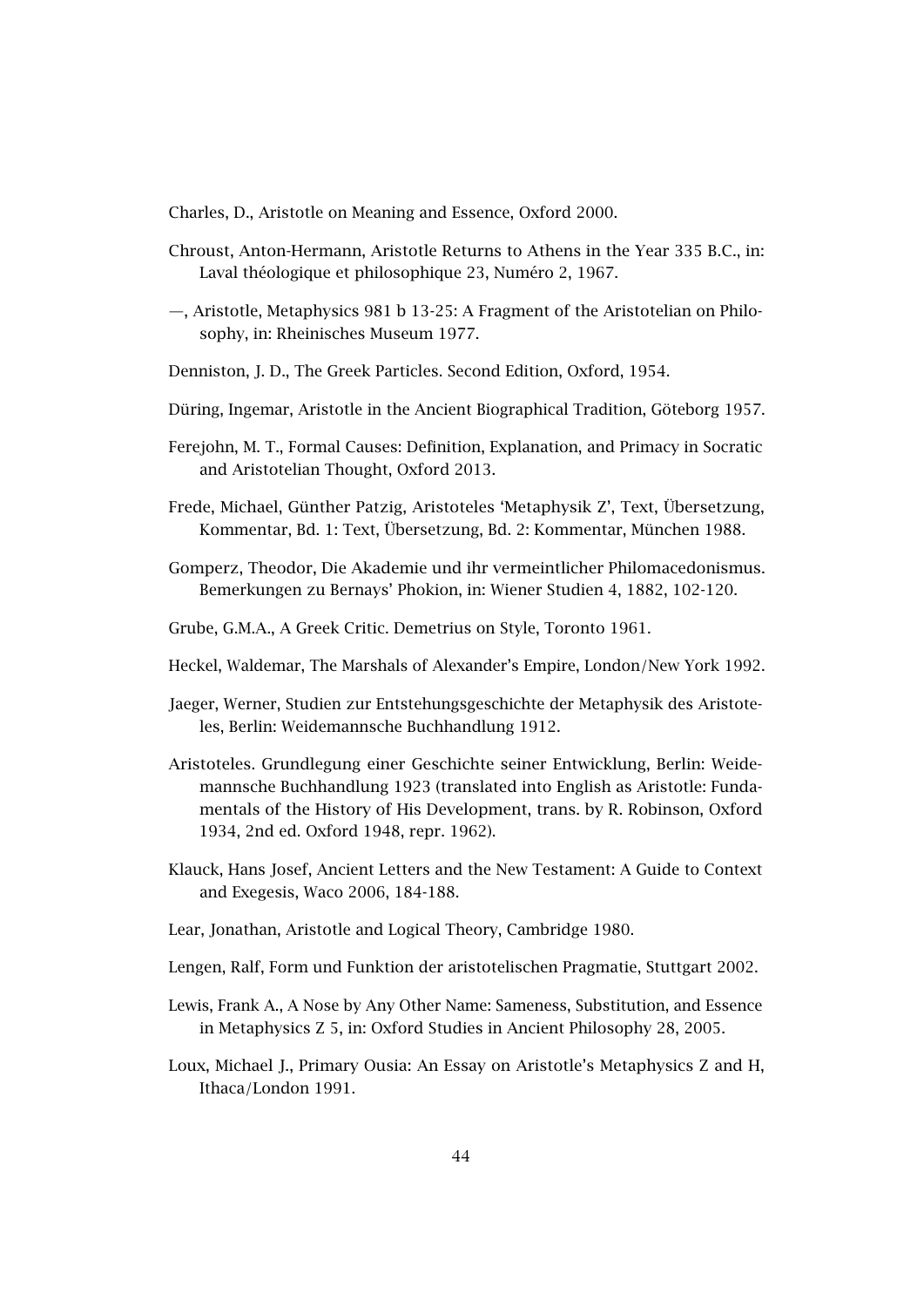- Lynch, L., Aristotle's school. A Study of a Greek Educational Institution, Los Angeles/London 1972.
- Mesquita, António Pedro, Types of Predication in Aristotle (Posterior Analytics I 22), in: Journal of Ancient Philosophy VI/2, 2012, 1-27.
- Nails, Debra, The People of Plato: A Prosopography of Plato and Other Socratics, Indianapolis 2002.
- Natali, Carlo (auth.), D. S. Hutchinson (ed.), Aristotle: His Life and School, Princeton 2013.
- Owen, G.E.L., Logic and Metaphysics in Some Earlier Works of Aristotle, in: I. Düring and G.E.L. Owen (edd.), Aristotle and Plato in the Mid-Fourth-Century, Göteborg 1960.
- Owens, Joseph, The Doctrine of Being in the Aristotelian Metaphysics, Toronto 1951-1978.
- Patzig, Günther, "Furchtbare Abstraktionen". Zur irrationalistischen Interpretation der griechischen Philosophie im Deutschland der 20er Jahre, in: R. von Thadden (ed.), Die Krise des Liberalismus zwischen den Weltkriegen, Göttingen 1978, 193-210 [reprint in: Günther Patzig, Gesammelte Schriften. Vol. III: Aufsätze zur antiken Philosophie, Göttingen 1996, 273-294].
- Peramatzis, Michail, Aristotle's Metaphysics Z.4: Criteria for Definition and Essence and Their Relation to the Posterior Analytics A.4. [in Greek] Deukalion, 24/1, June 2006, 5-30.
- —, Essence and Per Se Predication in Aristotle's Metaphysics Z.4, Oxford Studies in Ancient Philosophy 39, 2010, 121-182.
- —, Aristotle's 'Logical' Level of Metaphysical Investigation, in: The Aristotelian Tradition: Aristotle's Works on Logic and Metaphysics and Their Reception in the Middle Ages, ed. by Börje Bydén and Christina Thomsen, Thörnqvist Papers in Mediaeval Studies, Pontifical Institute of Mediaeval Studies: Toronto 2017, 81-130.

Pietsch, Christian, Prinzipienfindung bei Aristoteles, Stuttgart 1992.

—, Aristotle, Oxford 1923-58.

Ross, W. D., Aristotle's Metaphysics, Vol. I-II, Oxford 1924.